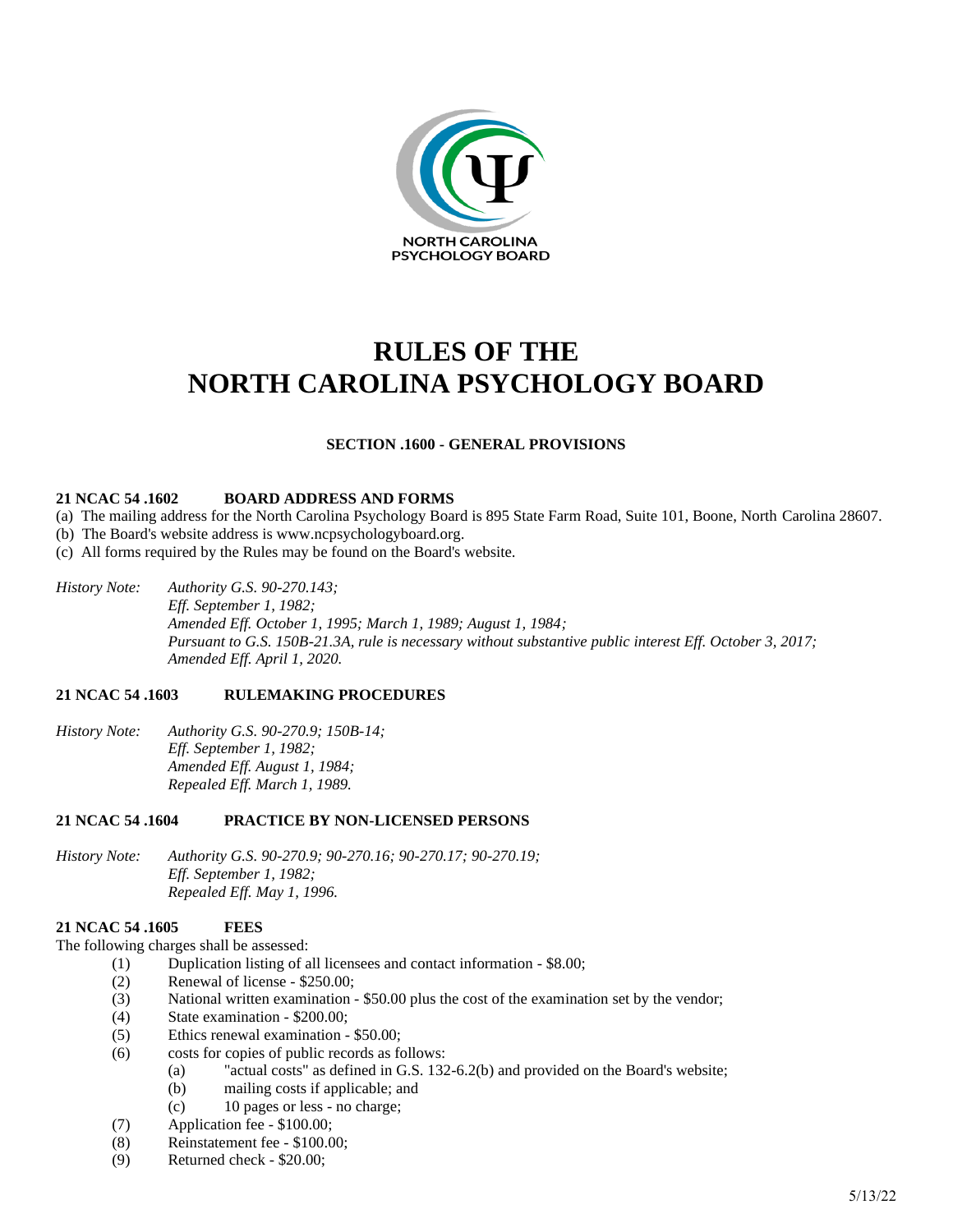- (10) Duplication of individual licensee licensure status information \$10.00;
- (11) Disciplinary costs:
	- (a) consent order \$300.00; and
	- (b) hearing \$300.00 per hour for a hearing that results in disciplinary action, with a minimum charge of three hundred dollars (\$300.00) for the first hour or portion thereof, and then prorated thereafter for each half-hour;
- (12) Certificate of registration for professional corporation or professional limited liability company \$50.00; and
- (13) Renewal fee for certificate of registration for professional corporation or professional limited liability company \$25.00.

*History Note: Authority G.S. 12-3.1(c); 55B-10; 55B-11; 57D-02-01; 90-270.143; 90-270.148(c); 90-270.151(b); 90-270.151(c); 132-6.2(b); Legislative Objection Lodged Eff. August 26, 1982; Eff. September 1, 1982; Curative Amended Eff. September 28, 1982;*

*Temporary Amendment Eff. October 1, 1989 For a Period of 180 Days to Expire on April 1, 1990; Temporary Amendment Eff. October 1, 1990 For a Period of 180 Days to Expire on April 1, 1991;*

*Amended Eff. January 1, 1991;*

*Temporary Amendment Eff. September 1, 1993, for a period of 180 days or until the permanent rule becomes effective, whichever is sooner;*

*Amended Eff. December 1, 2011; July 1, 1996; April 1, 1994; December 1, 1993; Readopted Eff. June 8, 2020.*

# **21 NCAC 54 .1606 WAIVER OF COMPLIANCE WITH RULES**

(a) Upon written request, the Board may waive compliance with any of its rules when a medical emergency, severe weather, unexpected closure of testing facility or other unforeseen circumstance renders compliance with the rule impossible, except where to do so would be contrary to statute or applicable regulations of other agencies.

(b) The factors to be used in deciding whether to waive a rule are:

- (1) the necessity for a waiver;
- (2) whether or not compliance with the rule is impossible under the circumstances set forth in the request;
- (3) the amount of notice given to the Board and its staff;
- (4) the responsibility of the person making the request for the conditions creating the need for a waiver;
- (5) previous requests for a waiver made by the same person;
- (6) the precedential value of such a waiver;
- (7) the harm to the person making the waiver request if a waiver is not granted; and
- (8) the harm to the Board if a waiver is granted.
- *History Note: Authority G.S. 90-270.143; Eff. August 1, 1984; Pursuant to G.S. 150B-21.3A, rule is necessary without substantive public interest Eff. October 3, 2017; Amended Eff. April 1, 2020.*

# **21 NCAC 54 .1607 DELEGATION OF AUTHORITY**

*History Note: Authority G.S. 90-270.8; 90-270.9; Eff. August 1, 1984; Repealed Eff. April 1, 2020.*

# **21 NCAC 54 .1608 ETHICAL VIOLATIONS**

The Board shall use those policies, publications, guidelines, and casebooks developed by the American Psychological Association in determining whether violations of the Ethical Principles of Psychologists have occurred. In addition, publications, guidelines, policies, and statements provided by the Association of State and Provincial Psychology Boards, the National Association of School Psychologists, and other relevant professional associations and bodies may be used in interpreting the Ethical Principles of Psychologists.

*History Note: Authority G.S. 90-270.143; 90-270.148(a)(10); Eff. January 1, 1986; Amended Eff. May 1, 1996; September 1, 1988; Readopted Eff. April 1, 2020.*

# **21 NCAC 54 .1609 TERMINATION OF PRACTICE**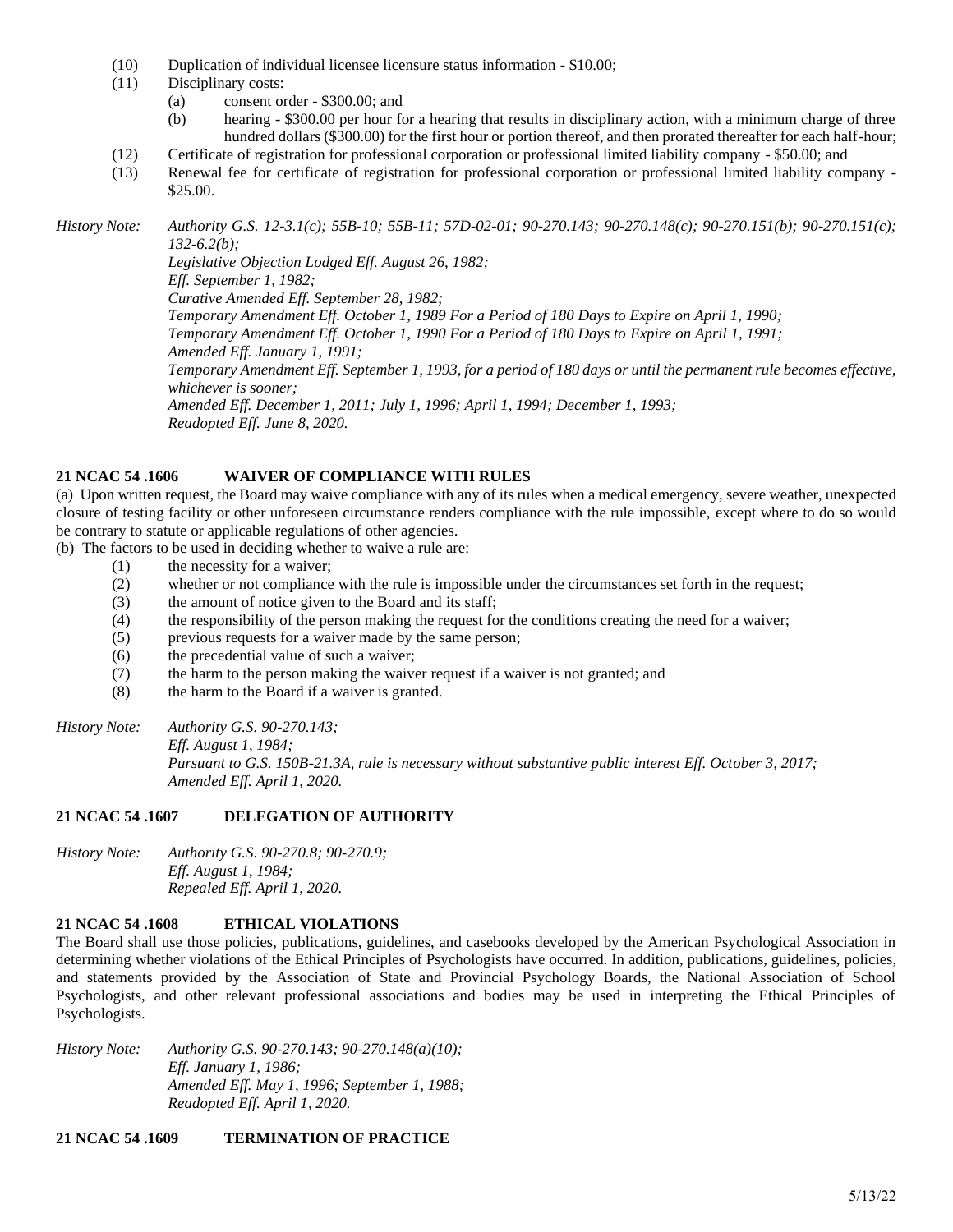A licensee whose license is suspended or revoked, an applicant who is notified that he or she has failed an examination for the second time, an applicant who is notified that licensure is denied, or an applicant whose application is withdrawn, or who fails to complete the application process within the applicable stipulated time period set forth in Rules .1701(c), .1707(g) and .2130(c) of this Chapter, must terminate the practice of psychology within a two week period following receipt of written termination notification from the Board and shall confirm such termination in writing to the Board.

*History Note: Authority G.S. 90-270.138(h); 90-270.143; Temporary Adoption Eff. December 1, 1993, for a Period of 180 Days or until the permanent rule becomes effective whichever is sooner; Eff. April 1, 1994; Readopted Eff. April 1, 2020.*

# **21 NCAC 54 .1610 PRACTICE BY PSYCHOLOGISTS WHO ARE NOT RESIDENTS OF NORTH CAROLINA**

(a) To practice psychology in North Carolina for up to five days in a calendar year, a psychologist who is not a resident of North Carolina shall submit the following information to the Board five business days prior to the psychologist engaging in the practice of psychology in North Carolina:

- (1) a written statement from a jurisdiction verifying that the psychologist's license is in good standing, that there is no pending disciplinary action against the license, and describing any supervision requirements under which the individual practices in that jurisdiction;
- (2) a signed or digitally signed supervision statement from non-resident psychologist showing compliance with Paragraph (b) of this Rule; and
- (3) a written report from the psychologist who is not a resident of North Carolina describing his or her intended practice in North Carolina and, if applicable, the name of the North Carolina psychologist(s) with whom he or she will be associating.

(b) Supervision shall be provided at the same level as that which is required for the psychologist who is not a resident of North Carolina in the jurisdiction verifying licensure in Subparagraph (a)(1) of this Rule by a North Carolina permanently licensed psychologist or licensed psychological associate who meets the requirements of 21 NCAC 54 .2001.

(c) The Board shall waive the five day notice period specified in Paragraph (a) of this Rule for licensed psychologists or licensed psychological associates who are not residents of North Carolina and are placed in North Carolina by the American Red Cross due to a disaster.

(d) This Rule applies only to the practice of psychology when the psychologist or client/patient are physically located in North Carolina.

*History Note: Authority G.S. 90-270.138(f); 90-270.143; Eff. September 1, 1996; Readopted Eff. April 1, 2020.*

# **21 NCAC 54 .1611 PRACTICE BY POSTDOCTORAL TRAINEES**

An individual pursuing postdoctoral training or experience in psychology shall be exempt from licensure pursuant to G.S. 90-270.138(d) if the following criteria are met:

- (1) the postdoctoral training or experience in psychology meets all the criteria set forth in 21 NCAC 54 .2009(h); and
- (2) the individual has completed all doctoral degree requirements of a program that was accredited by the American Psychological Association or Canadian Psychological Association at the time the individual graduated from the program. Evidence of completion of all degree requirements shall be in the form of either an official transcript showing the date on which the degree was conferred or a letter from the registrar, dean of graduate school, or director of graduate studies verifying that all substantive and administrative requirements for the doctoral degree have been met without exception and stating the date on which the doctoral degree will be awarded.

*History Note: Authority G.S. 90-270.138(d); 90-270.143; Eff. September 1, 2005; Readopted Eff. April 1, 2020; Amended Eff. June 2, 2022; August 1, 2021.*

# **21 NCAC 54 .1612 CRIMINAL HISTORY RECORD CHECK**

Within 30 days of receipt of written communication from the Board or Board designee that a criminal history record check is required, a licensee who is under investigation by the Board shall submit to the Board the following:

- (1) signed fingerprint search consent form, which shall include the following information:
	- (a) legal name;
	- (b) Social Security number;
	- (c) date of birth;
	- (d) sex; and
	- (e) race.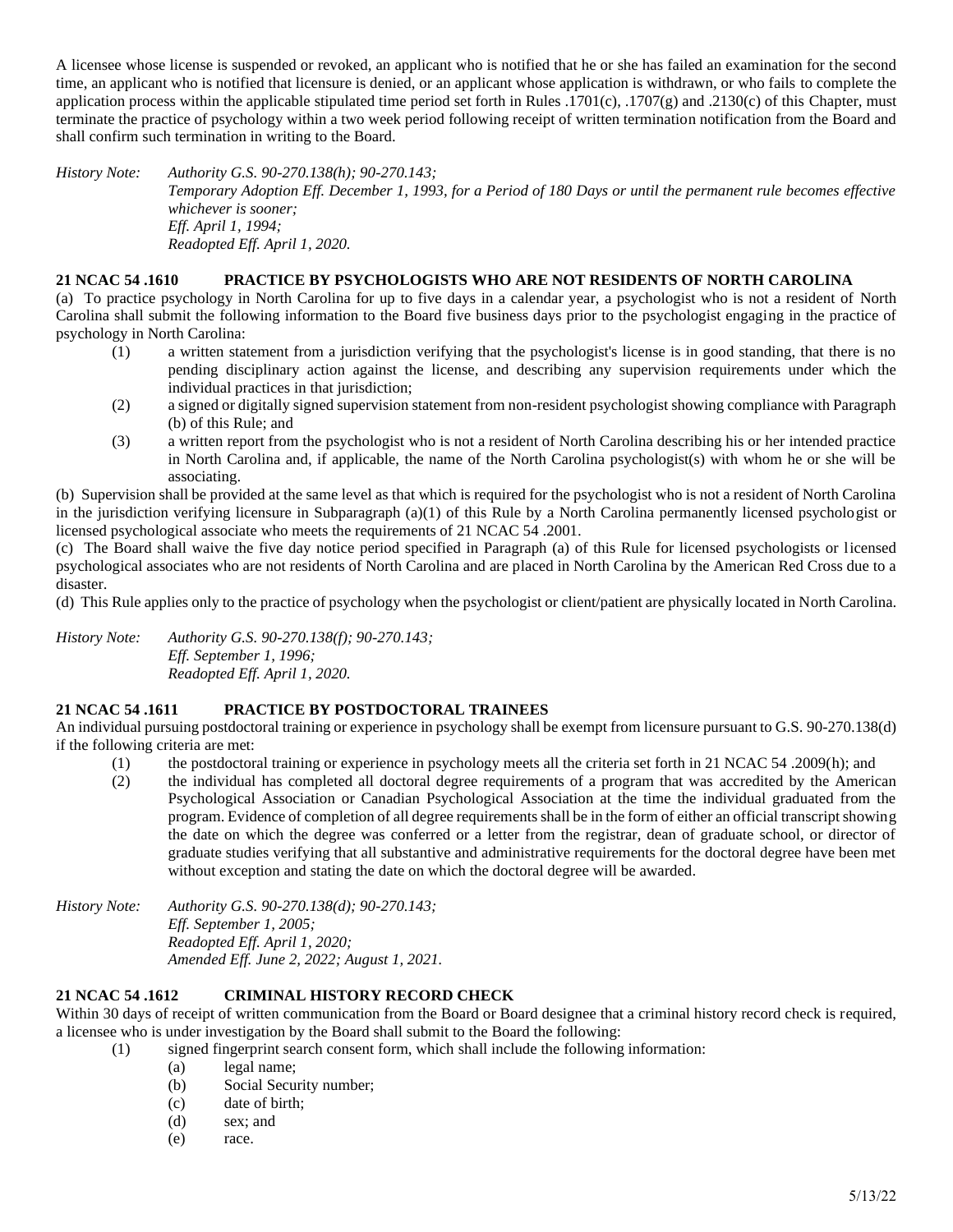- (2) completed Fingerprint Record Card, (a blank card to be completed can be requested from the Board or a local sheriff's department);
- (3) payment of fee required by the North Carolina Department of Public Safety to conduct a criminal history record check; and
- (4) other such form(s) or information as required by the North Carolina Department of Public Safety to perform a criminal history record check.

*History Note Authority G.S. 90-270.9; 90-270.22(a); Eff. March 1, 2008; Readopted Eff. April 1, 2020.*

# **SECTION .1700 - APPLICATION FOR LICENSURE**

### **21 NCAC 54 .1701 INFORMATION REQUIRED**

(a) Except as provided in Paragraph (b) of this Rule and Rule .1707 of this Section, the information required for each applicant for licensure shall consist of:

- (1) a typed or printed, signed or digitally signed application form. The form shall include the following information:
	- (A) legal name;
	- (B) home mailing address and telephone number;
	- (C) business name, mailing address and telephone number;
	- (D) preferred mailing address;
	- (E) Social Security number;
	- (F) e-mail address;
	- (G) date and place of birth;
	- (H) licensure or applicant for licensure by another psychology board;
	- (I) if taken, the score on the Examination for Professional Practice in Psychology;
	- (J) if previously an applicant for a license to practice psychology in North Carolina;
	- (K) if denied a professional license or permit, or privilege of taking an examination;
	- (L) had a professional license or permit ever disciplined by any licensing authority in North Carolina or elsewhere;
	- (M) whether aware of any pending charges against a professional license or permit which are held;
	- (N) if ever withdrawn an application for licensure or an application to take a professional licensing examination in North Carolina or elsewhere;
	- (O) if ever been convicted of, or entered a plea of guilty or nolo contendere to any felony or misdemeanor other than a minor traffic violation;
	- (P) other fields of work for which the applicant is licensed or certified, or has applied for licensure or certification;
	- (Q) whether the applicant holds a diploma from the American Board of Professional Psychology;
	- (R) whether doctoral program was APA accredited at the time of your graduation;
	- (S) names of graduate programs attended and dates degrees awarded;
	- (T) names and mailing addresses of three professional references, other than supervisors;
	- (U) all work experience, including, any graduate internship, practicum, or other supervised training experience that serves as the basis for the current application for licensure;
	- (V) any disability that may require an accommodation in taking licensing examinations;
	- (W) if applying for Health Services Provider Certification;
	- (X) if applying for senior psychologist as specified in Rule .1707 of this Section; and
	- (Y) certify that the applicant has read and understands the public notice statement on employee misclassification maintained on the Board's website and whether the applicant has been investigated for employee misclassification within the past 12 months.
- (2) the application fee under Rule .1605(7) of this Chapter;
- (3) a typed or printed, signed or digitally signed supervision contract form. The form shall include the following information:
	- (A) supervisee's name, North Carolina psychology license number and level, mailing address, e-mail address and telephone number;
	- (B) supervisee's current work setting;
	- (C) if supervision contract form is for an applicant or replaces previous supervision contract form(s);
	- (D) supervisor's name and psychology license number, business telephone number, business name and address;
	- (E) if the supervisor has;
		- (i) been denied a professional license or permit;
		- (ii) had any disciplinary, remedial, rehabilitative, or other action taken against a professional license, certificate, or permit by any licensing or certification authority in North Carolina or elsewhere; or
		- (iii) if aware of any pending charges against a professional license, certificate, or permit;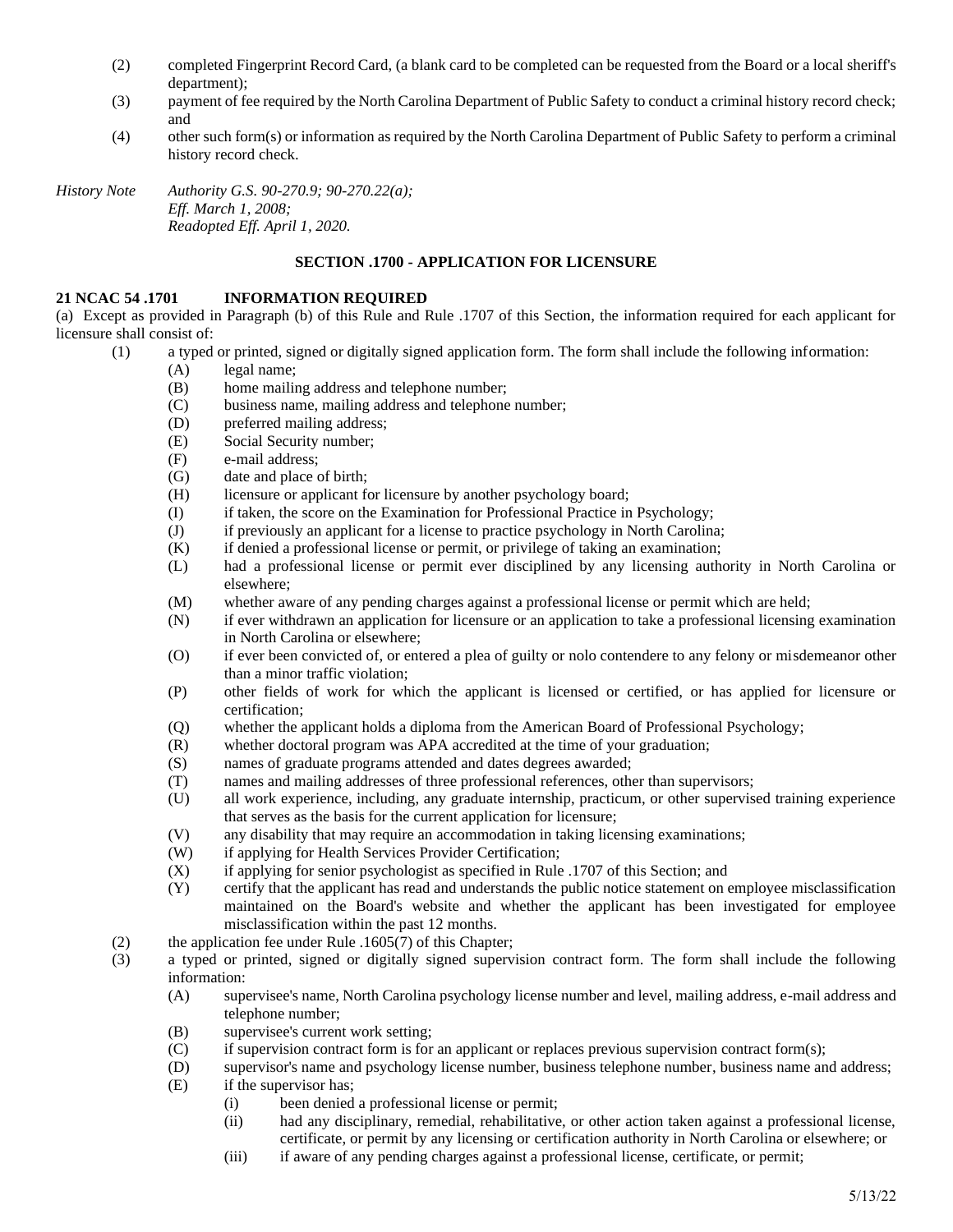- (F) if the supervisee has:
	- (i) been denied a professional license or permit;
	- (ii) had any disciplinary, remedial, rehabilitative, or other action taken against a professional license, certificate, or permit by any licensing or certification authority in North Carolina or elsewhere; or
	- (iii) if aware of any pending charges against a professional license, certificate, or permit;
- (G) number of hours per week engaged in the practice of psychology;
- (H) number of hours allotted for individual supervision per week;
- (I) number of individual supervision sessions per week; and
- (J) if supervision is not required under Rule .2008 of this Section.
- (4) a signed fingerprint search consent form, which may be downloaded from the Board's website; a completed Fingerprint Record Card, which can be obtained from the Board office or a local Sheriff's office; and other such form(s) or information as required by the North Carolina Department of Justice to perform a criminal history record check;
- (5) payment of fee required by the North Carolina Department of Justice to conduct a criminal history record check;
- (6) an official transcript(s) sent to the Board by any institution of higher education from which the applicant received a graduate degree or otherwise completed graduate course work in psychology;
- (7) the completed supervisor forms completed by present and past supervisor. The form shall include the following information:
	- (A) names of applicant and supervisor;
	- (B) institution or setting where applicant was supervised;
	- (C) supervisor's position at the time supervision occurred;
	- (D) applicant's position or title;
	- (E) dates of applicant's employment or training;
	- (F) dates of supervision of applicant;
	- (G) number of hours per week applicant practiced psychology under supervisor's direction;
	- (H) number of weeks during which applicant practiced psychology under supervisor's direction;
	- (I) number of practice of psychology hours accumulated;
	- (J) number of health services hours accumulated;<br>(K) number of hours per week of individual face-to
	- number of hours per week of individual face-to-face supervision;
	- (L) duties performed by applicant;
	- (M) if supervisor is licensed as a psychologist in North Carolina or in any other state or jurisdiction in the U.S. or Canada; and
	- (N) if the applicant is competent to practice psychology.
- (8) three completed reference forms from professionals who are familiar with the applicant's current work, one of which is from a doctoral level psychologist. The reference form shall include:
	- (A) names of reference and applicant;
	- (B) time period reference has known applicant;
	- (C) nature of professional relationship;
	- (D) judgment regarding the applicant's training, experience, professional skills, adherence to
	- (E) legal and ethical standards; and
	- (F) areas of concern, further comments, and recommendations to the Board.
- (9) a written verification and report on the status of any occupational licensure, including dates of licensure and any disciplinary action that is pending or has been taken, sent directly to the Board from any other regulatory agency in North Carolina and any other jurisdiction in which the applicant has applied for a license, is currently licensed, or previously was licensed, if applicable;
- (10) an official report of any previous score obtained on the Examination for Professional Practice in Psychology sent directly to the Board from the Association of State and Provincial Psychology Boards, if applicable; and
- (11) any additional documentation regarding educational credentials described in Rules .1802 and .1803 of this Chapter, if requested by the Board.

(b) The information required for each applicant applying for licensure on the basis of holding a current credential for psychology licensure mobility shall consist of:

- (1) typed or printed, signed or digitally signed application form. The form shall include the following information:
	- (A) legal name;
	- (B) home mailing address and telephone number;
	- (C) business name, mailing address and telephone number;
	- (D) Social Security number;
	- (E) e-mail address;
	- (F) date and place of birth;
	- (G) licensure or applicant for licensure by another psychology board;
	- (H) if:
		- (i) been denied a professional license or permit, or privilege of taking an examination;
		- (ii) had a professional license or permit disciplined in any way; or
		- (iii) if aware of any pending charges against a professional license or permit;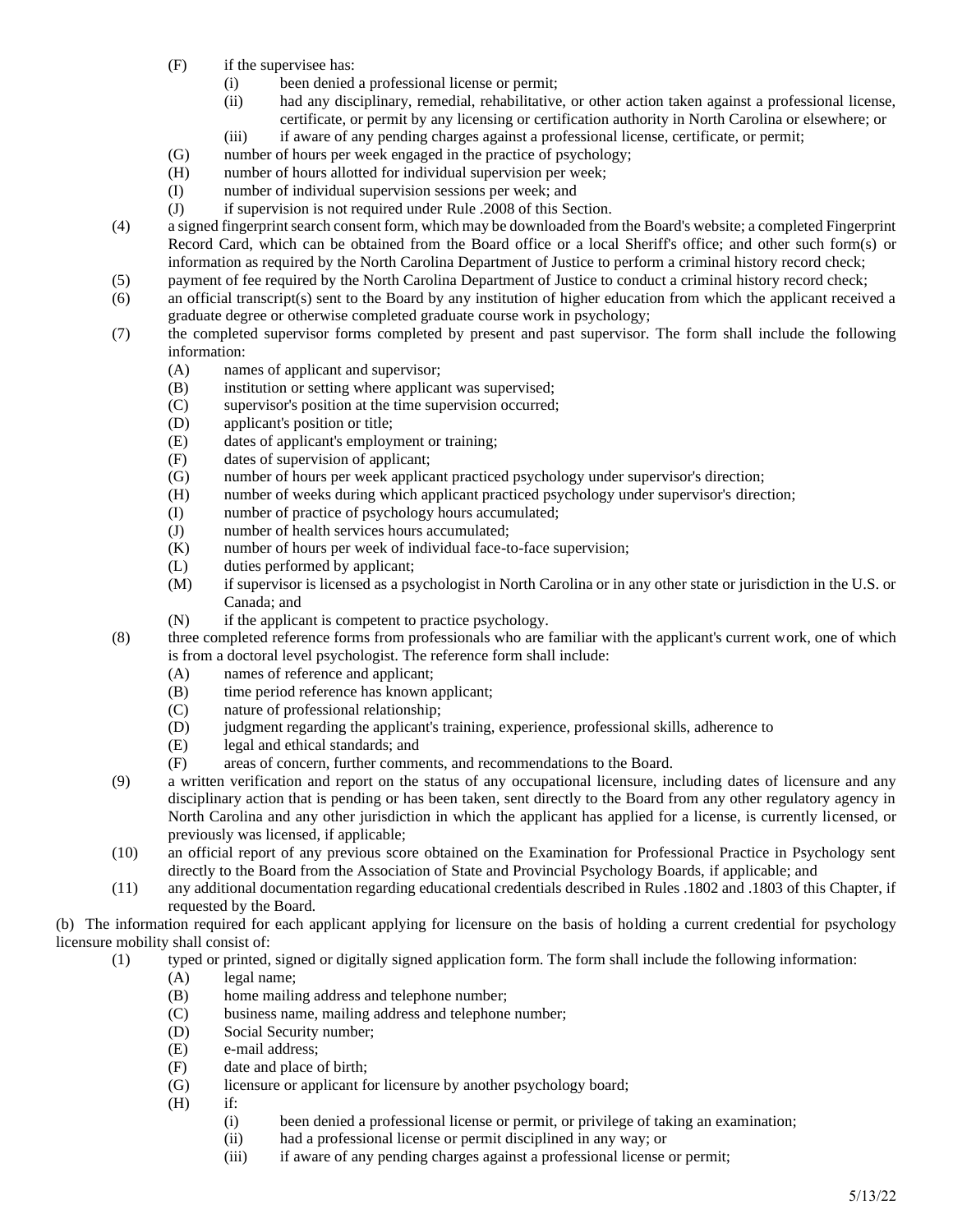- (I) if ever have withdrawn an application for licensure or an application to take a professional licensing examination;
- (J) if ever have been convicted of, or entered a plea of guilty or nolo contendere to any felony or misdemeanor other than a minor traffic violation;
- (K) other fields of work for which the applicant is licensed or certified, or has applied for licensure or certification;
- (L) if holds a CPQ issued by the Association of State and Provincial Psychology Boards;
- (M) if registrant in the National Register of Health Service Providers in Psychology;
- (N) if holds a diploma from the American Board of Professional Psychology;
- (O) names of graduate programs attended and dates degrees awarded;
- (P) names and mailing addresses of three professional references, other than supervisors;
- (Q) all work experience including, any graduate internship, practicum, or other supervised training experience that serves as the basis for current application for licensure;
- (R) any disability that may require some special accommodation in taking licensing examinations;
- (S) if applying for Health Services Provider Certification; and
- (T) certify that the applicant has read and understands the public notice statement on employee misclassification maintained on the Board's website and whether the applicant has been investigated for employee misclassification within the past 12 months.
- (2) affidavit that attests to having no unresolved complaint in any jurisdiction at the time of application in North Carolina;
- (3) application fee under Rule .1605(7) of this Chapter;
- (4) typed or printed, signed or digitally signed supervision contract form as described in Subparagraph (a)(3) of this Rule;
- (5) signed consent form, which can be downloaded from the Board's website, completed Fingerprint Record Card, which can be obtained from the Board office or a local Sheriff's office, and other such form(s) or information as required by the North Carolina Department of Justice to perform a criminal history record check;
- (6) payment of fee required by the North Carolina Department of Justice to conduct a criminal history record check;
- (7) official transcript sent to the Board by the institution of higher education from which the applicant received his or her doctoral degree in psychology; or if applicable, a copy of the transcript sent directly to the Board by either the Association of State and Provincial Psychology Boards, National Register of Health Service Providers in Psychology, or American Board of Professional Psychology;
- (8) three completed reference forms, as described in Subparagraph (a)(8) of this Rule, from professionals who are familiar with the applicant's current work, one of which is from a doctoral level psychologist;
- (9) written verification and report on the status of any occupational licensure, including dates of licensure and any disciplinary action which is pending or has been taken, sent directly to the Board from any other regulatory agency in North Carolina and any other jurisdiction in which the applicant has applied for a license, is currently licensed, or previously was licensed;
- (10) written verification sent directly to the Board from the applicable organization(s) that the applicant holds a current credential in good standing for psychology licensure mobility from one of the following:
	- (A) Certificate of Professional Qualification (CPQ) from the Association of State and Provincial Psychology Boards;
	- (B) registrant in the National Register of Health Service Providers in Psychology; or
	- (C) diplomate of the American Board of Professional Psychology; and
- (11) documentation of meeting requirements for health services provider certification as specified in Section .2700 of this Chapter, if applicable.

(c) An application shall contain all materials required under Paragraph (a) or (b) of this Rule to be complete. The application forms may be found on the Board website. An incomplete application shall be active for three months from the date on which the application is received in the Board office. At the end of such time, if still incomplete, the application shall be void, and the applicant shall be deemed to have discontinued the application process. If the individual chooses to pursue licensure at a later date, the individual shall reapply. (d) To be considered to have made application pursuant to G.S.  $90-270.139(a)$ , the information specified in Subparagraphs (a)(1)

through (a)(5) of this Rule, or Subparagraphs (b)(1) through (b)(6) of this Rule if applying on the basis of a mobility credential, shall be filed in the Board office within 30 days of offering to practice or undertaking the practice of psychology in North Carolina.

*History Note: Authority G.S. 90-270.138(h); 90-270.139(a); 90-270.143; 90-270.145(a); 90-270.145(b); 90-270.146(a); 90- 270.146(a1)(6); 90-270.146(b); 90-270.148; 90-270.155(a); Eff. September 1, 1982; Amended Eff. March 1, 2008; September 1, 2005; January 1, 1996; November 1, 1991; March 1, 1989; June 1, 1988; Readopted Eff. April 1, 2020; Amended Eff. August 1, 2021.*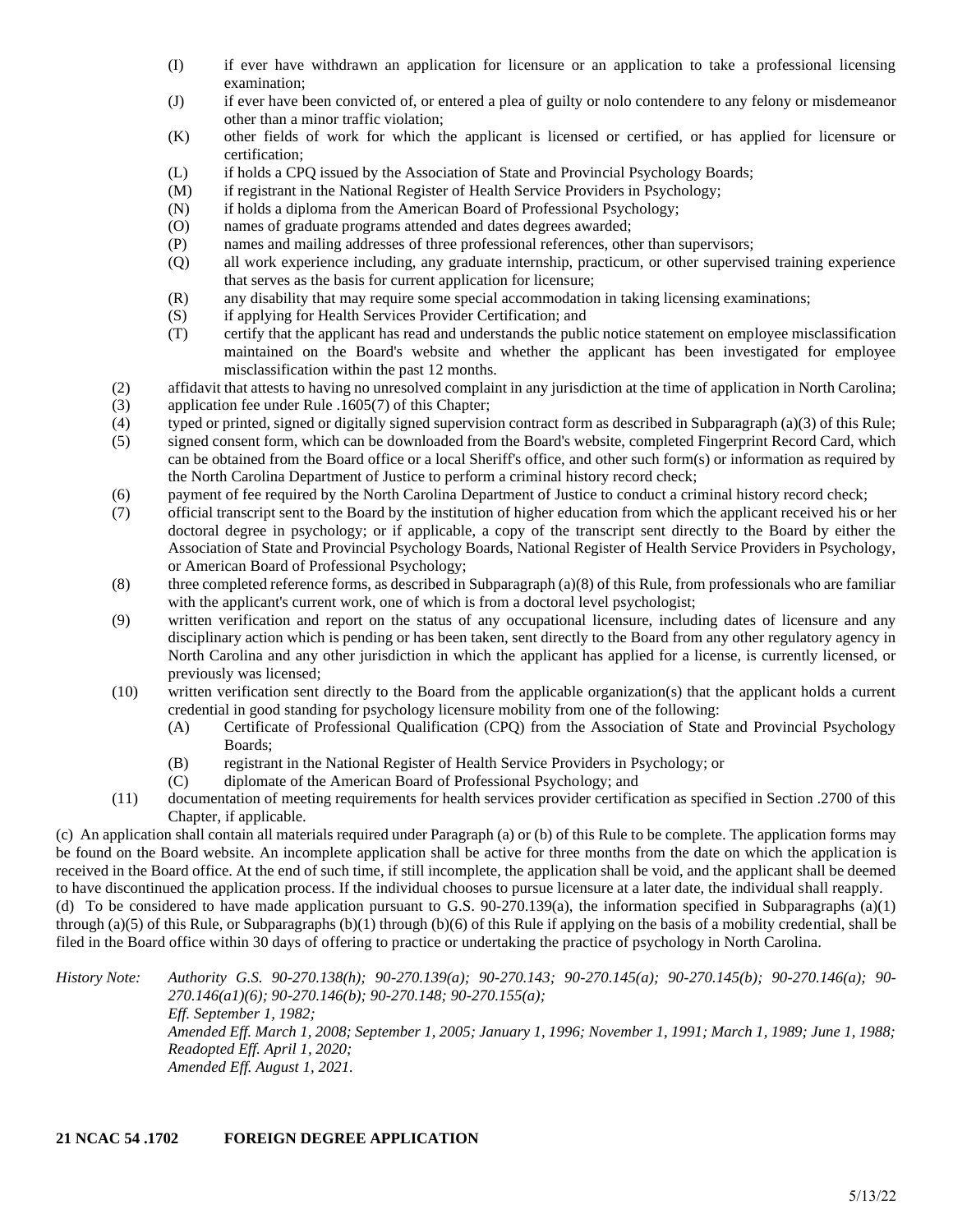(a) Applicants applying for licensure on the basis of a foreign degree shall provide documentation, in addition to the information required in 21 NCAC 54 .1701 that establishes the following:

- (1) the existence of the degree-granting institution;
- (2) the validity of the degree, transcripts, and any supporting documents;
- (3) the equivalence of the degree in terms of level of training, content of curriculum, and course credits; and
- (4) the equivalence of any supervised experience obtained outside the United States.

Such documentation shall be in the form of a course-by-course evaluation of credentials submitted directly to the Board from an evaluation service that is a member of the National Association of Credentials Evaluation Services, Inc. A listing of members can be found on the National Association of Credentials Evaluation Services, Inc. website, www.naces.org.

(b) Except as described in Paragraph (c) of this Rule, only original documents shall be submitted to the Board in support of the application and the documents shall be received directly from the institution(s) or individual(s) involved.

(c) When an original document cannot be provided directly by the institution or individual involved, an original document possessed by the applicant shall be reviewed and copied by a Board member or designee.

(d) Any document that is in a language other than English shall be accompanied by a translation with a written verification from the translator that the translation into English is accurate and complete. This translation shall be completed by an individual, other than the applicant, who upon written request of the applicant is approved by the Board or a Board designee, and who does not have a relationship with the applicant. Such individuals that shall be approved by the Board as translators include college or university language faculty, a translation service, or an American consul.

*History Note: Authority G.S. 90-270.143; 90-270.145(c);*

*Legislative Objection Lodged Eff. August 26, 1982; Eff. September 1, 1982; Curative Amended Eff. September 28, 1982; Amended Eff. July 1, 2008; October 1, 1995; March 1, 1989; June 1, 1988; Readopted Eff. April 1, 2020.*

# **21 NCAC 54 .1703 TEMPORARY LICENSES**

(a) To be issued a temporary license to practice psychology in North Carolina, a psychologist who is not a resident of North Carolina shall submit the following information to the Board at least 10 business days prior to the psychologist engaging in the practice of psychology in North Carolina:

- (1) a typed, or printed, signed or digitally signed temporary license application form, including an affidavit that the standards under which the psychologist who is not a resident of North Carolina is licensed in another jurisdiction are substantially equivalent to or higher than the requirements of G.S. 90-270.135 et seq.;
- (2) whether the applicant has been disciplined by any licensing authority in North Carolina or elsewhere, or is aware of any pending charges against a professional license or permit which is held;
- (3) reason for applying for temporary licensure in North Carolina;
- (4) if the applicant wants to be considered for temporary health services provider certification;
- (5) a written statement from any jurisdiction where the psychologist is licensed that the psychologist's license is in good standing, that there is no pending disciplinary action against the license, and describing any supervision requirements under which the individual practices in that jurisdiction;
- (6) a signed or digitally signed statement showing compliance with supervision requirements specified in Subparagraph (a)(2) of this Rule; and
- (7) the temporary license fee set forth in G.S.  $90-270.151(b)(8)$ .

(b) Only one 30-day temporary license shall be issued to an individual in any calendar year. Supervision shall be provided at the same level as that which is required for the psychologist who is not a resident of North Carolina in the jurisdiction verifying licensure in Subparagraph (a)(3) of this Rule by a North Carolina permanently licensed psychologist or licensed psychological associate who meets the requirements of Rule .2001 of this Chapter.

(c) A psychologist requesting reinstatement of licensure may apply for a temporary license to practice psychology in North Carolina by submitting the information listed in 21 NCAC 54 .2103. A temporary license issued under this Paragraph shall be valid until the applicant takes the first examination to which he or she is admitted by the Board, pursuant to Rule .2103(e) of this Chapter, and is notified of the results, and until the reinstatement fee set forth in Rule .1605(8) of this Chapter is paid. This license shall not be issued, reissued, or extended if the applicant fails the examination, fails to appear for the examination, or fails to remit the required fees within the time period stipulated in Rule .2103(a)(4) or (b)(9) of this Chapter. A temporary licensee shall comply with supervision requirements specified in Section .2000 of this Chapter for the same level of licensure for which application for reinstatement is approved.

(d) For the 5 day temporary practice notification requirement to practice psychology in North Carolina in accordance with G.S. 90- 270.138(f), a psychologist who is not a resident of North Carolina shall submit to the Board the temporary practice notification form at least 10 business days prior to the psychologist engaging in the practice of psychology in North Carolina The temporary practice notification form shall include:

- (1) name of application;
- (2) degree awarded;
- (3) mailing address;
- (4) telephone number;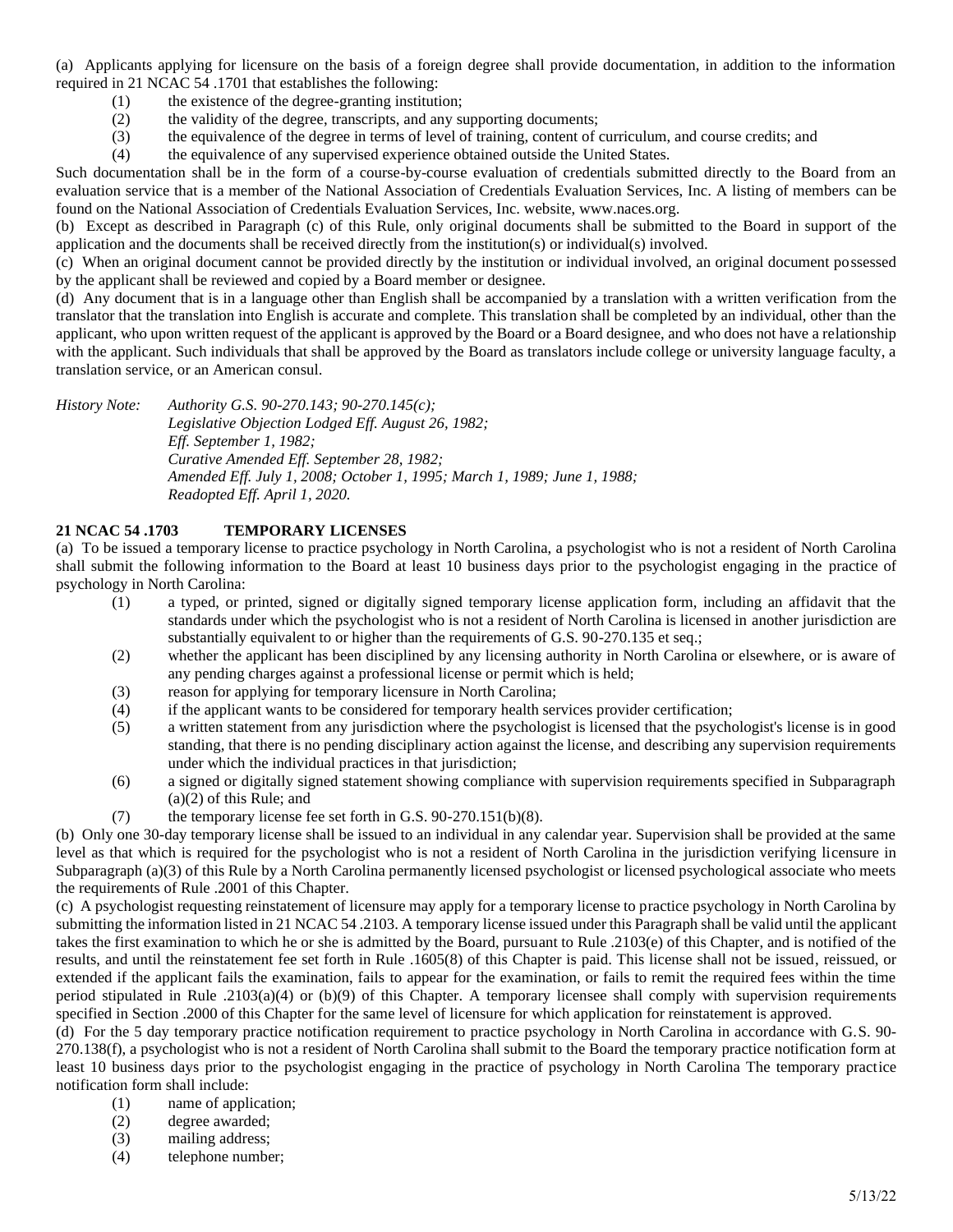- (5) Social Security number;
- (6) name of jurisdiction in which licensed, including date of licensure, and license number;
- (7) dates of intended practice in North Carolina;
- (8) name of North Carolina psychologist(s) with whom applicant will be associating, if applicable;
- (9) description of intended practice in North Carolina; and
- (10) whether required to be supervised for practice in the jurisdiction in which applicant is licensed.

*History Note: Authority G.S. 90-270.139(f); 90-270.139(g); 90-270.143; Eff. September 1, 1982; Amended Eff. September 1, 1996; October 1, 1991; March 1, 1989; June 1, 1988; Readopted Eff. April 1, 2020; Amended Eff. August 1, 2021.*

#### **21 NCAC 54 .1704 REVIEW PROCEDURE**

*History Note: Authority G.S. 90-270.9; 90-270.15; Eff. September 1, 1982; Amended Eff. May 1, 1996; October 1, 1991; March 1, 1989; Expired Eff. November 1, 2017 pursuant to G.S. 150B-21.3A.*

# **21 NCAC 54 .1705 ISSUANCE OF LICENSE**

At any time when a licensee is practicing psychology, a licensee shall display the Board-issued licensure certificate in view of the licensee's patients or clients or have the Board-issued wallet licensure card available for view upon request by the licensee's patients or clients.

*History Note: Authority G.S. 90-270.143; Eff. September 1, 1982; Amended Eff. July 1, 1996; Readopted Eff. April 1, 2020.*

# **21 NCAC 54 .1706 REAPPLICATION**

To reapply for licensure, an applicant must submit all information listed in Rule .1701 of this Section and, if applicable, Rule .1702 of this Section. A reapplication shall be reviewed under the statutes and rules in effect on the date of reapplication.

*History Note: Authority G.S. 90-270.143; 150B-11(1); Eff. October 1, 1991; Readopted Eff. April 1, 2020.*

# **21 NCAC 54 .1707 SENIOR PSYCHOLOGIST**

(a) Except as provided in Paragraph (b) of this Rule, to be approved for licensure at the Licensed Psychologist level on the basis of senior psychologist status, an applicant shall hold a doctoral degree in psychology from an institution of higher education and shall meet all of the following requirements:

- (1) is licensed and has been licensed for 12 continuous years at the doctoral level by one or more other state or provincial psychology boards that are members of the Association of State and Provincial Psychology Boards, during which time, and in which jurisdiction(s), he or she has practiced psychology for a minimum of 10 years for at least 20 hours per week;
- (2) has had no disciplinary sanction during his or her period of licensure in any jurisdiction;
- (3) has no unresolved disciplinary complaint with a licensing board in any jurisdiction at the time of application or during the pendency of application in North Carolina; and
- (4) passes the State examination.

(b) An applicant who received the doctoral degree prior to January 1, 1978, upon which his or her psychology licensure in another jurisdiction is based, shall hold a doctoral degree from an institution of higher education and meet all of the requirements specified in Subparagraphs  $(a)(1)$  through  $(a)(4)$  of this Rule.

(c) Except as provided in Paragraph (d) of this Rule, to be approved for licensure at the Licensed Psychological Associate level on the basis of senior psychologist status, an applicant shall hold a master's, specialist, or doctoral degree in psychology from an institution of higher education and shall meet all of the following requirements:

- (1) is licensed and has been licensed for 12 continuous years at the master's level by one or more other state or provincial psychology boards that are members of the Association of State and Provincial Psychology Boards, during which time, and in which jurisdiction(s), he or she has practiced psychology for a minimum of 10 years for at least 20 hours per week;
- (2) has had no disciplinary sanction during his or her entire period of licensure in any jurisdiction;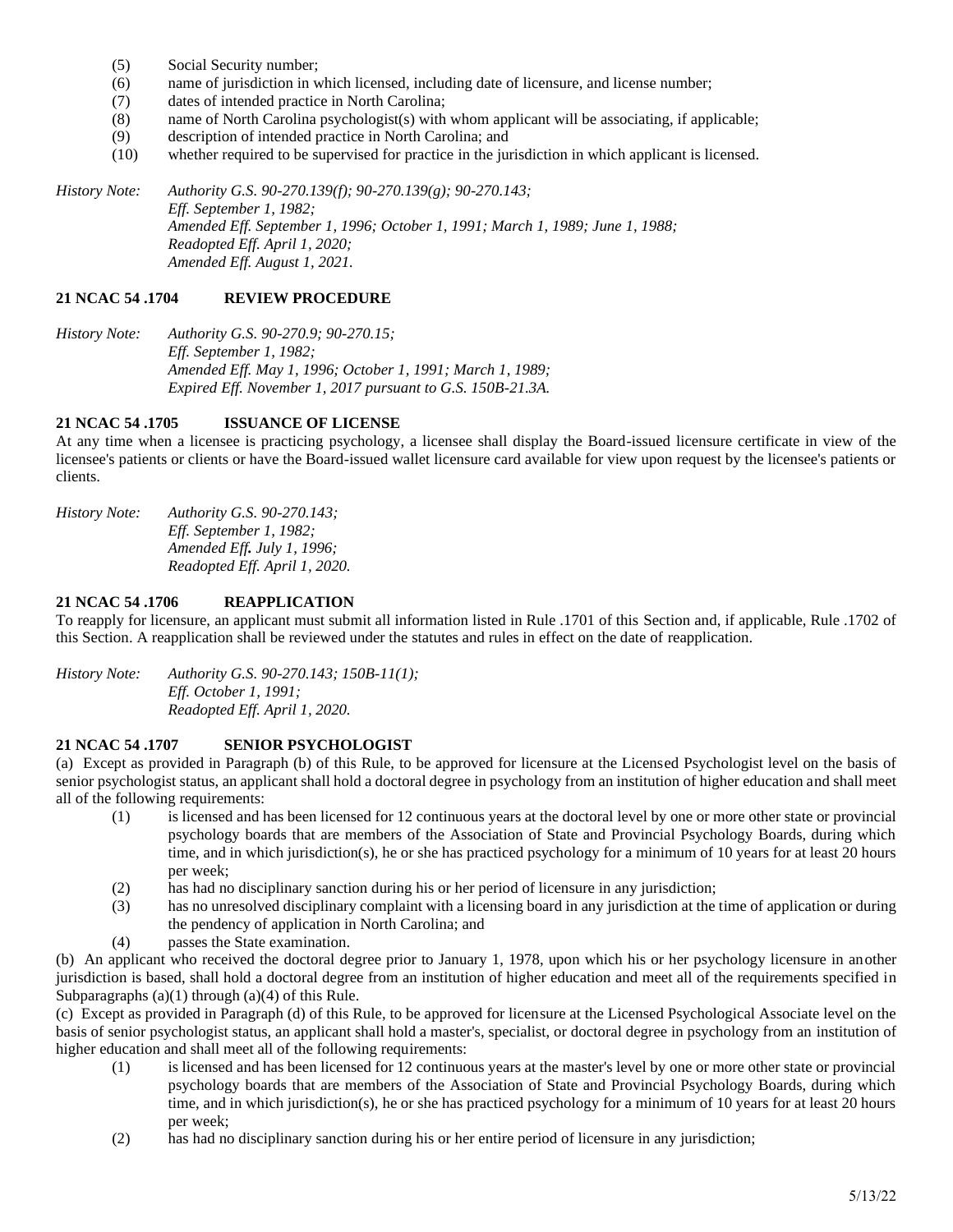- (3) has no unresolved disciplinary complaint with a licensing board in any jurisdiction at the time of application or during the pendency of application in North Carolina; and
- (4) passes the State examination.

(d) An applicant who received the degree prior to January 1, 1978, upon which his or her psychology licensure in another jurisdiction is based, shall hold a master's, specialist, or doctoral degree from an institution of higher education and meet all of the requirements specified in Subparagraphs  $(c)(1)$  through  $(c)(4)$  of this Rule.

(e) The information required for each applicant shall consist of:

- (1) a typed or printed signed or digitally signed application form, as described in Rule .1701(a)(1) of this Chapter, and an affidavit that attests to meeting the requirements specified in Subparagraphs  $(a)(1)$  through  $(a)(3)$  or Subparagraphs  $(c)(1)$  through  $(c)(3)$  of this Rule, as applicable;
- (2) a typed or , signed or digitally signed supervision contract form as described in Rule .1701(a)(3) of this Section;
- (3) the application fee set forth in Rule .1605(6) of this Chapter;
- (4) a signed consent form, completed Fingerprint Record Card, and other such form(s) or information as required by the North Carolina Department of Justice to perform a criminal history record check;
- (5) payment of fee required by the North Carolina Department of Justice to conduct a criminal history record check;
- (6) an official college transcript(s) sent to the Board by any training institution(s) from which the applicant received a graduate degree;
- (7) three completed reference forms, as described in Rule .1701(a)(8) of this Section, from professionals who are familiar with the applicant's current work, one of which is from a doctoral level psychologist; and
- (8) a written verification and report on the status of any occupational licensure, including dates of licensure and any disciplinary action that is pending or has been taken, sent directly to the Board from any other regulatory agency in North Carolina and any other jurisdiction where the applicant has applied for a license, is currently licensed, or previously was licensed.

(f) To be complete, an application shall contain all materials required under Subparagraph (e) of this Rule. An incomplete application shall be active for three months from the date on which the application is received in the Board office. At the end of such time, if still incomplete, the application shall be void, and the applicant shall be deemed to have discontinued the application process. If the individual chooses to pursue licensure at a later date, the individual shall reapply.

(g) To be considered to have made application pursuant to G.S. 90-270.139(a), the information specified in Subparagraphs (e)(1) through (e)(5) of this Rule shall be filed in the Board office within 30 days of offering to practice or undertaking the practice of psychology in North Carolina.

*History Note: Authority G.S. 90-270.139(a); 90-270.143; 90-270.146(a); 90-270.146(e); 90-270.155(a); Eff. January 1, 1996; Amended Eff. March 1, 2008; August 1, 2006; Readopted Eff. April 1, 2020; Amended Eff. August 1, 2021.*

# **SECTION .1800 - EDUCATION**

# **21 NCAC 54 .1801 PRACTICING PSYCHOLOGIST REQUIREMENTS AS OF JUNE 30, 1987**

*History Note: Authority G.S. 90-270.9; 90-270.11(a)(1)c; Eff. September 1, 1982; Amended Eff. March 1, 1989; June 1, 1988; Repealed Eff. May 1, 1996.*

# **21 NCAC 54 .1802 PSYCHOLOGICAL ASSOCIATE**

(a) Licensure for the level of psychological associate shall require a master's degree or specialist degree in psychology from an institution of higher education. The degree program shall meet all of the following requirements:

- (1) The program shall be identified and labeled as a psychology program. The program shall specify in institutional catalogues its purpose to educate and train students to engage in the activities that constitute the practice of psychology as defined in G.S. 90-270.136(8).
- (2) The program shall maintain authority and primary responsibility for the core and specialty areas.
- (3) The program shall have a body of students in residence at the physical campus of the institution who are matriculated in that program for a degree.
- (4) There shall be a full-time psychology faculty employed in residence at the physical campus of the institution, sufficient in size and breadth to carry out its responsibilities, employed by and providing instruction at the physical campus of the institution.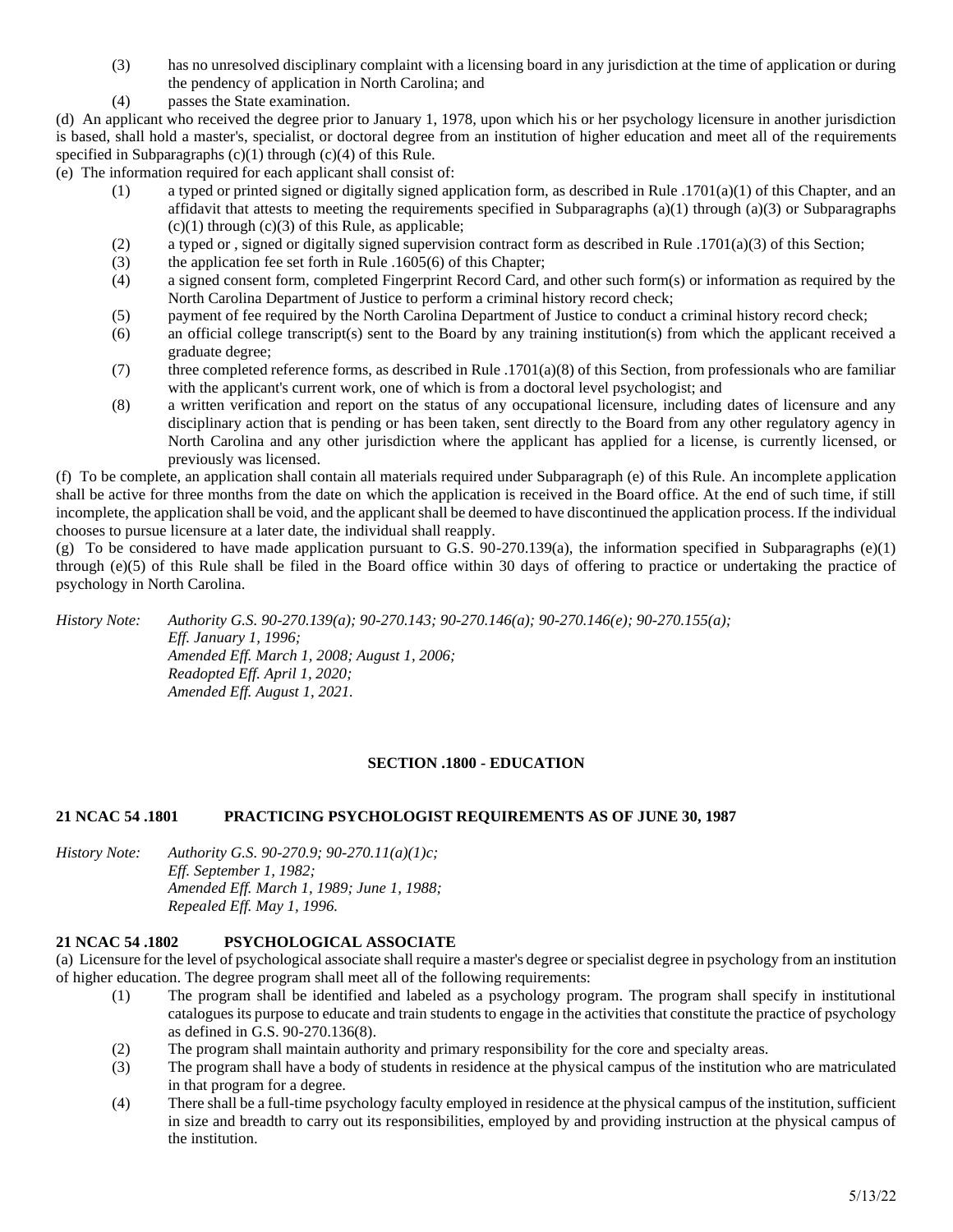- (5) There shall be a psychologist responsible for the student's program, either as the administrative head of the program, or as the advisor, professor, or committee chair for the individual student's program.
- (6) The program shall be an integrated, organized sequence of study in psychology as demonstrated by a curriculum track or tracks wherein course sequences and course content are described in institutional catalogues, departmental handbooks, or other institutional publications.
- (7) The program shall encompass the equivalent of a minimum of one academic year of graduate study in student residence at the institution from which the degree is granted. Residence requires in person interaction with psychology faculty and other matriculated psychology students at the physical campus of the institution. One year's residency is defined as 30 semester (45 quarter or 40 trimester) hours taken in person at the physical campus of the institution over the course of one year.
- (8) The program shall include supervised training experience listed on the applicant's transcript and shall include an internship, externship, practicum, or other supervised field experience related to the area of specialty and the practice of psychology and shall meet all of the following criteria:
	- (A) It shall be a planned and directed program of training for the practice of psychology, in contrast to on-thejob training, and shall provide the trainee with a planned and directed sequence of training that is integrated with the educational program in which the student is enrolled. This supervised training experience shall be planned by the educational program faculty and supervised training experience site staff, rather than by the student.
	- (B) The supervised training experience shall have a written description of the program of training, or a written agreement, developed prior to the time of the training, between the student's educational program and the supervised training experience site, detailing the responsibilities of the student and the supervised training experience site. The agreement shall be approved by the student's educational program prior to the beginning of the supervised training experience.
	- (C) The supervised training experience site shall have a designated licensed or certified psychologist or psychological associate responsible for the supervised training experience.
	- (D) A student enrolled in a supervised training experience shall be designated as any of the following: an "intern," "extern," or "practicum student," or shall hold a title that provides training status for the practice of psychology.
	- (E) The supervised training experience shall be a minimum of 12 weeks consisting of at least 500 hours of supervised training. At least 400 hours of the training shall be in the practice of psychology. Supervision for this supervised training experience shall be provided as required by Parts (G) or (H) of this Subparagraph.
	- (F) The supervised training experience shall be completed within a period of 12 consecutive months at not more than two supervised training experience sites.
	- (G) Except as provided in Part (H) of this Subparagraph, individual in person supervision that oversees the student's practice of psychology shall be provided by a North Carolina licensed psychologist or psychological associate or by a psychologist who is exempt from licensure, pursuant to G.S. 90-270.138(b), at a rate of not less than one hour per week during at least 12 separate weeks of the supervised training experience. The supervisor shall establish and maintain a level of supervisory contact consistent with professional standards and shall be accessible to the student.
	- (H) If completing a supervised training experience outside of North Carolina, the student shall be provided scheduled individual in person supervision by a licensed or certified psychologist or psychological associate or by an individual holding a master's, specialist, or doctoral degree in psychology, at a rate of not less than one hour per week during at least 12 separate weeks of the supervised training experience. The supervisor shall supervise the student practice of psychology and maintain a level of supervisory contact consistent with professional standards and shall be accessible to the student. Proof of the supervisor's license or degree program shall be required by the Board to establish the supervisor's training in psychology.
- (9) Except as provided in Paragraph (b) of this Rule, the program of study shall include a minimum of 45 semester (68 quarter or 60 trimester) hours of graduate study in standard psychology courses, including courses drawn from academic psychology (e.g., social, experimental, physiological, and developmental psychology, and history of psychology), statistics and research design, scientific and professional ethics and standards, and a specialty area. Of the required 45 semester (68 quarter or 60 trimester) program hours, not more than 6 semester (9 quarter or 8 trimester) hours shall be credited for supervised training experience and not more than 6 semester (9 quarter or 8 trimester) hours shall be credited for thesis or dissertation. No credit shall be allowed for audited courses or courses taken at an institution which does not meet the definition of an "institution of higher education" as defined by 90-270.136(5).

(b) If an individual's degree program did not include a minimum of 45 semester (68 quarter or 60 trimester) hours of course content, as defined in Subparagraph (a)(9) of this Rule, but included a minimum of 39 semester (59 quarter or 52 trimester) hours of graduate study in standard psychology courses, as specified in Subparagraph (a)(9) of this Rule, allowing not more than 6 semester (9 quarter or 8 trimester) hours for supervised training experience and 6 semester (9 quarter or 8 trimester) hours for thesis or dissertation, the individual shall be allowed to take, and must pass with a grade of "B" or above, additional graduate level course work to meet the hourly requirement in Subparagraph (a)(9) of this Rule. The individual shall complete standard psychology courses, as defined by Subparagraph (a)(9) of this Rule, to meet the minimum educational requirements to apply for licensure. The course work shall be completed at an institution of higher education in a graduate psychology program in the same specialty area as the degree program completed by the individual and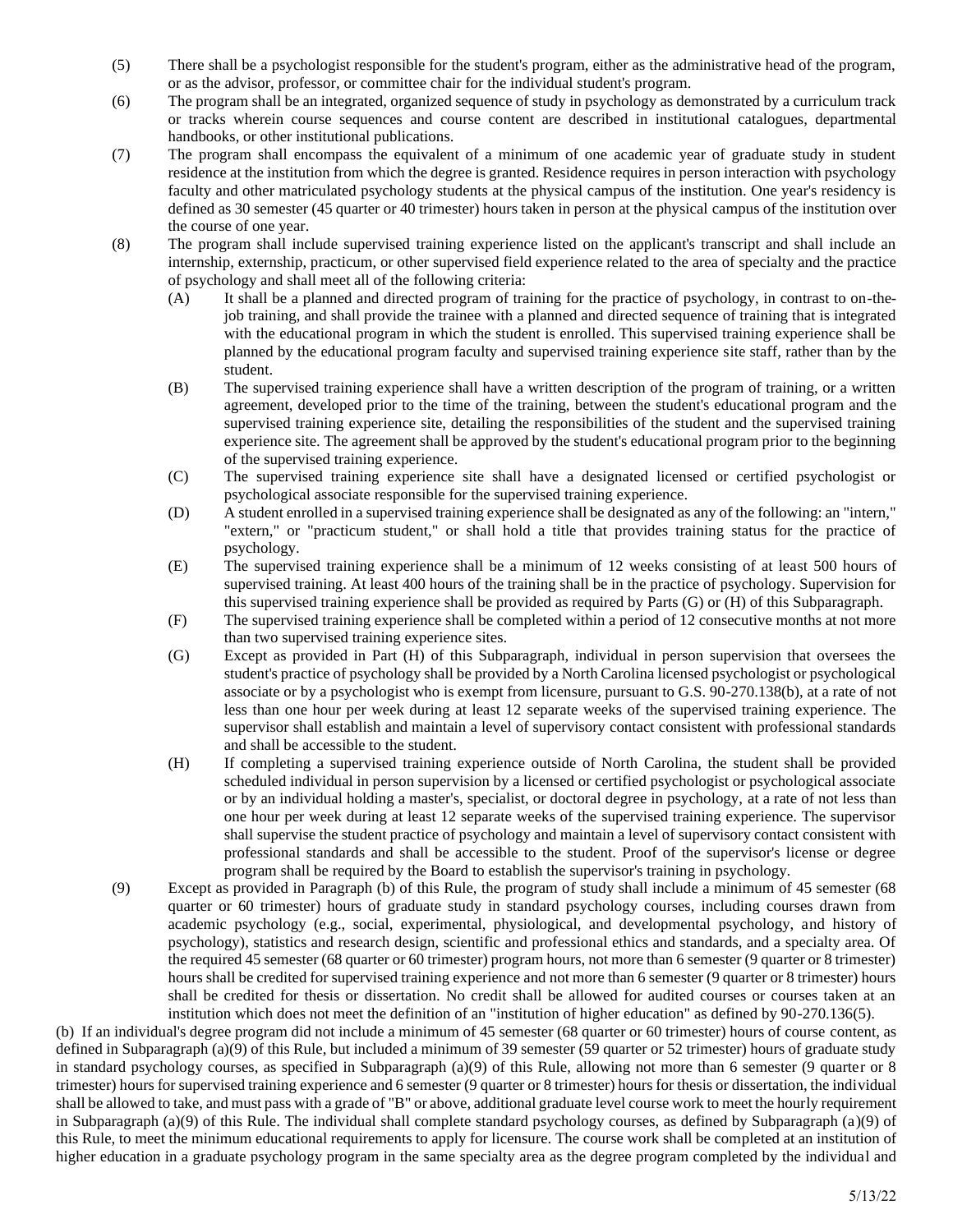shall be reported on an official transcript. No credit shall be accepted by the Board for audited courses. This additional graduate level course work shall not duplicate course work taken by the individual in his or her degree program or prior to admittance to his or her degree program and shall be completed in one or more of the following areas:

- (1) academic psychology (e.g., social, experimental, physiological, and/or developmental psychology, and history of psychology);
- (2) statistics and research design;
- (3) scientific and professional ethics and standards; or
- (4) electives offered in the course of study for the individual's specialty area (e.g., clinical psychology, counseling psychology, school psychology, or other specialty area in psychology).

(c) If an individual's degree program did not include a minimum of 39 semester (59 quarter or 52 trimester) hours in standard psychology courses, allowing not more than 6 semester (9 quarter or 8 trimester) hours for supervised training experience and not more than 6 semester (9 quarter or 8 trimester) hours for thesis or dissertation, the individual shall not be allowed to obtain additional hours at a postgraduate level to meet the hourly requirements in Subparagraph (a)(9) of this Rule.

(d) An individual shall not, under any circumstance following the completion of the individual's master's or specialist degree in psychology, be allowed to complete a practicum, internship, or other supervised training experience requiring the individual to practice psychology in order to meet the minimum educational requirement.

(e) An applicant whose credentials have been approved by the Board for examination at the licensed psychologist level may be issued a license as a psychological associate if the applicant fails an examination at the licensed psychologist level but passes such at the psychological associate level. To receive this license, the applicant shall make a written request to the Board for licensure at the psychological associate level within 30 days from the date when the applicant is notified of his or her examination score.

*History Note: Authority G.S. 90-270.143; 90-270.145(b); Eff. September 1, 1982; Amended Eff. August 1, 2006; July 1, 1997; October 1, 1991; August 1, 1984; Readopted Eff. April 1, 2020; Amended Eff. August 1, 2021.*

# **21 NCAC 54 .1803 LICENSED PSYCHOLOGIST**

(a) Licensure for the level of licensed psychologist shall require a doctoral degree in psychology from an institution of higher education. The doctoral program shall be accredited by the American Psychological Association or the Canadian Psychological Association at the time of the individual's graduation from the program, or one which meets all of the following requirements:

- (1) The program shall be identified and labeled a psychology program. The program shall specify in institutional catalogues its purpose to educate and train students to engage in the activities that constitute the practice of psychology as defined in G.S. 90-270.136(8).
- (2) The program shall maintain authority and primary responsibility for the core and specialty areas.
- (3) The program shall have a body of students in residence at the physical campus of the institution who are matriculated in that program for a degree.
- (4) There shall be a full-time psychology faculty in residence at the physical campus of the institution, sufficient in size and breadth to carry out its responsibilities, employed by and providing instruction at the physical campus of the institution.
- (5) There shall be a psychologist responsible for the applicant's program either as the administrative head of the program, or as the advisor, professor, or committee chair for the individual applicant's program.
- (6) The program shall be an integrated, organized sequence of study in psychology as demonstrated by a curriculum track or tracks wherein course sequences and course content are described in institutional catalogues, departmental handbooks, or other institutional publications.
- (7) The program shall encompass the equivalent of a minimum of three academic years of full-time graduate study, two years of which are at the institution from which the degree is granted, and one year of which is in residence at the institution from which the degree is granted. Residence requires in person interaction with psychology faculty and other matriculated psychology students. One year's residence is defined as 30 semester (45 quarter or 40 trimester) hours taken on a full-time or part-time basis in person at the physical campus of the institution over the course of one year.
- (8) The program shall include practicum, internship, field experiences, or laboratory training related to the area of specialty and the practice of psychology. This experience shall be supervised by a licensed psychologist.
- (9) Except as provided in Paragraph (b) of this Rule, the program of study shall include a minimum of 60 semester (90 quarter or 80 trimester) hours of graduate study in standard psychology courses, exclusive of credits for internship or practicum and thesis or dissertation, including instruction in scientific and professional ethics and standards, research design and methodology, statistics and psychometrics, and the specialty area. No credit shall be allowed for audited courses or courses taken at an institution that does not meet the definition of an "institution of higher education" as defined by G.S. 90-270.136(5).
- (10) The program shall include a minimum of three semester (five quarter or four trimester) hours of coursework in each of these content areas: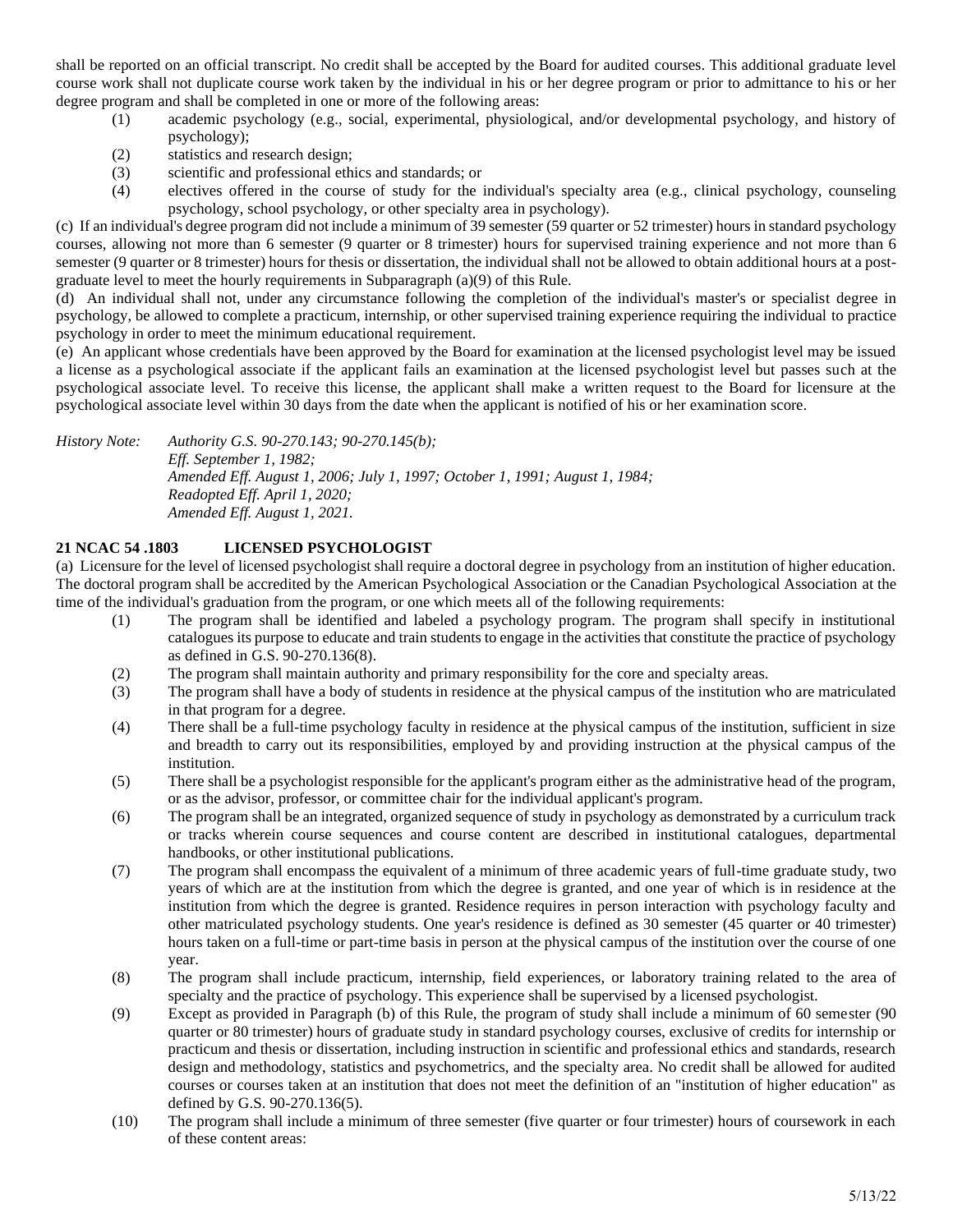- (A) biological bases of behavior, such as, physiological psychology, comparative psychology, neuropsychology, sensation and perception, psychopharmacology;
- (B) cognitive-affective bases of behavior, such as, cognition, memory, learning, thinking, motivation, emotion;
- (C) social bases of behavior, such as, social psychology, group processes, organizational and systems theory, cultural and ethnic bases, sex roles; and
- (D) individual differences, such as, personality theory, human development, abnormal psychology, individual differences.

(b) If an individual's degree program did not include a minimum of 60 semester (90 quarter or 80 trimester) hours in standard psychology courses, as specified in Subparagraphs (a)(9) and (a)(10) of this Rule, but included a minimum of 54 semester (81 quarter or 72 trimester) hours of graduate study in standard psychology courses, as specified in Subparagraphs (a)(9) and (a)(10) of this Rule, exclusive of credits for internship or practicum and thesis or dissertation, the individual shall be allowed to take, and must pass with a grade of "B" or above, additional graduate level course work to meet the hourly requirement specified in Subparagraphs (a)(9) and (a)(10) of this Rule. The individual shall complete , standard psychology courses, as defined by Subparagraphs (a)(9) and (a)(10) of this Rule, to meet the minimum educational requirements to apply for licensure. The course work shall be completed at an institution of higher education in a graduate psychology program in the same specialty area as the degree program completed by the individual and shall be reported on an official transcript. Alternately, the course work may be completed in a formal re-specialization program in psychology at an institution of higher education as defined in G.S. 90-270.136(5), which shall be reported on an official transcript. A formal respecialization program in psychology means a program in which individuals already holding a doctoral degree in psychology complete additional education and training in order to change their specialist area of study. Re-specialization programs involve coursework in a health service psychology field, including clinical, counseling, school or combinations of these areas. Respecialization programs also include education in profession-wide competencies, such as, ethics, assessment, intervention; experiential education such as practicum; and a one-year internship. The individual shall provide a certificate of completion of a respecialization program, issued by the program. No credit shall be accepted by the Board for audited courses. This additional graduate level course work shall not duplicate course work taken by the individual in his or her degree program or prior to admittance to his or her degree program.

(c) If an individual's degree program did not include a minimum of 54 semester (81 quarter or 72 trimester) hours of graduate study in standard psychology courses, exclusive of credits for internship or practicum and thesis or dissertation, the individual shall not be allowed to obtain additional hours at a post-graduate level to meet the hourly requirements in Subparagraphs (a)(9) and (a)(10).

*History Note: Authority G.S. 90-270.143; 90-270.145(a); Eff. June 1, 1988; Amended Eff. July 1, 2009; July 1, 1997; October 1, 1991; March 1, 1989; Readopted Eff. April 1, 2020; Amended Eff. August 1, 2021.*

#### **SECTION .1900 – EXAMINATION**

# **21 NCAC 54 .1901 EXAMINATIONS**

(a) Qualifying Examinations. The following examinations shall be taken as set forth in this Rule. The applicant shall comply with this Rule and the deadlines and procedures established by the examination contractor, and the testing vendor.

- (1) National Examination. An applicant for licensure shall take the national examination after being approved for the national examination by the Board. The national examination is the Examination for Professional Practice in Psychology (EPPP) that is developed by the Association of State and Provincial Psychology Boards (ASPPB). The passing point for licensed psychologist shall be a scaled score of 500, and the passing point for licensed psychological associate shall be a scaled score of 440, unless a licensed psychological associate applies to practice under Rule .2008(h)(3) of this Chapter. Then in order to be approved under Rule .2008(h)(3) of this Chapter, he or she must meet the passing point of a scaled score of 500. If a licensed psychological associate does not meet the passing point of a scaled score of 500, he or she must have been practicing for 5 years, as set forth in Rule .2008(h)(3) of this Chapter in order to apply to practice under Rule .2008(h)(3) of this Chapter. This examination shall not be required for an applicant who has previously taken the EPPP and whose score met the North Carolina passing point which was established for that particular administration date of the examination, unless the Board determines pursuant to G.S. 90-270.148 that an individual shall be required to take and pass a current form of the EPPP. The EPPP shall not be required for an applicant who documents meeting requirements for licensure specified in Rule .1707 of this Chapter.
- (2) State Examination. An applicant for licensure shall take the Board-developed State Examination after being approved for the state examination by the Board. The State Examination shall assess the applicant's knowledge of the North Carolina Psychology Practice Act, the rules of this Chapter and the code of ethics of the American Psychological Association. The passing point for all licensees shall be set at 78 percent of the total scored items on the examination.
- (3) Ethics Renewal Examination. An applicant for license renewal shall take the Board-developed ethics renewal examination every two years. Completion of this examination shall count for one Category A continuing education credit in ethics, as required by Rule .2104(d) of this Chapter.

(b) Special Administrations. Applicants with disabilities as defined by the Americans with Disabilities Act of 1990 (ADA), which is hereby incorporated by reference, including subsequent amendments and editions, available at no cost at www.ada.gov, and documented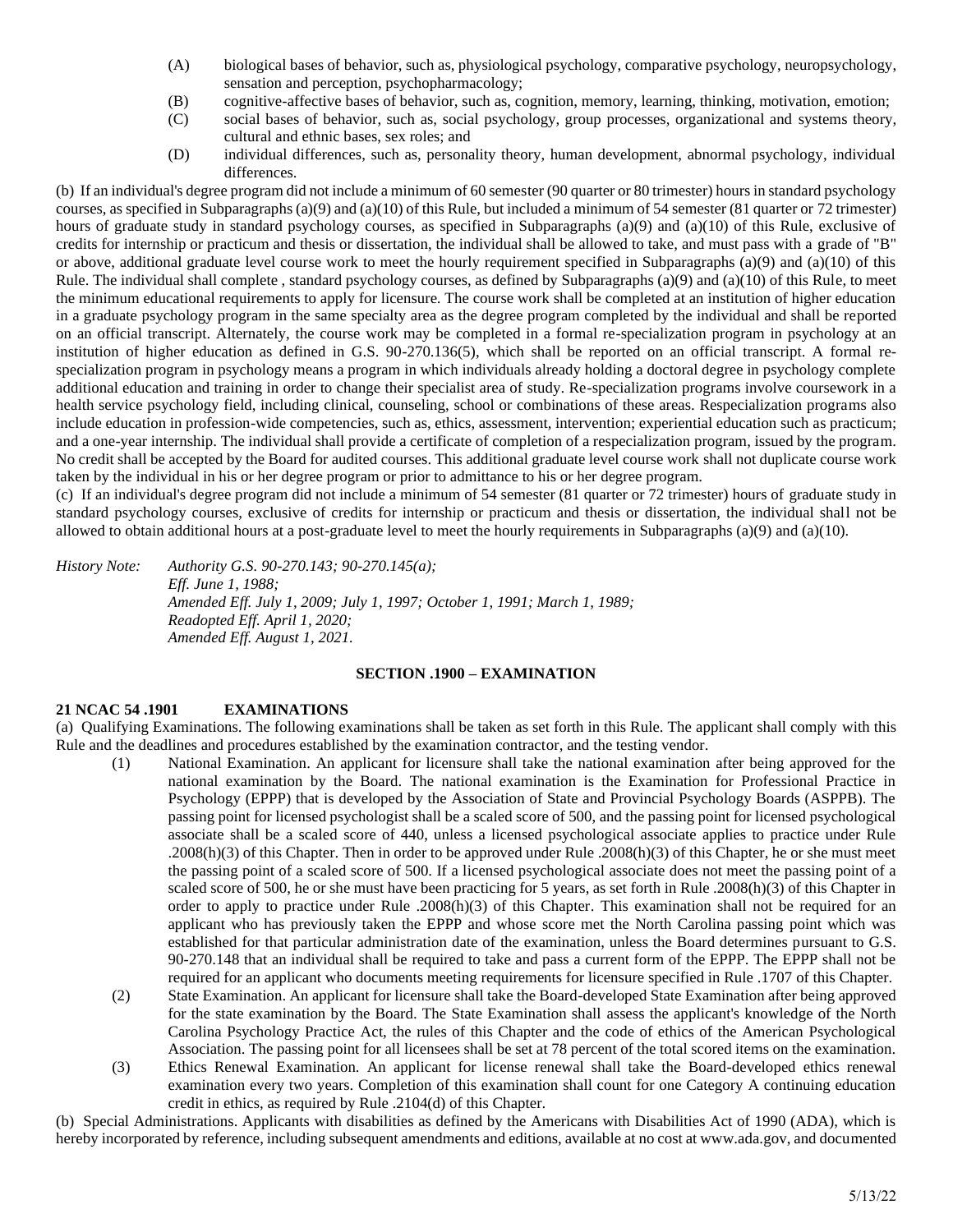by a licensed medical professional shall be administered the EPPP and State examination under conditions that shall minimize the effect of the disabilities on their performance. Special test administrations shall be as comparable as possible to a standard administration.

*History Note: Authority G.S. 90-270.143; 90-270.145; 90-270.147(a)(2); 90-270.148(b); Eff. September 1, 1982; Amended Eff. September 1, 2005; April 1, 2001; October 1, 1996; March 1, 1989; January 1, 1986; July 1, 1985; August 1, 1984; Readopted Eff. April 1, 2020; Amended Eff. August 1, 2021.*

# **21 NCAC 54 .1902 REPORTING OF SCORES**

*History Note: Authority G.S. 90-270.9; Eff. September 1, 1982; Amended Eff. October 1, 1991; January 1, 1986; Expired Eff. November 1, 2017 pursuant to G.S. 150B-21.3A.*

# **21 NCAC 54 .1903 RETAKING THE NATIONAL EXAMINATION**

An applicant may take the national examination no more than 4 times in a 12-month period and no more frequently than every 60 days upon payment of the required fee set forth in Rule .1605(3) of this Section. The 12-month period begins on the date of the letter notifying the applicant that his or her credentials have been approved for national examination by the Board. After failing the national examination for the fourth time or after the passage of 12 months, whichever occurs first, an applicant must reapply for licensure.

*History Note: Authority G.S. 90.270.139(b); 90-270.143; Eff. September 1, 1982; Amended Eff. April 1, 2001; October 1, 1991; March 1, 1989; July 1, 1985; Readopted Eff. April 1, 2020.*

# **21 NCAC 54 .1904 FAILURE TO APPEAR FOR THE NATIONAL EXAMINATION**

(a) If an applicant does not appear for the national examination within four months from the date of the letter sent by the Board notifying the applicant that his or her credentials have been approved for the national examination by the Board, the applicant she shall be deemed to have failed the examination.

(b) If the applicant does not appear for the national examination within the time period set forth in Paragraph (a) of this Rule, the applicant shall be permitted to take the examination within the next consecutive four months without reapplying for licensure.

(c) If the applicant does not appear for an examination within the second four-month period, he or she shall be deemed to have failed the examination a second time and must reapply for licensure. Except as exempt under G.S. 90-270.138, after failing to appear for the examination for the second time, an applicant shall not practice or offer to practice psychology without first becoming licensed by the Board.

*History Note: Authority G.S. 90-270.139(b); 90-270.143; Eff. September 1, 1982; Amended Eff. April 1, 2001; May 1, 1996; October 1, 1991; March 1, 1989; July 1, 1985; Readopted Eff. April 1, 2020; Amended Eff. August 1, 2021.*

# **SECTION .2000 - SUPERVISION**

# **21 NCAC 54 .2001 SUPERVISOR**

(a) Except as provided in Paragraph (b) of this Rule, the following individuals shall be recognized as qualified supervisors for individuals requiring supervision to practice psychology:

- (1) a licensed psychologist who has been issued a permanent license by the Board;
- (2) any person who was in a psychology position with the State of North Carolina on December 31, 1979, and who is still so employed, provided that such supervision is, and was on December 31, 1979, within the psychologist's job description and is only for activities that are part of the duties and responsibilities of the supervisee within his or her position at a State agency or department;
- (3) a doctoral level licensed psychologist who is licensed in the jurisdiction where the supervisee is practicing psychology; or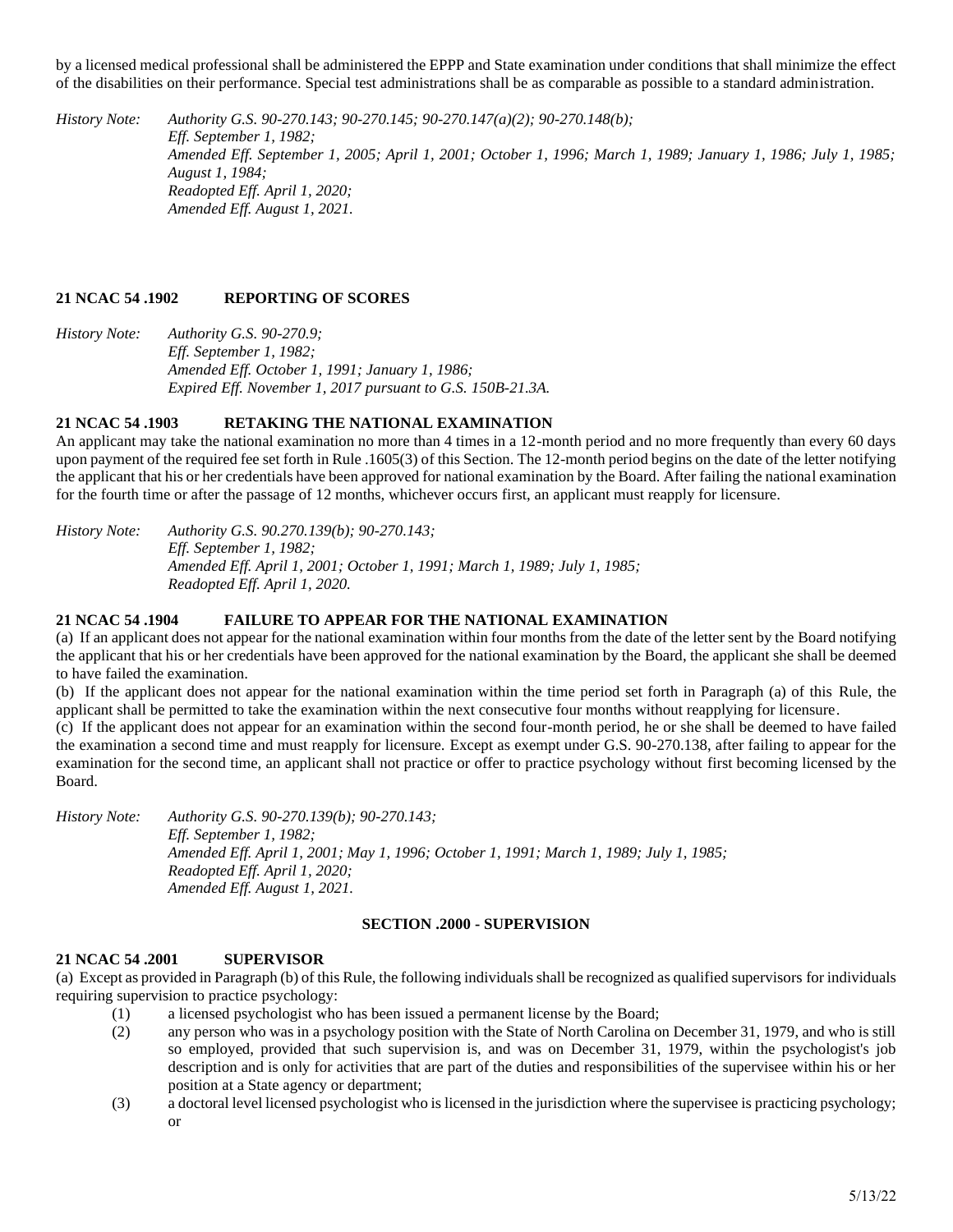(4) a licensed psychological associate who is under supervision as required under Rule .2008 of this Section and is approved to practice under Rule .2008(h)(3) of this Section and is certified as a health services provider psychological associate (HSP-PA) under Rule .2706 of this Chapter.

(b) The Board shall disapprove an otherwise qualified supervisor for the following reasons:

- (1) documentation that the supervisor is not competent or qualified to supervise the supervisee;<br>(2) documentation the supervisor has failed to adhere to legal or ethical standards as set forth in
- documentation the supervisor has failed to adhere to legal or ethical standards as set forth in G.S. 90-270.148(a);
- (3) documentation that there is a lack of similarity between the supervisor's training, experience and area of practice and the supervisee's proposed area(s) of practice;
- (4) documentation that the supervisor has a license against which disciplinary or remedial action has been taken by the Board or any other occupational licensing Board; or
- (5) documentation that the supervisor has not completed the training described, and within the time frame set forth, in Paragraph (c) of this Rule.

(c) A licensee who engages in the supervision of an applicant for licensure, a licensed psychological associate, or a provisionally licensed psychologist in North Carolina must complete a three-hour training session which meets the following requirements:

- (1) addresses how to supervise in accordance with Board rules regarding supervision requirements;
- (2) is sponsored or co-sponsored by an entity approved by the Board as a Category A program sponsor in Rule .2104(b)(3) of this Chapter; and
- (3) is presented by an individual or individuals assigned by the Board.

If a licensee takes the training session on-line, the licensee shall take and complete an examination at the completion of the session. The sponsor or co-sponsor of a training session shall submit a list of attendees who complete the three-hour training session, including completing any examination, to the Board no later than 30 days following the training session. The training shall be completed, and documentation of completion received in the Board's office, no later than September 1, 2022. If the training is not completed by September 1, 2022, a licensee shall not enter into a supervision contract with an applicant, a licensed psychological associate, or a licensed psychologist-provisional until he or she completes the training and the Board receives documentation of such. A licensee who completes the training and passes the examination shall be permitted to count the three hours toward the minimum continuing education hours required in Rule .2104 of this Chapter for the renewal period it was when completed.

(d) The licensee shall be required to take the training set forth in Paragraph (c) of this Rule one time unless the Board finds that he or she is failing to adhere to the supervision requirements set forth in this Section.

- (e) Each supervisor shall:
	- (1) assess his or her ability to meet the supervisory needs of supervisees and potential supervisees;
	- (2) offer and provide supervision only within the supervisor's area(s) of competence;
	- (3) enter into a written agreement with the supervisee on a Board adopted supervision contract form, which sets forth the supervisee's obligations as well as the supervisor's responsibilities to the supervisee;
	- (4) direct the supervisee to practice psychology only within areas for which the supervisee is qualified by education, training, or supervised experience;
	- (5) establish and maintain a level of supervisory contact consistent with that described in the supervision contract form on file with the Board and be accessible to the supervisee;
	- (6) direct the supervisee to keep the supervisor informed of services performed by the supervisee;
	- (7) advise the Board if the supervisor has reason to believe that the supervisee is practicing in a manner that indicates that violations of G.S. 90-270.148(a) have been committed;
	- (8) maintain a record of supervision with a supervisee that documents the following:
		- (A) dates and appointment times of each supervision session, including the length of time of each session;
		- (B) a summary of each session including treatment or assessment issues addressed, concerns identified by the supervisor and supervisee, recommendations of the supervisor, and intended outcome for recommendations of the supervisor; and
		- (C) fees charged, if any, to the supervisee for supervision;
	- (9) except when prevented from doing so by circumstances beyond the supervisor's control, retain securely and confidentially the records reflecting supervision with a supervisee for at least seven years from the date of the last session of supervision with a supervisee. If there are pending legal or ethical investigations or proceedings or if there is any other compelling circumstance, the supervisor shall retain the complete record of supervision securely and confidentially for a period of seven years from the final resolution of such legal or ethical matter;
	- (10) report on the supervision report form that agreed upon supervision has occurred; and
	- (11) file a final supervision report within two weeks of termination of supervision.

(f) To maintain the professional nature of the supervision, a familial or personal relationship, such as a spouse, parent, sibling or close friend, shall not exist between the supervisor and supervisee, except in extraordinary circumstances, such as the lack of availability of any other qualified supervisor. In such cases, the Board shall require documentation from the supervisor or supervisee that no other supervision is available and three reference letters from other mental health professionals regarding the supervisor's ability to perform the supervision requirements under Paragraph (e) of this Rule.

*History Note: Authority G.S. 90-270.139; 90-270.143; Eff. September 1, 1982; Amended Eff. July 1, 1997; October 1, 1991; March 1, 1989;*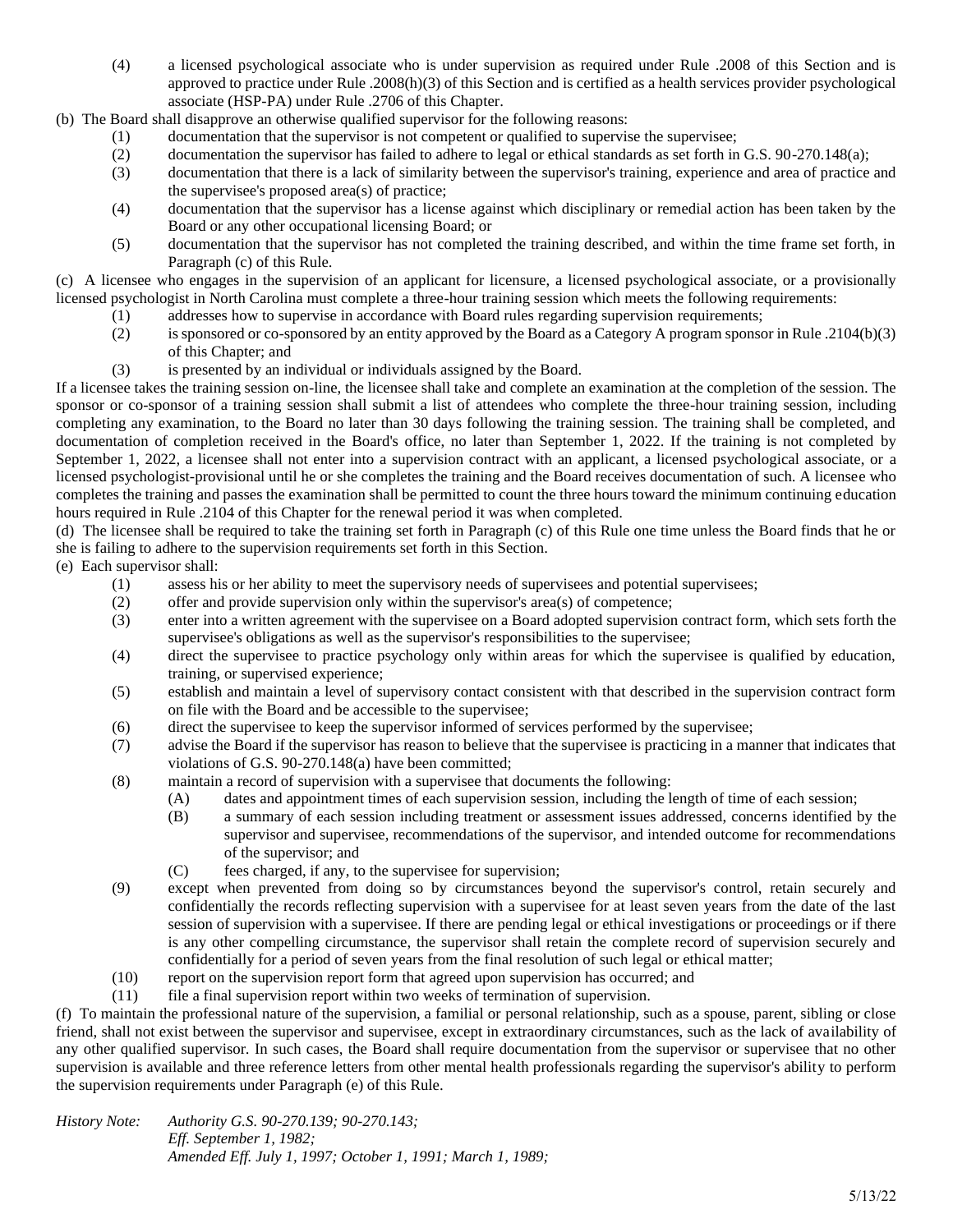*Readopted Eff. January 1, 2021; Amended Eff. August 1, 2021.*

### **21 NCAC 54 .2002 NATURE OF SUPERVISION**

(a) The nature of supervision shall depend on the areas of practice, experience, and training related to the area of specialty of the supervisee. A supervisor shall train the supervisee in skills, methods, and interventions, including enhancement and refinement of previously learned skills.

(b) During supervision, the supervisor and supervisee shall include consideration of the following areas:

- (1) ethical, legal, and professional standards in accordance with G.S. 90-270.148(a);
- (2) technical skills and competency;
- (3) supervisee's utilization of supervision; and
- (4) supervisee's ability to function with reduced supervision, as set forth in Rule .2008 of this Section.

### (c) Each supervisee shall:

- (1) attend scheduled supervision sessions;
- (2) provide the supervisor with a disclosure of psychological services being offered or rendered by the supervisee;
- (3) cooperate with the supervisor to assure that all conditions in Rule .2001(c) of this Section are met;
- (4) provide the supervisor with information necessary for the supervisor to advise the supervisee on cases of possible violations of G.S. 90-270.148(a);
- (5) notify the Board if he or she has reason to believe that the supervisor has behaved in a manner which indicates that the supervisor has committed a violation of G.S. 90-270.148(a); and
- (6) file a revised supervision contract form within 30 days of a change in the conditions specified in the supervision contract form on file with the Board, as set forth in Rule .2008 of this Section.

(d) The supervisee and supervisor shall determine jointly how to notify clients or patients of the supervisory process such as clinical information may be discussed with the supervisor or the means by which the supervisor may be contacted, and which cases, issues, and techniques are necessary for supervision. Supervisors shall not be required to sign or co-sign supervisees' reports, treatment plans, letters, or other clinical documents. Clinical documents are not required to reflect that the supervisee is receiving supervision.

*History Note: Authority G.S. 90-270.139; 90-270.143; Eff. September 1, 1982; Amended Eff. July 1, 1997; October 1, 1991; March 1, 1989; Readopted Eff. April 1, 2020; Amended Eff. August 1, 2021.*

# **21 NCAC 54 .2003 CONTRACTING AND REPORTING 21 NCAC 54 .2004 TIME REQUIREMENTS**

*History Note: Authority G.S. 90-270.2(f); 90-270.4(a2); 90-270.5(d); 90-270.9; 90-270.15(e); Eff. September 1, 1982; Amend Eff. October 1, 1991; March 1, 1989; January 1, 1986; August 1, 1984; Repealed Eff. July 1, 1997.*

# **21 NCAC 54 .2005 DEFINITION OF FACE TO FACE SUPERVISION**

(a) As used in these Rules in this Chapter the term "face-to-face supervision" shall mean both in-person supervision, where the supervisor and supervisee meet in person at the same physical location, and electronic means of face-to-face interaction without meeting in person.

(b) The face‐to‐face supervision shall be live, interactive, and visual. Video or other technology may be used so long as it is real time and involves verbal and visual interaction for the entire session. The face‐to‐face supervision shall maintain the confidentiality of the communication as it relates to the identifying information regarding patients/clients.

(c) When a supervisor and supervisee are deciding whether to meet in person or through electronic medium, they shall consider factors such as:

- (1) whether reports or evaluations will be reviewed and whether that can be done through use of electronic medium;
- (2) whether the supervisory relationship is recently established; or
- (3) whether there are concerns that are better addressed in person.

*History Note: Authority G.S. 90-270.136(f); 90-270.139; 90-270.143; Eff. September 1, 1982; Amended Eff. July 1, 1997; January 1, 1986; August 1, 1984; Readopted Eff. January 1, 2021.*

# **21 NCAC 54 .2006 PSYCHOLOGICAL ASSOCIATE ACTIVITIES**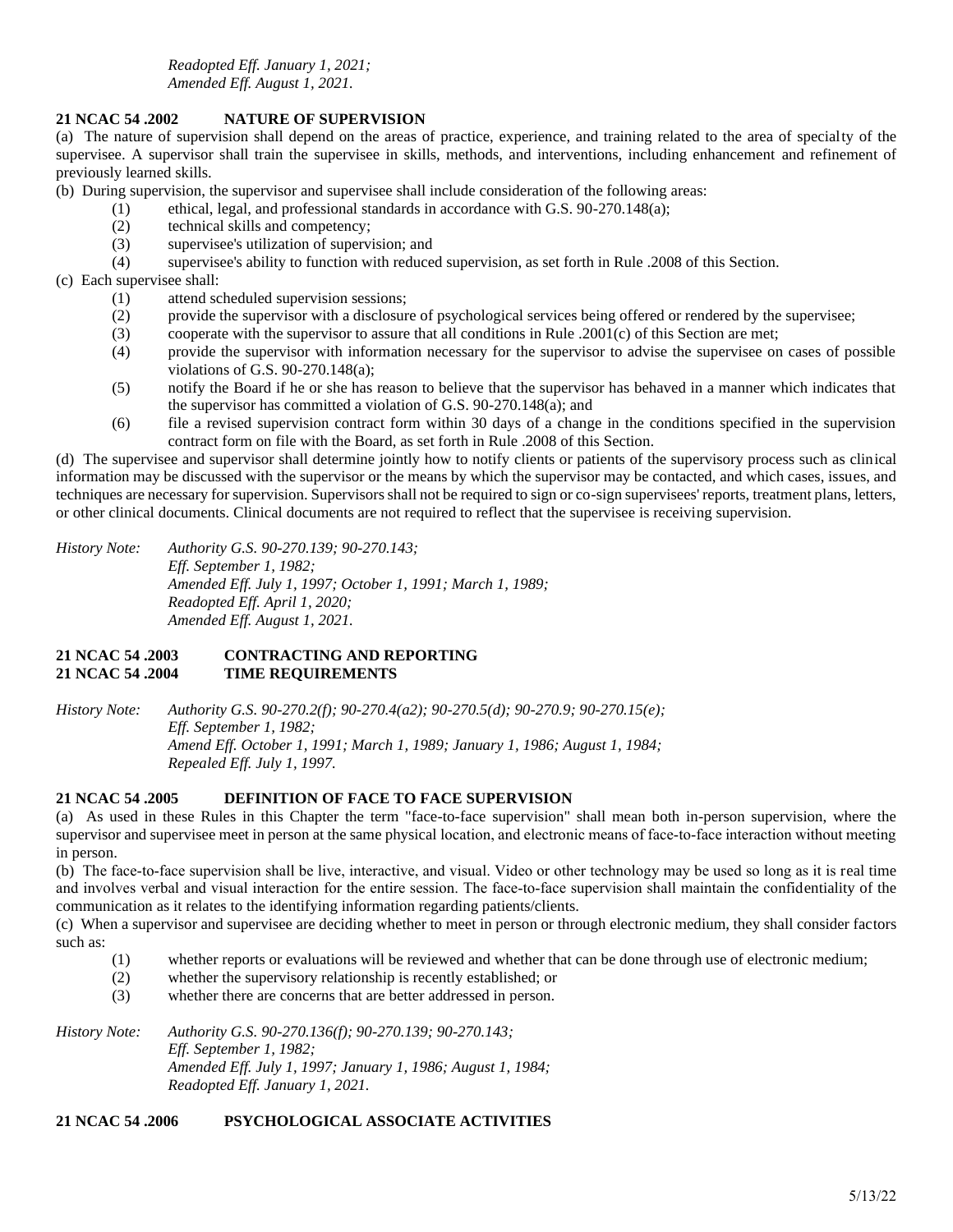(a) The assessment of overall personality functioning by a psychological associate requires supervision. The assessment of personality functioning involves any assessment or evaluative technique which leads to conclusions, inferences, and hypotheses regarding personality functioning. This includes:

- (1) all statements regarding personality attributes, features, traits, structure, dynamics, and pathology or assets;
- (2) the use of personality assessment techniques which include, but are not limited to, observation, interviewing, mental status examinations, word association tests, diagnostic play therapy, and autobiographical techniques; and
- (3) the use of standardized personality techniques or tests. Examples of techniques or tests include, but are not limited to, the following: Rorschach, Thematic Apperception Test, sentence completion tests, the House Tree Person, Minnesota Multiphasic Personality Inventory, the California Personality Inventory, The Millon tests, the 16PF, and all other self-report inventories and questionnaires, as well as scales and check lists completed by others. The tests identified in this Rule as requiring supervision do not constitute an exhaustive list, only the most commonly utilized measures.

Not requiring supervision are screening techniques which lead to simple descriptors of persons which may be completed by a variety of professional and non-professional observers and are interpreted by other parties.

(b) The conduct of neuropsychological evaluations by psychological associates requires supervision. Not requiring supervision are neuropsychological screenings which lead to simple behavioral descriptions rather than clinical interpretations, or the administration of rating devices which may be completed by a variety of professional and non-professional observers and are subsequently interpreted by other parties.

(c) Psychotherapy, counseling, and any other interventions with a clinical population for the purpose of preventing or eliminating symptomatic, maladaptive, or undesired behavior provided by a psychological associate require supervision. Clinical populations include persons with discernible mental, behavioral, emotional, psychological, or psychiatric disorders as evidenced by an established Axis 1 or Axis II diagnosis or V Code condition in the then current DSM and all persons meeting the criteria for such diagnoses. Interventions other than psychotherapy and counseling that are encompassed by this definition include, but are not limited to, psychological assessment, psychoanalysis, behavior analysis/therapy, biofeedback, and hypnosis. Supervision is required when the psychological associate is providing an intervention to persons within a clinical population, directly with the person(s) or in consultation with a third party, for the purpose of preventing or eliminating symptomatic, maladaptive, or undesired behavior. Supervision is required for the design or clinical oversight of interventions for persons within a clinical population, such as biofeedback techniques and behavior intervention programs; however, supervision is not required for the actual implementation of such interventions that were designed for others to implement, which may or may not constitute ancillary services.

(d) The use, including authorization, of intrusive, punitive, or experimental procedures, techniques, or measures by a psychological associate requires supervision. These procedures, techniques, or measures include, but are not limited to, seclusion, physical restraint, the use of protective devices for behavioral control, isolation time-out, and any utilization of punishment techniques involving aversive stimulation. Also included in this definition are any other techniques which are physically intrusive, are restrictive of human rights or freedom of movement, place the client at risk for injury, or are experimental in nature (i.e., in which the efficacy and degree of risk have not previously been clinically established).

(e) Supervision is required for a psychological associate who provides clinical supervision to other service providers who are engaged in activities which would require supervision if directly provided by the psychological associate.

*History Note: Authority G.S. 90-270.139(e); 90-270.143; Eff. October 1, 1991; Amended Eff. October 1, 2006.*

# **21 NCAC 54 .2007 APPLICANTS AND OTHER NONLICENSED INDIVIDUALS**

(a) Except as provided for in this Rule, Rule .1610 of this Chapter, and Rule .1703 of this Chapter, applicants and individuals who have yet to apply for licensure shall not practice or offer to practice psychology without supervision. With the exception of those activities which are exempt from licensure as stipulated in G.S. 90-270.138, all activities comprising the practice of psychology shall be subject to supervision by a supervisor. A minimum of one hour per week of face-to-face individual supervision shall be required in any week in which an applicant practices psychology. Supervision shall be provided by an individual who shall be recognized as an appropriate supervisor of licensees as defined in Rule .2001 of this Section.

(b) An applicant who is not practicing or offering to practice psychology in North Carolina shall not be required to receive supervision. (c) An applicant shall keep a written, notarized supervision contract form on file in the Board's office at all times. A supervision contract form shall document either that supervision is required and shall be received, or that supervision is not required.

(d) An initial written, notarized supervision contract form shall be filed along with the application form. The contents of the contract form can be found in Rule .1701(a)(3) of this Chapter. A new supervision contract form shall be filed within 30 days of a change in the conditions specified in the supervision contract form on file with the Board and within 30 days after receiving written notification from the Board that the filing of a new form is necessary to provide for the protection of the public or the regulation of the practice of psychology.

(e) Supervision reports shall be submitted upon termination of supervision, when there is a change in the conditions specified in the supervision contract form on file with the Board, or at any time that the supervisor has concerns regarding the supervisee's performance. The report form shall include the following:

- (1) legal name;
- (2) license number;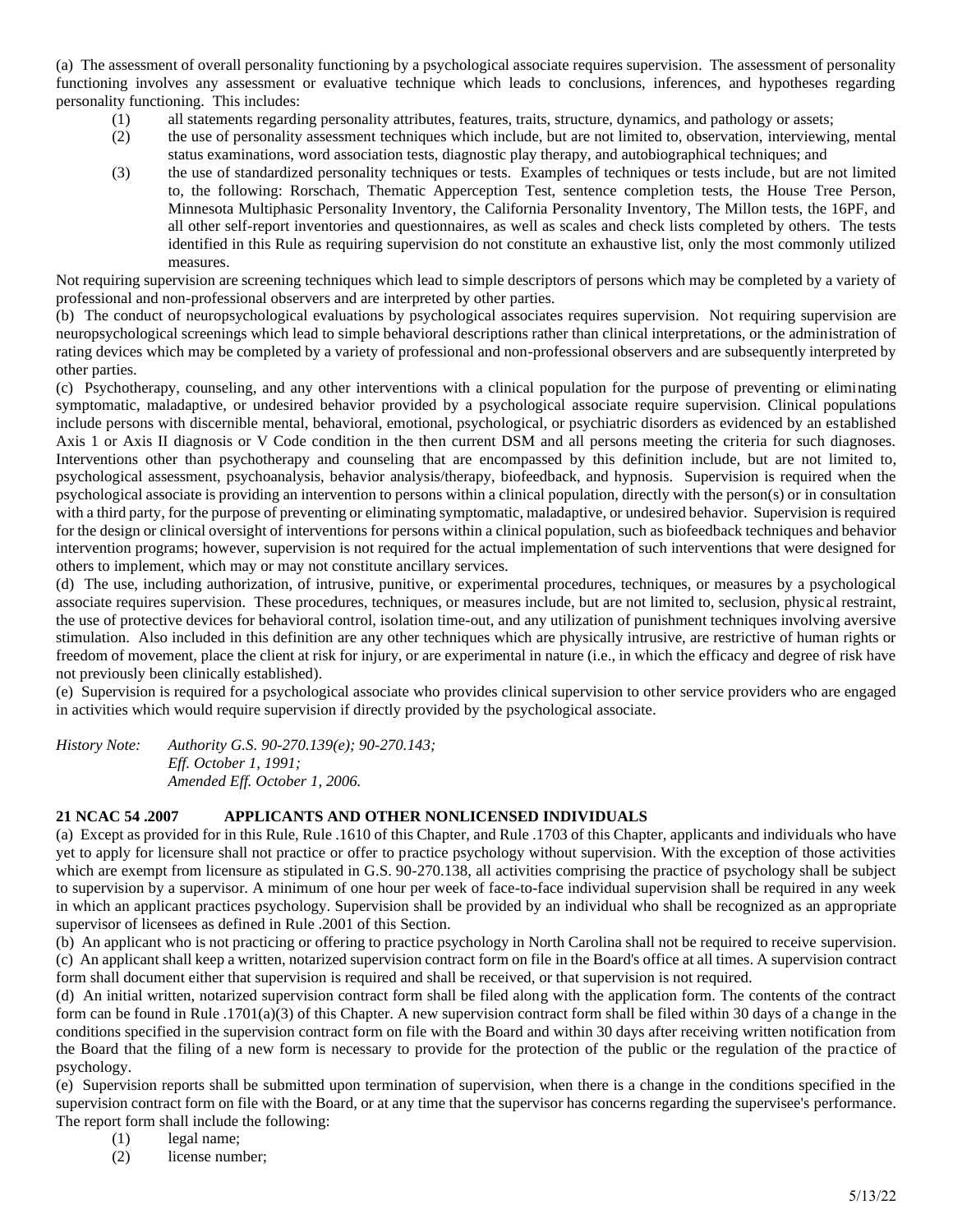- (3) mailing address, email address and telephone number;
- (4) work setting covered by report;
- (5) if work at the setting has been terminated;
- (6) dates covered by the report;
- (7) supervisor's name and license number;
- (8) number of hours of supervision;
- (9) number of supervision sessions;
- (10) number of hours supervisee engaged in activities requiring supervision;
- (11) number of hours supervisee engaged in health service activities;
- (12) ratings of supervisee; and
- (13) if supervisee was unemployed or not practicing psychology in North Carolina.

(f) Additional monitoring and reporting to the Board shall be required in cases where the Board determines by reviewing previous supervision reports or other information (e.g., reference letters, ethical complaints, etc.) problems in the supervisee's failure to practice in accordance with G.S. 90-270.148(a). Additional documentation or an interview with the Board or its designated representative(s) may be required when questions arise regarding the supervisee's practice due to information supplied or omitted on supervision contract forms and reports or when required forms are not filed with the Board.

(g) Contract and report forms can be obtained from the Board's website.

*History Note: Authority G.S. 90-270.139(c); 90-270.143; Eff. April 1, 1994; Temporary Adoption Eff. December 1, 1993, for a period of 180 Days or until the permanent rule becomes effective, whichever is sooner; Amended Eff. July 1, 1997; Readopted Eff. April 1, 2020; Amended Eff. August 1, 2021.*

# **21 NCAC 54 .2008 PSYCHOLOGICAL ASSOCIATE**

(a) A Psychological Associate practicing psychology in North Carolina shall receive supervision for activities specified in G.S. 90- 270.139(e) and Rule .2006 of this Section.

(b) A Psychological Associate whose professional practice is limited to those activities other than those specified in G.S. 90-270.139(e) and Rule .2006 of this Section as requiring supervision shall not be required to receive supervision.

(c) A Psychological Associate who is a regular salaried employee of the State Department of Public Instruction or a local board of education, and whose professional activities are limited only to those for which he or she is employed by that agency, shall not be required to receive supervision. This exemption shall not apply to individuals who contract with the Department of Public Instruction or local boards of education for the delivery of psychological services which otherwise require supervision in the schools.

(d) A Psychological Associate who engages in the practice of psychology in a jurisdiction other than North Carolina shall not be required to receive supervision as set forth in this Rule for those services rendered in another jurisdiction so long as said services in another jurisdiction are rendered in a manner consistent with that jurisdiction's legal requirements.

(e) A written, notarized supervision contract form shall be filed within 30 days of a change in the conditions specified in the supervision contract form on file with the Board and within 30 days after receiving written notification from the Board that the filing of a new form is necessary to provide for the protection of the public or the regulation of the practice of psychology. A supervision contract form shall document either that supervision is required and shall be received, or that supervision is not required. A separate supervision contract form shall be filed for each separate work setting. A work setting is considered as self-employment, employment under an umbrella agency, or employment at a stand-alone business entity. If receiving supervision from more than one supervisor to meet the supervision requirements set forth in this Rule, a separate supervision contract form shall be filed with each individual supervisor.

(f) A supervisor shall report to the Board that agreed upon supervision has occurred and shall file a final report upon termination of supervision. A report shall be submitted to the Board by the following time periods:

- (1) within 30 days after receiving written notification from the Board that such is due;
- (2) within 2 weeks of termination of supervision; and,
- (3) within 2 weeks of a change in the conditions specified in the supervision contract form on file with the Board.

If not receiving supervision, it shall be the responsibility of the Psychological Associate to report such to the Board.

(g) Additional supervision and reporting to the Board shall be required in cases where the Board determines by reviewing previous supervision reports or other information (e.g. reference letters, ethical complaints, etc.) problems in the supervisee's failure to practice in accordance with G.S. 90-270.148(a). Additional documentation or an interview with the Board or its designated representative(s) may be required when questions arise regarding the supervisee's practice due to information supplied or omitted on supervision contract forms and reports or when required forms are not filed with the Board.

(h) Supervision shall be provided in individual, face-to-face supervision, as defined by Rule .2003 of this Section, sessions which shall last no longer than 2 hours or less than 30 minutes by an individual who is an appropriate supervisor as defined in Rule .2001 of this Section. The rates of supervision specified in this Paragraph shall be provided for each separate work setting in which the Psychological Associate engages in the activities requiring supervision. Minimum hours of supervision required for each work setting shall not be split between more than two supervisors. The term "post-licensure" in this Paragraph shall refer to the period following issuance of a Psychological Associate license by the North Carolina Psychology Board. The term "supervised practice" in this Paragraph shall refer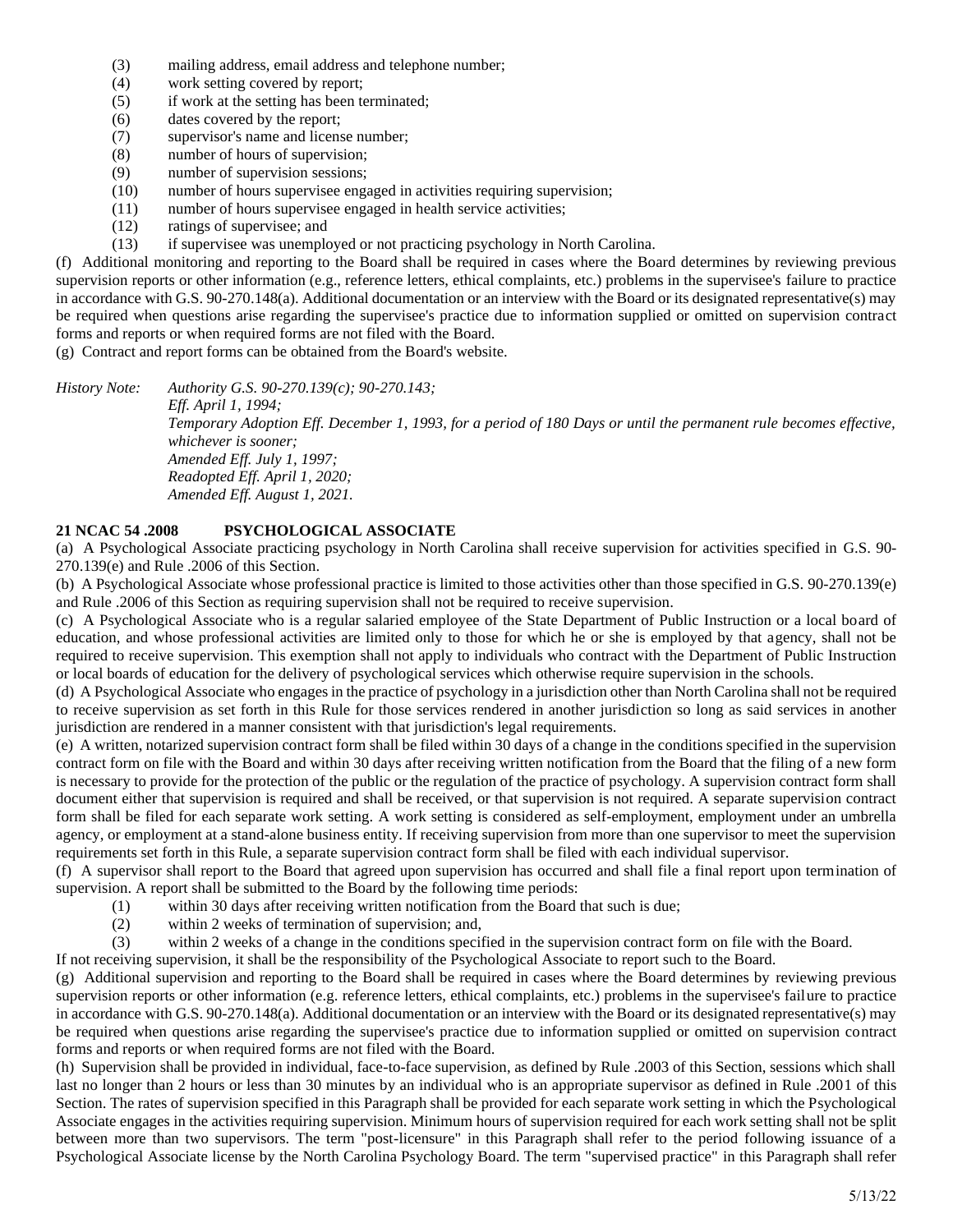to activities requiring supervision as specified in G.S. 90-270.139(e) and Rule .2006 of this Section. Except as provided in Paragraph (g) of this Rule, minimum supervision requirements shall be as follows:

(1) Level 1. For a Psychological Associate with less than 3 calendar years consisting of at least 4500 hours of postlicensure supervised practice, minimum supervision shall be provided as follows:

| No. of hours per month   | No. of hours of required |
|--------------------------|--------------------------|
| engaging in activities   | individual supervision   |
| that require supervision | per month                |
| $1 - 10$                 |                          |
| $11 - 20$                |                          |
| 21 - 30                  | 3                        |
| 31 plus                  |                          |

- (2) Level 2. If a Psychological Associate does not meet the pass point of a scaled score of 500 as set forth in Rule  $.1901(a)(1)$  of this Chapter, then, after receiving a minimum of 3 calendar years consisting of at least 4500 hours of post-licensure supervised practice a minimum of one hour per month individual supervision, the Psychological Associate who engages in activities requiring supervision, shall receive one hour of supervision per month, regardless of the number of hours per month engaging in activities that require supervision. To be approved by the Board for Level 2 supervision, a Psychological Associate shall:
	- (A) make application on an application form provided by the Board, which shall include the following information:
		- (i) legal name;
		- (ii) license number;
		- (iii) license date;
		- (iv) email address;
		- (v) mailing address;
		- (vi) telephone number;
		- (vii) dates of practicing psychology;
		- (viii) total hours of practicing psychology;
		- $(ix)$  job title;
		- (x) work duties; and
		- (xi) name and address of supervisor.
	- (B) document that all performance ratings for the preceding 3 years and 4500 hours of post-licensure supervised practice have been average or above average as reported on previous supervision reports;
	- (C) have received at least one calendar year of supervision from the most recent supervisor; and
	- (D) have the recommendation of the most recent supervisor for this level of supervision.
- (3) Level 3. After a minimum of 3 calendar years consisting of at least 4500 hours of post-licensure supervised practice, as set forth above in Paragraph (h)(1) of this Rule, or 5 calendar years of post licensure supervised experience, as set forth in Paragraph (h)(2) of this Rule if a psychological associate does not meet the scale score of 500, a minimum of one hour every three months of individual supervision shall be provided to a Psychological Associate who engages in activities requiring supervision, provided that a Psychological Associate shall:
	- (A) make application on an application form provided by the Board, which shall include the information set forth in Part  $(h)(2)(A)$  of this Rule;
	- (B) document that all performance ratings for the preceding 3 years and 4500 hours of post-licensure supervised practice have been average or above average for those applying under Subparagraph (h)(1) of this Rule; or 5 years of post-licensure supervised practice for those required to apply under Subparagraph (h)(2) of this Rule;
	- (C) have received at least one calendar year of supervision from the most recent supervisor; and
	- (D) have the recommendation of the most recent supervisor for this level of supervision.
		- (i) The frequency and scope of supervision may, at the discretion of the supervising psychologist, be modified provided that the minimum rate of supervision as defined in Subparagraph  $(h)(1)$ ,  $(h)(2)$  or  $(h)(3)$  of this Rule is provided. The supervising psychologist of record may review, approve, and monitor additional individual or group supervision to be provided to the supervisee by a licensed psychological associate, licensed psychologist holding a permanent or provisional license, or a professional from a related discipline. Such supervision shall not substitute for the minimum requirements specified in Subparagraph  $(h)(1)$ ,  $(h)(2)$  or  $(h)(3)$  of this Rule.
- (j) Contract, report and application forms can be obtained from the Board's website.

*History Note: Authority G.S. 90-270.138(c); 90-270.139(e); 90-270.143; Eff. July 1, 1997; Readopted Eff. January 1, 2021; Amended Eff. August 1, 2021.*

**21 NCAC 54 .2009 LICENSED PSYCHOLOGIST**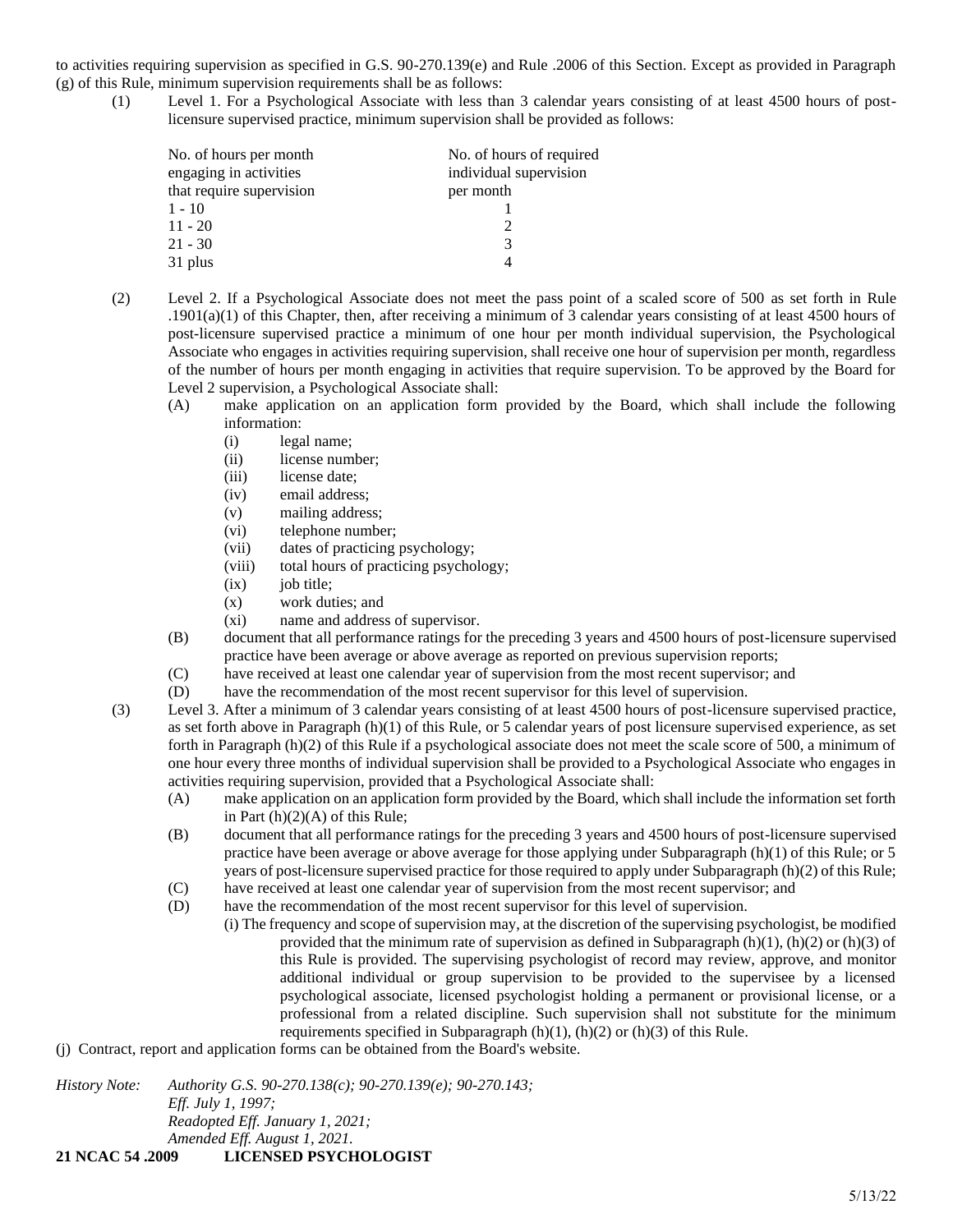(a) Except as provided in Rule .1707 of this Chapter, to be issued a permanent license at the Psychologist level, an applicant shall document a minimum of 2 years consisting of at least 3000 hours of supervised practice which shall meet the requirements specified in Paragraphs (i) and (j) of this Rule. A minimum of 1 calendar year consisting of at least 1500 hours of this supervised practice shall be accrued at the postdoctoral level.

(b) A psychologist who meets all other requirements for a permanent license set forth in G.S. 90-270.145(a) except the two years of supervised experience shall be issued a provisional license at the Psychologist level and shall comply with supervision requirements specified in this Rule.

(c) If practicing psychology in North Carolina, a provisional licensee shall receive at least one hour per week of face-to-face individual supervision by an appropriate supervisor as defined in Rule .2001 of this Section until permanent status is approved by the Board.

(d) A provisional licensee who engages in the practice of psychology in a jurisdiction other than North Carolina shall not be required to receive supervision specified in this Rule for those services rendered in another jurisdiction so long as said services in another jurisdiction shall be rendered in a manner consistent with that jurisdiction's legal requirements.

(e) A written, notarized supervision contract form shall be filed within 30 days of a change in the conditions specified in the supervision contract form on file with the Board and within 30 days after receiving written notification from the Board that the filing of a new form is necessary to provide for the protection of the public or the regulation of the practice of psychology. A supervision contract form shall document either that supervision is required and shall be received, or that supervision is not required. A separate supervision contract form shall be filed for each separate work setting. A work setting is considered as self-employment, employment under an umbrella agency, or employment at a stand-alone business entity. If receiving supervision from more than one supervisor, a separate supervision contract form shall be filed with each individual supervisor.

(f) A supervisor shall report to the Board that agreed upon supervision has occurred and shall file a final report upon termination of supervision. If not receiving supervision, it shall be the responsibility of the provisional licensee to report such to the Board. A report shall be submitted to the Board within 30 days after receiving written notification from the Board that such is due, within 2 weeks of termination of supervision, and within 2 weeks of a change in the conditions specified in the supervision contract form on file with the Board.

(g) Additional supervision and reporting to the Board shall be required in cases where the Board determines by reviewing previous supervision reports or other information (e.g. reference letters, ethical complaints, etc.) problems in the supervisee's failure to practice in accordance with G.S. 90-270.148(a). Additional documentation or an interview with the Board or its designated representative(s) may be required when questions arise regarding the supervisee's practice due to information supplied or omitted on supervision contract forms and reports or when required forms are not filed with the Board.

(h) One year of supervised experience shall meet all of the following criteria for a training program in psychology:

- (1) The training shall be a planned sequence of training experience in the practice of psychology, in contrast to "on the job" training, and shall provide the trainee with a planned, programmed sequence of training experience.
- (2) The training site shall have a written statement or brochure which describes its training program and is made available to prospective trainees.
- (3) Trainees shall be designated as "interns," fellows," or "residents," or shall hold other designation which indicates training status.
- (4) The training shall be completed within a consecutive period of 24 months.
- (5) The training shall consist of at least 1500 hours of practice in psychology as defined by G.S. 90-270.136(8).
- (6) A minimum of two doctorally trained licensed, certified, or license eligible psychologists shall be supervisors at the training site.
- (7) The training shall be under the direction of a licensed, certified, or license eligible doctorally trained psychologist who shall be on the staff of the training site, who shall approve and monitor the training, who shall be familiar with the training site's purposes and functions, and who shall agree to assume responsibility for the quality, suitability, and implementation of the training experience.
- (8) The training shall provide a minimum of two hours per week of individual face-to-face discussion of the trainee's practice, with the intent of overseeing the psychological services rendered by the trainee. Supervision may be provided in part by psychiatrists, social workers, or other related professionals qualified by the training site, but at least 50% of supervision shall be provided by licensed, certified, or license-eligible doctorally trained psychologists.
- (9) In addition to individual supervision, the training site shall provide a minimum of two hours per week of instruction which may be met by group supervision, assigned reading, seminars, and similarly constituted organized training experiences.
- (10) Internships accredited by the American Psychological Association shall be deemed to meet the requirements in this Paragraph.
- (i) One year of supervised experience shall meet all of the following criteria:
	- (1) A minimum of one hour per week of face-to-face, individual supervision shall be provided.
	- (2) The experience shall consist of a minimum of 1 calendar year, shall include 1500 hours of practice, and shall be completed within a consecutive 4-year period.
	- (3) Supervision shall be provided for the practice of psychology as defined by G.S. 90-270.136(8).
	- (4) Supervision shall be provided by an individual who is an appropriate supervisor of licensees as defined in Rule .2001 of this Section.
- (j) Contract and report forms can be obtained from the Board's website.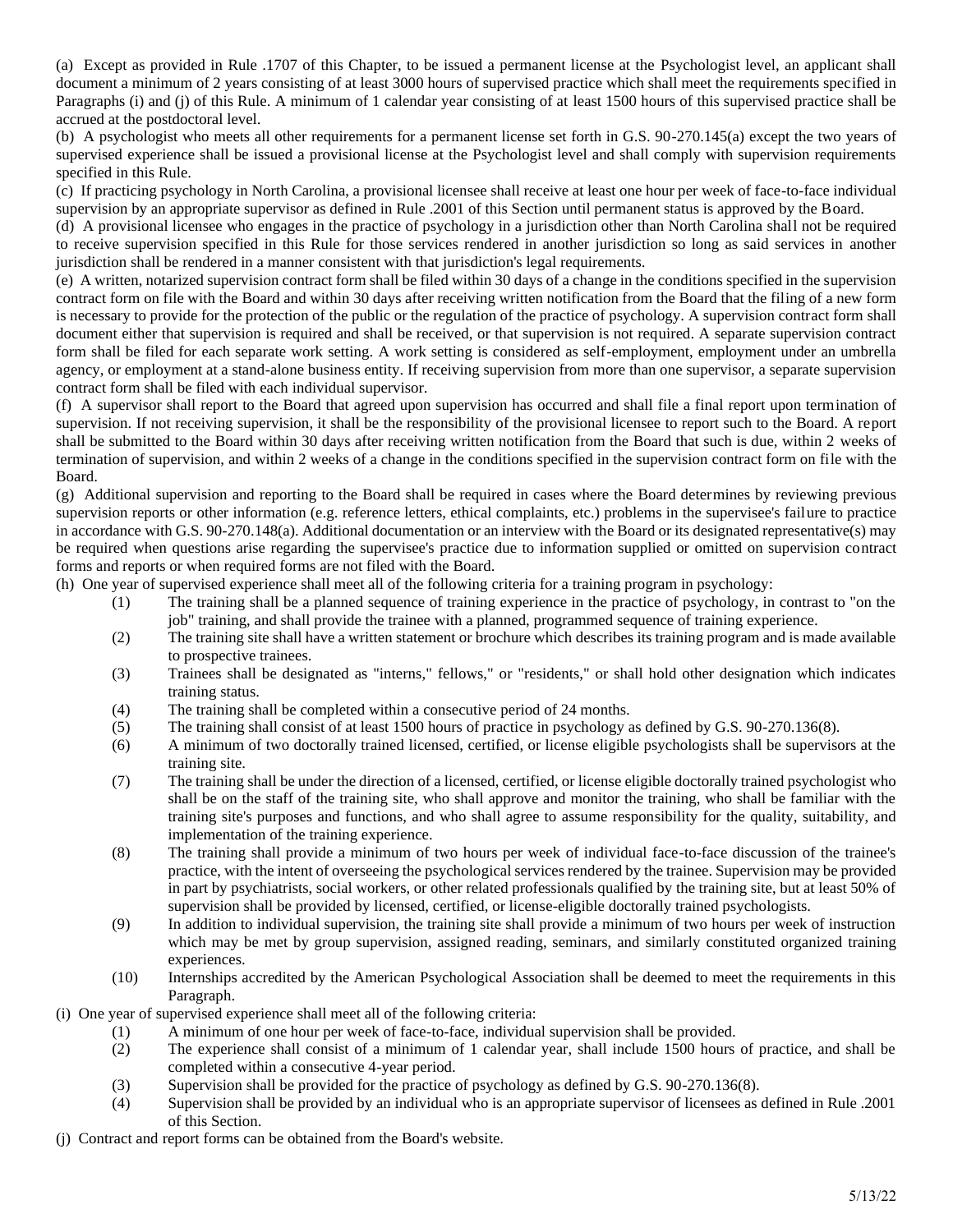*History Note: Authority G.S. 90-270.139(d); 90-270.143; Eff. July 1, 1997; Readopted Eff. April 1, 2020; Amended Eff. August 1, 2021.*

#### **SECTION .2100 - RENEWAL**

#### **21 NCAC 54 .2101 LICENSE RENEWAL FORM**

(a) A licensee shall renew his or her license by October 1 of each even numbered year by submitted to the Board a completed renewal application form.

(b) The form shall include the following information:

- (1) legal name;
	- (2) license number;
	- (3) current addresses and email address;
	- (4) telephone number;
	- (5) area of specialty;
	- (6) principal setting of practice;
	- (7) any malpractice actions;
	- (8) whether denied a professional license, had a professional license disciplined, or have pending charges against a professional license;
	- (9) whether convicted of, or entered a plea of guilty or nolo contendere to any felony or any misdemeanor involving moral turpitude, misrepresentation or fraud in dealing with the public, or conduct otherwise relevant to fitness to practice psychology, or a misdemeanor charge reflecting the inability to practice psychology with due regard to the health and safety of clients or patients;
	- (10) whether completed required continuing education during the preceding two years, as required by Rule .2104 of this Section; and
	- (11) a complete supervision report shall be submitted.

(c) Failure of a postal service or an internet provider to deliver the renewal application or failure of a licensee to submit all required information on the form by the deadline set forth in G.S. 90-270.147(a), shall not excuse the late fee or prevent license suspension.

*History Note: Authority G.S. 90-270.143; 90-270.147; Eff. September 1, 1982; Amended Eff. May 1, 1996; October 1, 1991; August 1, 1984; Readopted Eff. April 1, 2020; Amended Eff. August 1, 2021.*

# **21 NCAC 54 .2102 SECOND NOTICE**

(a) If a licensee has not sent in a renewal application and fee required in accordance with G.S. 90-270.147(1), the Board shall send a second notice of renewal to the licensee. Upon receipt of the second notification, the licensee shall provide the required information. (b) Failure to provide the required renewal application and fees within 60 days of the renewal date shall result in the automatic suspension of the license.

*History Note: Authority G.S. 90-270.143; 90-270.147(1); 90-270.148(f); Eff. September 1, 1982; Readopted Eff. April 1, 2020; Amended Eff. August 1, 2021.*

#### **21 NCAC 54 .2103 REINSTATEMENT**

(a) The information required for each applicant requesting reinstatement of licensure after a license has been suspended due to non-renewal shall consist of:

(1) completed reinstatement application form. The form shall include the following information:

- (A) applicant's legal name;
- (B) mailing address and telephone number;
- (C) business name, mailing address and telephone number;
- (D) Social Security number;
- (E) e-mail address;
- (F) date and place of birth;
- (G) licensure or applicant for licensure by another psychology board;
- (H) if taken, the score on the Examination for Professional Practice in Psychology;
- (I) whether applicant has previously applied for a license to practice psychology in North Carolina;
- (J) whether the applicant was denied a professional license or permit, privilege of taking an examination, had a professional license or permit disciplined by any licensing authority in North Carolina or elsewhere, or charges are pending against a professional license or permit held by the applicant;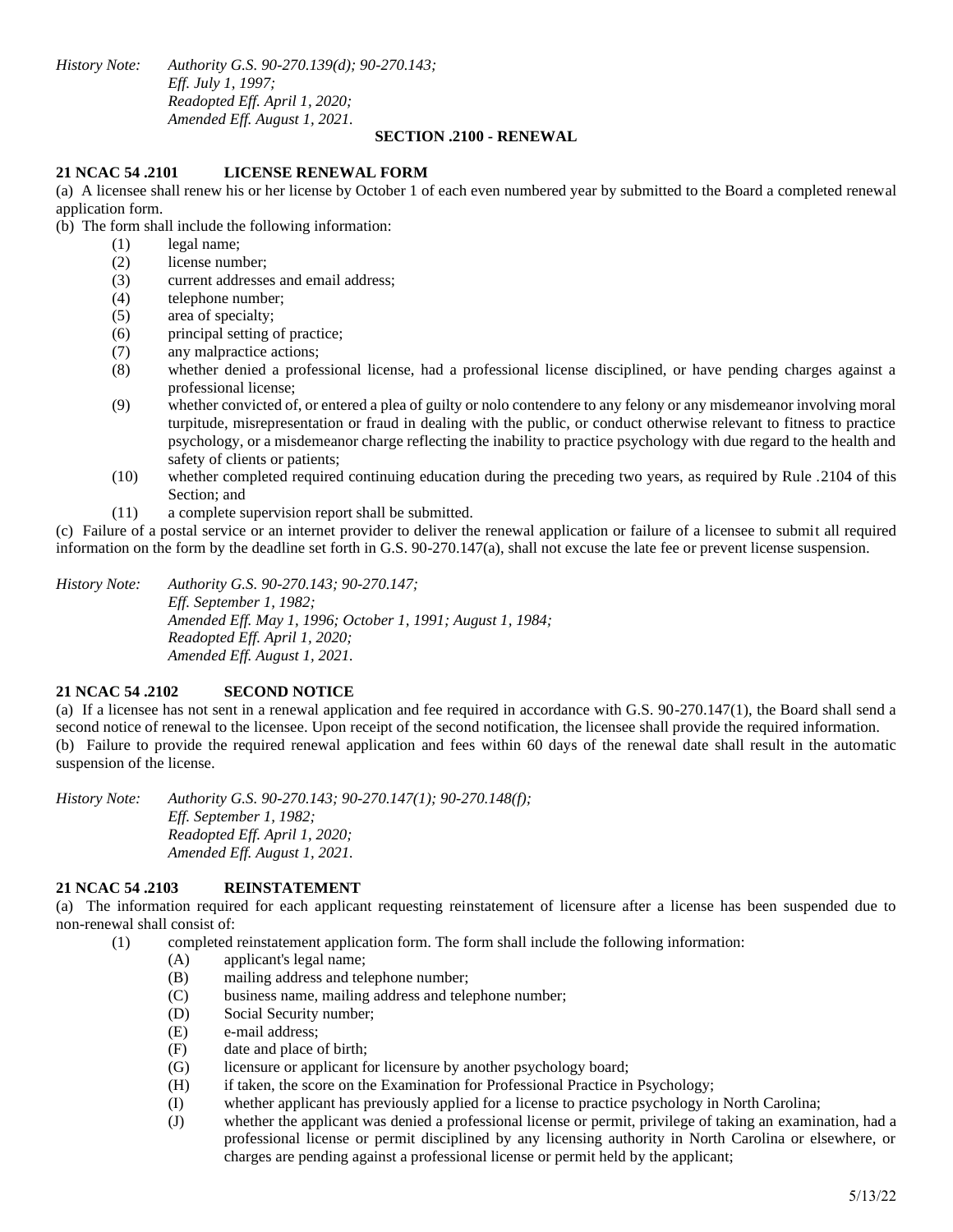- (K) whether the applicant has withdrawn an application for licensure or an application to take a professional licensing examination in North Carolina or elsewhere;
- (L) whether the applicant has ever been convicted of, or entered a plea of guilty or nolo contendere to any felony or misdemeanor other than a minor traffic violation;
- (M) other fields of work for which the applicant is licensed or certified; or has applied for licensure or certification;
- (N) whether the applicant holds a diploma from the American Board of Professional Psychology;
- (O) whether doctoral program was APA accredited at the time of graduation;
- (P) names of graduate programs attended and dates degrees awarded;
- (Q) names and mailing addresses of three professional references, other than supervisors;
- (R) all work experience including, any graduate internship, practicum, or other supervised training experience that serves as the basis for current application for licensure;
- (S) reason for reapplying for licensure in North Carolina;
- (T) any disability that may require some special accommodation, as set forth in the ADA in taking licensing examinations;
- (U) if applying for Health Services Provider Certification; and
- (V) certify that the applicant has read and understands the public notice statement on employee misclassification maintained on the Board's website and whether the applicant has been investigated for employee misclassification within the past 12 months.
- (2) documentation of having completed a minimum of 24 continuing education hours as specified in Rule .2104 of this Section during the two years preceding the date of application for reinstatement of licensure;
- (3) completed supervision report form, if applicable; and
- (4) payment of the renewal and reinstatement fees.

The information listed in this Paragraph shall be filed in the Board office within 30 days after a license has been suspended due to nonrenewal.

(b) The information required for each applicant requesting reinstatement of licensure after a license has been suspended for more than 30 days due to non-renewal or after a license has been voluntarily relinquished with the Board's , consent, pursuant to G.S. 90-270.148(h), shall consist of:

- (1) typed or legibly printed, signed or digitally signed application form and supervision contract form;
- (2) signed consent form, completed Fingerprint Record Card, and other such form(s) or information as required by the North Carolina Department of Justice to perform a criminal history record check;
- (3) payment of fee required by the North Carolina Department of Justice to perform a criminal history record check;
- (4) documentation of having completed a minimum of 24 continuing education hours as specified in Rule .2104 of this Section during the two years preceding the date of application for reinstatement of licensure;
- (5) completed supervisory forms from present and past supervisors, if applicable, as set forth in G.S. 90-270.148(h);
- (6) three completed reference forms from professionals who are familiar with the applicant's current work, one of which shall be from a doctoral level psychologist, as set forth in Rule .1701(a)(8) of this Chapter;
- (7) written verification and report on the status of any occupational licensure, including dates of licensure and any disciplinary action which is pending or has been taken, sent directly to the Board from any other regulatory agency in North Carolina and any other jurisdiction in which the applicant has applied for a license, is currently licensed, or previously was licensed, if applicable;
- (8) official graduate college transcripts sent directly to the Board by the training institution(s); and
- (9) payment of the renewal and reinstatement fees within 30 days after receiving notification from the Board that reinstatement of licensure has been approved.

(c) An application shall contain all required materials as set forth in Paragraphs (a) and (b) of this Rule to be complete. An incomplete application shall be active for three months from the date of application. At the end of such time, if still incomplete, the application shall be void, and the applicant shall be deemed to have discontinued the application process. If the individual chooses to pursue licensure at a later date, the individual shall reapply.

(d) To be considered to have made application for reinstatement of licensure pursuant to Paragraph (b) of this Rule the information specified in Subparagraphs (b)(1) through (b)(4) of this Rule shall be filed in the Board office within 30 days of offering to practice or undertaking the practice of psychology in North Carolina.

(e) The Board shall require applicants for reinstatement to take the state examination.

*History Note: Authority G.S. 90-270.143; 90-270.147(a)(2); 90-270.148.(f),(h); 90-270.155(a); Eff. August 1, 1984; Amended Eff. March 1, 2008; May 1, 1996; November 1, 1991; March 1, 1989; Readopted Eff. April 1, 2020; Amended Eff. August 1, 2021.*

# **21 NCAC 54 .2104 CONTINUING EDUCATION**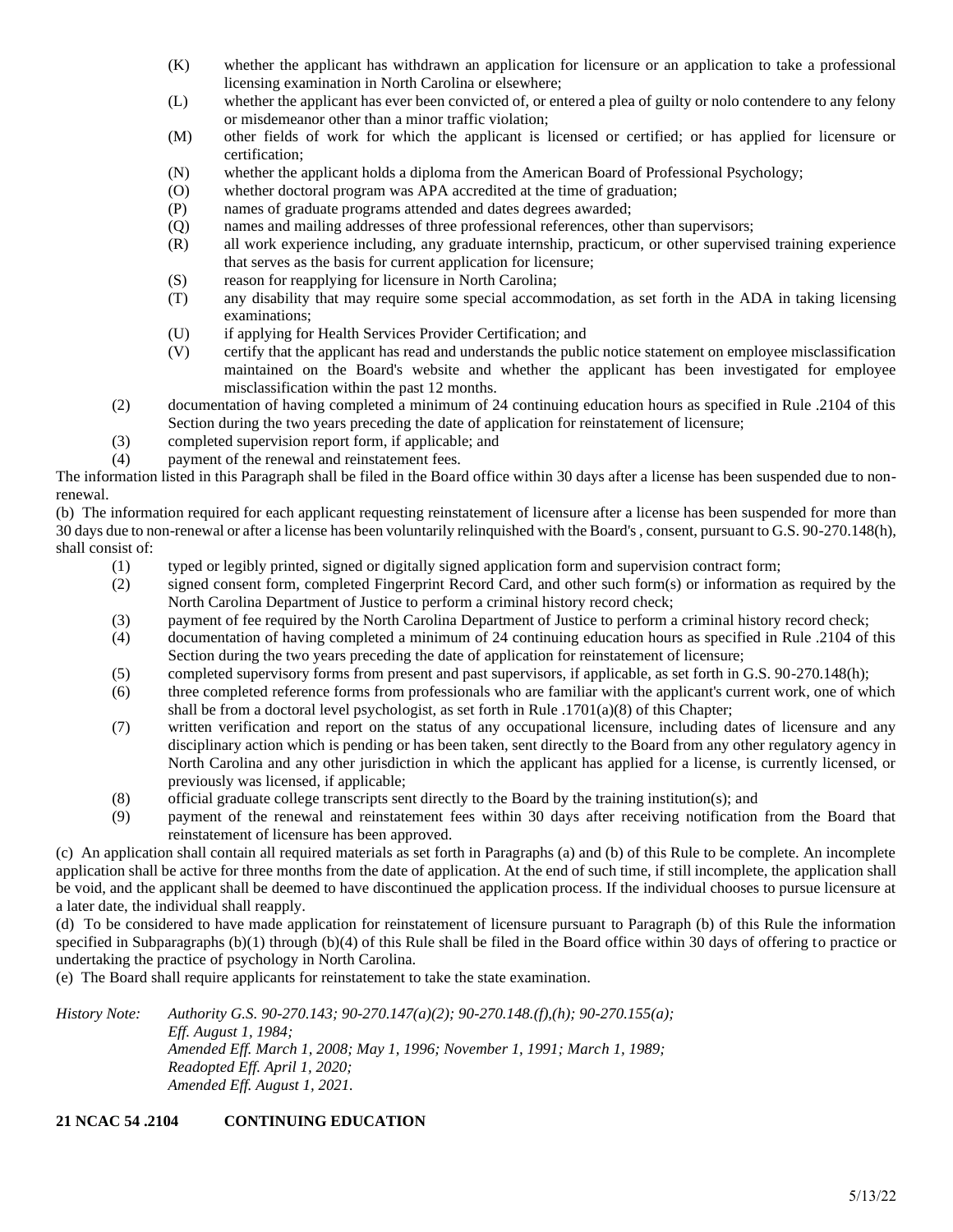(a) All licensees shall complete continuing education in accordance with this Rule prior to the renewal of a license. The license of any license who fails to complete the required continuing education shall not be renewed and shall be suspended automatically in accordance with G.S. 90-270.148(f).

(b) Definitions.

- (1) Continuing education hour one hour of instructional or contact time.
- (2) Biennial renewal period the period of time from the first day of October in each even numbered year, continuing until the last day in November in the next even numbered year.
- (3) Category A program sponsor
	- (A) North Carolina Psychology Board;
	- (B) American Psychological Association (APA);
	- (C) American Psychological Association approved sponsors;
	- (D) National Association of School Psychologists (NASP);
	- (E) National Association of School Psychologists approved sponsors;
	- (F) North Carolina Area Health Education Centers (NCAHEC); or
	- (G) North Carolina Psychological Association (NCPA).
- (4) Category B program sponsor any program sponsor not listed in Subparagraph (3) of this Paragraph.

(c) During each biennial renewal period, a licensee must complete a minimum of 24 continuing education hours, a minimum of 15 of which must be completed under a Category A program sponsor as defined in Subparagraph  $)(b)(3)$  of this Rule. The remaining required hours of continuing education may be completed in either Category A or Category B. Included in the 15 hours under a Category A program sponsor, a minimum of 3 continuing education hours in the area of ethics in the professional practice of psychology must be completed. To be credited as fulfillment of this requirement, the word "ethics" or a derivative of the word "ethics" must be in the title of the program, and the program must include such content.

(d) Except as specified in Paragraphs (f) and (g) of this Rule, the 24 continuing education hours, whether Category A or B, must meet all of the following requirements:

- (1) The continuing education hours must be obtained through:
	- (A) in-person attendance at programs;
	- (B) presentations at programs; or
	- (C) completion of on-line or correspondence courses.
- (2) The program sponsor shall award a certificate of completion which documents the following information:
	- (A) name of sponsor and any cosponsor of program;
	- (B) number of contact hours credited for psychologists;
	- (C) title of program;
	- (D) date of program; and
	- (E) in the case of an APA or NASP approved sponsor, a statement that the entity is APA or NASP approved to provide the program as continuing education to psychologists.
- (3) All continuing education hours, whether Category A or B, must be in the maintenance and enrichment of professional skills and competencies within the licensee's scope of practice in psychology, including, but not limited to:
	- (A) training in empirically supported assessment or treatment;
	- (B) the application of research to the practice of psychology;
	- (C) legal issues in psychology;
	- (D) ethics in the professional practice of psychology;
	- (E) training in how to properly supervise in accordance with Board rules regarding supervision requirements, as described in Rule .2001(c) of this Chapter; and
	- (F) training in best practice standards and guidelines.

(e) To renew a licensee, a licensee shall submit the following to document that he or she has met the continuing education requirements specified in this Rule:

- (1) a signed attestation form; which includes the following:
	- (A) Category A documentation including:
		- (i) date of program;
		- (ii) number of contact hours;
		- (iii) name of sponsor of program;
		- (iv) title of program;
		- (v) location of program.
	- (B) Category B. documentation including:
		- (i) date of program or activity;
		- (ii) number of instructional or contact hours;
		- (iii) description of activity;
		- (iv) name of presenter, facilitator, or leader;
		- (v) name of sponsor;
		- (vi) location;
		- (vii) full citation of article;
		- (viii) summary of content; and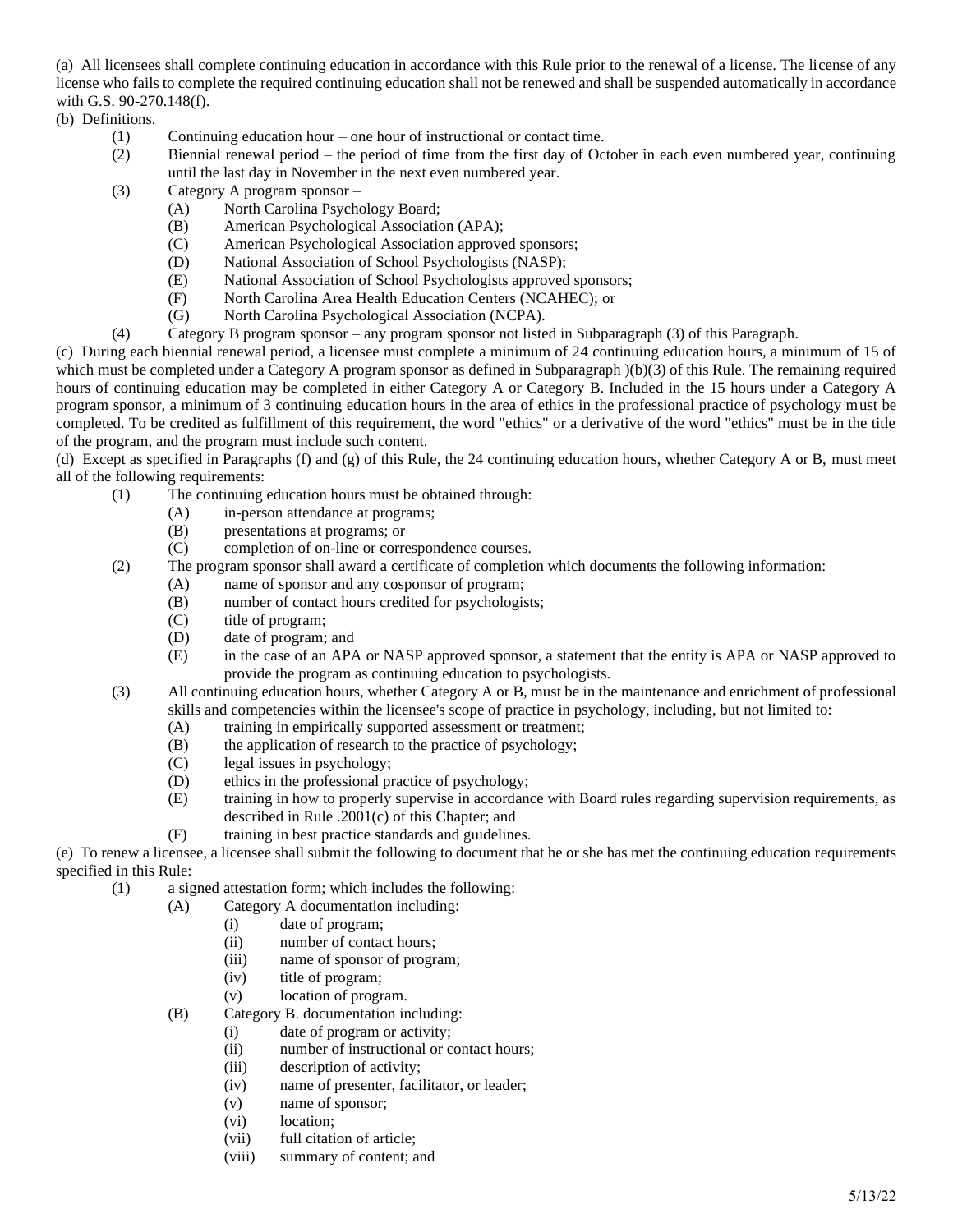- (C) an attestation by the licensee that the statements on the form are true and correct.
- (2) except as specified in Paragraphs (f) and (g) of this Rule, copies of certificates of completion that include the information specified in Subparagraph (d)(2) of this Rule.

(f) A maximum of three continuing education hours may be credited in each biennial renewal period for any licensee who has received Board-required supervision, except when specified otherwise under a Consent Order or Final Decision executed by the Board. These three hours must be documented by the supervisor and will be credited toward the maximum nine hours allowed under Category B program sponsors.

(g) A maximum of nine continuing education hours may be credited in each biennial renewal period for graduate course work completed on a pass/fail or graded basis in a doctoral psychology program that is approved by the American Psychological Association. These hours must be documented on an official transcript sent to the Board by the institution of higher education at which the applicant completed the courses and will be credited toward the maximum nine hours allowed under Category B program sponsors.

(h) A maximum of one continuing education hour may be credited in each biennial renewal period for completion in each renewal cycle of the Board developed ethics renewal examination described in Rule .1901(a)(3) of this Chapter.

(i) Continuing education hours credited for license renewal in one biennium renewal period shall not be credited for license renewal in another biennium renewal period.

(j) An individual licensed on or before October 1, 2020, shall attest on the license renewal application for the 2020-2022 biennial renewal period, and on each subsequent biennial renewal application, to having met the mandatory continuing education requirements specified in this Rule. An individual licensed after October 1, 2020, shall attest on the second license renewal application following licensure, and on each subsequent biennial renewal application, to having met the mandatory continuing education requirements specified in this Rule.

(k) An applicant for reinstatement of licensure must document that he or she has completed a minimum of 24 continuing education hours as specified in this Rule within the two years preceding the date of application for reinstatement of licensure and must attest on each subsequent biennial renewal application to having met the mandatory continuing education requirements specified in this Rule.

*History Note: Authority G.S. 90-270.143; 90-270.147(a)(2); Eff. August 1, 2002; Amended Eff. July 1, 2003; Readopted Eff. April 1, 2020; Amended Eff. August 1, 2021.*

# **SECTION .2200 - PROFESSIONAL CORPORATION**

# **21 NCAC 54 .2201 CORPORATE NAME**

*History Note: Authority G.S. 55B-5; 55B-14; 90-270.9; Eff. September 1, 1982; Amended Eff. March 1, 1989; January 1, 1986; Repealed Eff. September 1, 1996.*

# **21 NCAC 54 .2202 CERTIFICATE OF REGISTRATION**

The information required for an applicant to obtain a certificate of registration for a professional corporation or professional limited liability company organized to render professional psychological services shall consist of:

- (1) typed, or printed, signed or digitally signed application form. The form shall include the following information:
	- (A) name of corporation;
	- (B) purpose for which corporation is organized;
	- (C) mailing address;
	- (D) email address;
	- (E) telephone number;
	- (F) name, address, and license number (if applicable) of incorporator(s);
	- (G) name and license number of stockholder(s);
	- (H) name and occupation of members of board of directors;
	- (I) name and occupation of officers;
	- (J) name and license number of psychologists to be employed by the corporation; and
	- (K) name and duties of persons other than psychologists employed, or to be employed, by the corporation.
- (2) a completed Articles of Incorporation for a professional corporation or the Articles of Organization for a professional limited liability company; and
- (3) following submission of the Articles of Incorporation or Articles of Organization to the Secretary of State by the applicant , the applicant must submit to the Board a final certified copy of the Articles of Incorporation or Articles of Organization issued by the Secretary of State. The certificate of registration shall remain effective until January 1 following the date of such registration.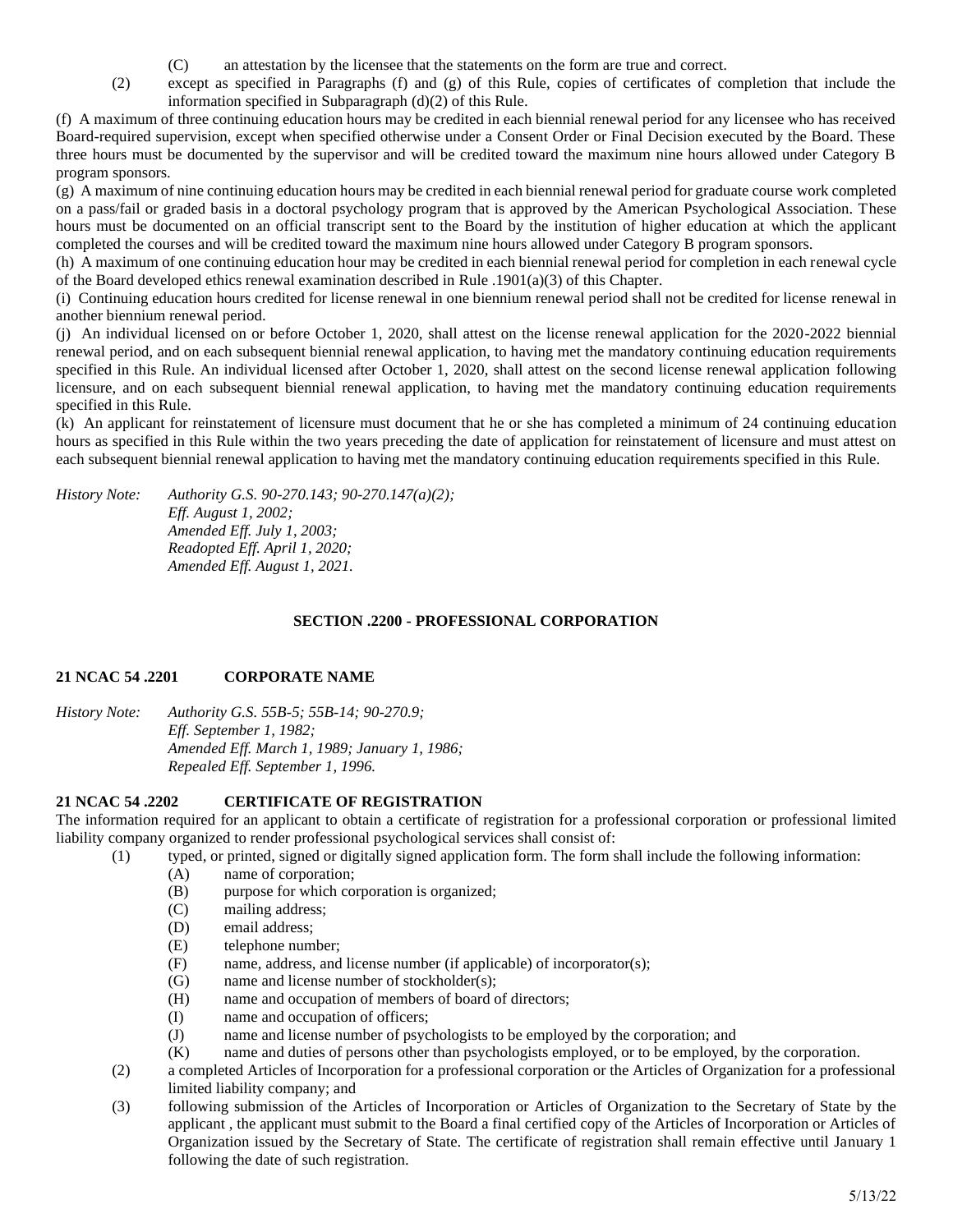*History Note: Authority G.S. 55B-10; 57D-2-01; 90-270.143; Eff. September 1, 1982; Amended Eff. July 1, 1996; March 1, 1989; January 1, 1986; Readopted Eff. April 1, 2020.*

### **21 NCAC 54 .2203 RENEWAL OF CERTIFICATE OF REGISTRATION**

(1) An application for renewal shall be sent to each registered professional corporation and professional limited liability company prior to January 1. The Board shall renew the certificate of registration upon receipt of the completed written application of the holder and the renewal fee, as set forth in Rule .1605 of this Chapter.

(2) The application shall include the following information:

- (A) names of current members of professional entity;
- (B) corporation or company mailing address;
- (C) corporation or company email address and telephone number;
- (D) assumed name, if different from professional entity name.

*History Note: Authority G.S. 55B-11; 57D-2-02; 90-270.143; Eff. September 1, 1982; Amended Eff. July 1, 1996; Readopted Eff. April 1, 2020.*

### **21 NCAC 54 .2204 SUSPENSION OR REVOCATION OF CERTIFICATE OF REGISTRATION**

*History Note: Authority G.S. 55B-13; 90-270.9; Eff. September 1, 1982; Amended Eff. March 1, 1989; Repealed Eff. May 1, 1996.*

#### **SECTION .2300 - ADMINISTRATIVE HEARING PROCEDURES**

### **21 NCAC 54 .2301 RIGHT TO HEARING 21 NCAC 54 .2302 REQUEST FOR HEARING 21 NCAC 54. 2303 GRANTING OR DENYING HEARING REQUESTS 21 NCAC 54 .2304 NOTICE OF HEARING 21 NCAC 54 .2305 WHO SHALL HEAR CONTESTED CASES**

*History Note: Authority G.S. 90-270.9; 150B-3(b); 150B-38; 150B-40(b); 150B-40(e); Eff. August 1, 1984; Amended Eff. March 1, 1989; September 1, 1988; August 1, 1987; January 1, 1986; Repealed Eff. April 1, 2020.*

#### **21 NCAC 54 .2306 PETITION FOR INTERVENTION**

*History Note: Authority G.S. 90-270.9; 150B-38(f); Eff. August 1, 1984; Repealed Eff. March 1, 1989.*

### **21 NCAC 54 .2307 TYPES OF INTERVENTION**

*History Note: Authority G.S. 1A-1, Rule 24; 90-270.9; 150B-38(f); Eff. August 1, 1984; Expired Eff. November 1, 2017 pursuant to G.S. 150B-21.3A.*

# **21 NCAC 54 .2308 DISQUALIFICATION OF BOARD MEMBER**

(a) If for any reason a Board member determines that personal bias or other factors render him unable to conduct or participate in the hearing and perform all duties in an impartial manner, he shall submit, in writing, to the Board, his disqualification and the reasons. (b) If for any reason any party in a contested case believes that a Board member is personally biased or otherwise unable to conduct or

participate in the hearing and perform all duties in an impartial manner, the party may file a sworn, notarized affidavit with the Board. (c) The affidavit must state all facts the party deems relevant to the disqualification of a Board member.

(d) An affidavit seeking disqualification shall be considered timely if filed at least 10 days before commencement of the hearing or, if filed within 10 days of the hearing, as soon as the party becomes aware of the facts that give rise to the belief that Board member may be disqualified.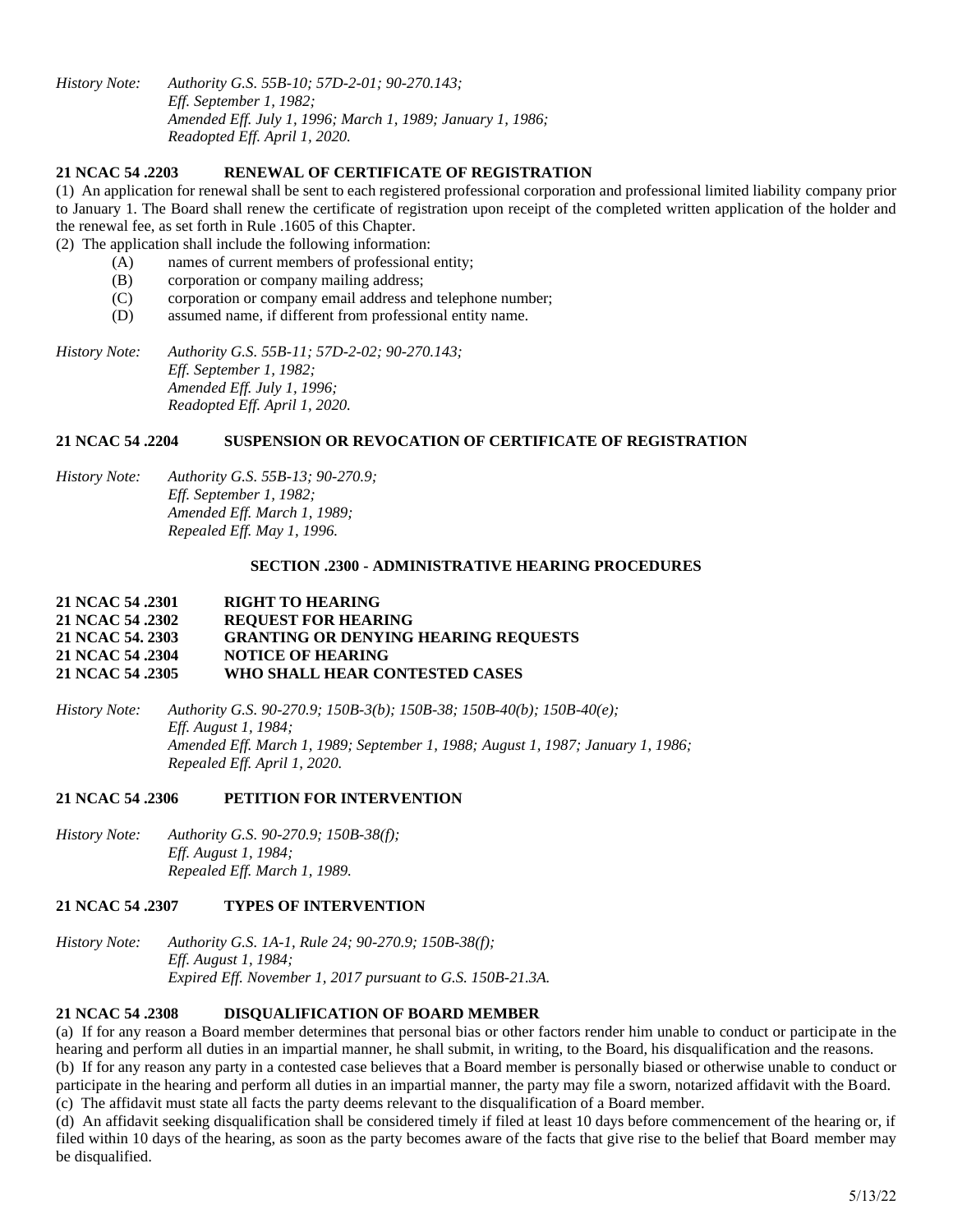- (e) Procedure for Determining Disqualification.
	- (1) The chairperson of the Board may appoint a member of the Board to investigate the allegations of the affidavit and report his findings and recommendations to the Board.
	- (2) The Board, with the advice of such assistants as it deems appropriate, shall decide whether to disqualify the challenged individual.
	- (3) The person whose disqualification is to be determined will not participate in the decision but will have the right to furnish information to the Board.
	- (4) A record of proceedings and the reasons for decisions reached will be maintained as part of the contested case.

(f) Disqualification or withdrawal of a Board member because of personal bias or otherwise will not require the hearing to be postponed unless a quorum is not available or the Board member disqualified is the presiding officer and assignment of a new presiding officer would cause substantial prejudice to any party.

*History Note: Authority G.S. 90-270.143; 150B-40(b); Eff. August 1, 1984; Amended Eff. March 1, 1989; January 1, 1986; Readopted Eff. April 1, 2020.*

# **21 NCAC 54 .2309 FAILURE TO APPEAR**

(a) Continuances shall be granted only in compelling circumstances, such as sickness, previous immovable conflict, or unavailability of key witnesses.

(b) If a hearing is conducted or a decision is reached in an administrative hearing in the absence of a party, or if a proceeding is dismissed as to a party, that party may file a motion for reconsideration with the Board.

(c) Motions to reconsider shall not be granted except when the petitioner can show that the reasons for his failure to appear were due to an emergency, such as an urgent medical issue or severe weather.

*History Note: Authority G.S. 90-270.143; 150B-40(a); Eff. August 1, 1984; Amended Eff. March 1, 1989; January 1, 1986; Readopted Eff. April 1, 2020.*

### **21 NCAC 54 .2310 SIMPLIFICATION OF ISSUES**

*History Note: Authority G.S. 90-270.9; 150B-40(c)(5); Eff. August 1, 1984; Amended Eff. March 1, 1989; Expired Eff. November 1, 2017 pursuant to G.S. 150B-21.3A.*

# **21 NCAC 54 .2311 SUBPOENAS**

*History Note: Authority G.S. 90-270.9; 150B-39(c); Eff. August 1, 1984; Amended Eff. March 1, 1989; January 1, 1986; Repealed Eff. April 1, 2020.*

#### **21 NCAC 54 .2312 FINAL DECISIONS IN ADMINISTRATIVE HEARINGS 21 NCAC 54 .2313 OFFICIAL RECORD**

*History Note: Authority G.S. 90-270.9; 150A-36; 150A-37; Eff. August 1, 1984; Repealed Eff. January 1, 1986.*

# **21 NCAC 54 .2314 PRESIDING OFFICER**

Prior to designation of a presiding officer by the Board, or if the presiding officer is unavailable or disqualifies himself, the chairperson of the Board shall act as presiding officer for purposes of issuing subpoenas, ordering the production of records, responding to motions for continuances or extensions of time, controlling and ruling on issues surrounding discovery, and otherwise acting on matters arising in connection with a pending hearing.

*History Note: Authority G.S. 90-270.143; 150B-40(b),(c); Eff. January 1, 1986; Readopted Eff. April 1, 2020.*

#### **SECTION .2400 - RULEMAKING PROCEDURES**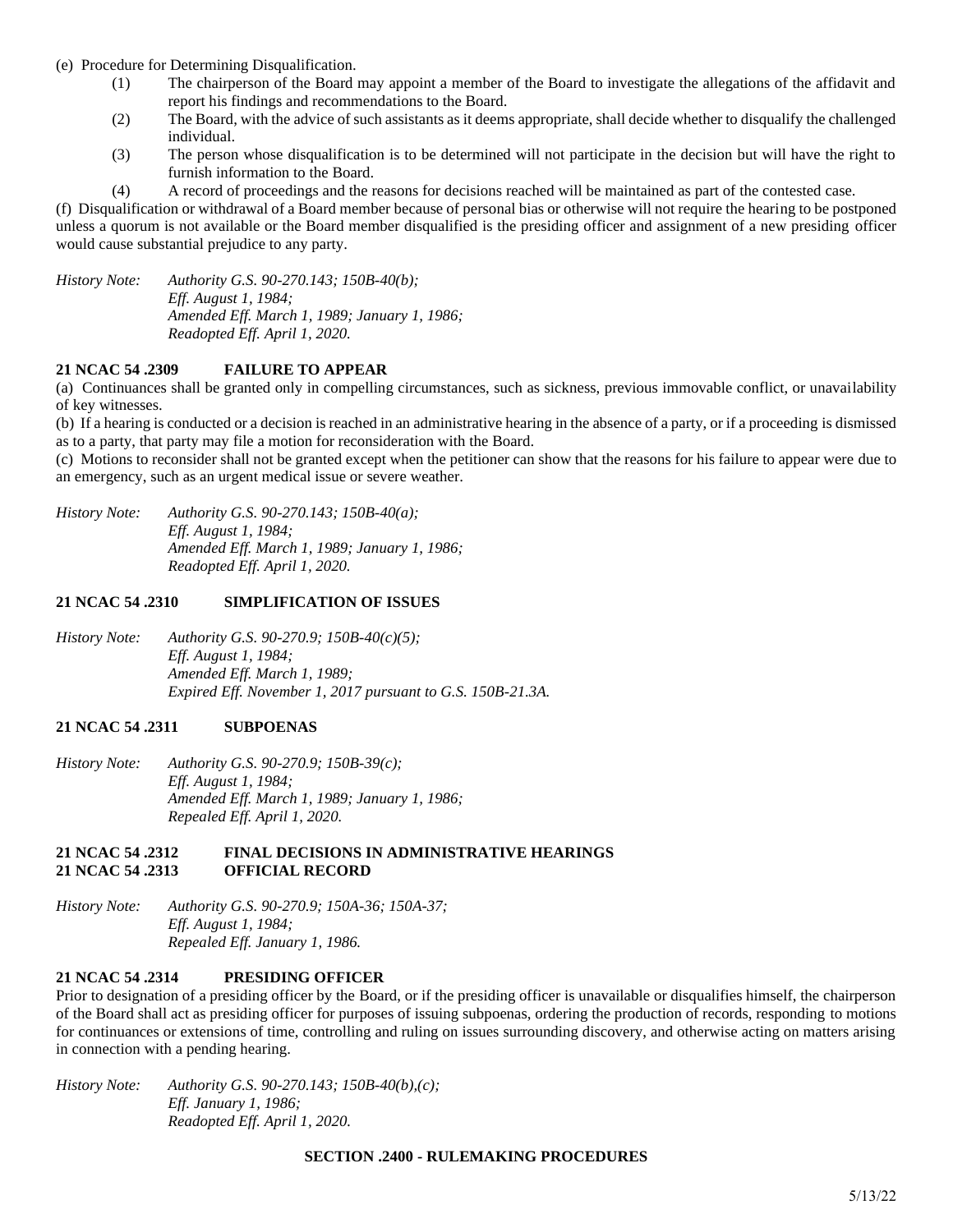# **21 NCAC 54 .2401 PETITION FOR RULEMAKING HEARINGS**

(a) Any person wishing to submit a petition requesting the adoption, amendment or repeal of a rule by the Board shall mail a petition to the Board at the address shown in Rule .1602 of this Chapter.

(b) The petition shall include the following information:

- (1) a draft of the proposed text change, if requesting the Board to create or amend a rule;
- (2) a statement of the effect the proposed rule change would have; and
- (3) name(s) and address(es) of petitioner(s).

(c) The petition may also include the following information:

- (1) reasons for the proposal;
- (2) statutory authority for the Board to promulgate the rule;
- (3) effect of the proposed rule on existing practices in the area involved, including cost factors if available;
- (4) any data supporting the proposal; and
- (5) names of those most likely to be affected by the proposed rule, with addresses if reasonably known;

*History Note: Authority G.S. 90-270.143; 150B-20; Eff. June 1, 1988; Amended Eff. March 1, 1989; Readopted Eff. April 1, 2020.*

# **21 NCAC 54 .2402 DISPOSITION OF PETITION**

(a) The Board shall determine whether to grant the petitioner's request. Prior to making this determination, the Board's chairperson or his or her designee may request additional information from the petitioner(s), may contact interested persons likely to be affected by the proposed rule and request comments, or may use any other method for obtaining information. The chairperson or designee shall consider all of the contents of the petition submitted plus any other information obtained by the means described herein.

(b) Based upon the information submitted as set forth in G.S. 150B-20 and Rule .2401 of this Section, the chairperson or designee shall recommend to the Board to either grant or deny the petition.

*History Note: Authority G.S. 90-270.143; 150B-20; Eff. June 1, 1988; Readopted Eff. April 1, 2020.*

# **SECTION .2500 - RULEMAKING HEARINGS**

#### **21 NCAC 54 .2501 REQUEST TO PARTICIPATE IN HEARING 21 NCAC 54 .2502 BOARD RESPONSE TO THE REQUEST TO PARTICIPATE 21 NCAC 54 .2503 PRESENTATION OF ORAL COMMENT 21 NCAC 54 .2504 WRITTEN SUBMISSIONS 21 NCAC 54 .2505 POWERS AND DUTIES OF THE PRESIDING OFFICER**

*History Note: Authority G.S. 90-270.9; 150B-11(1); 150B-12; Eff. June 1, 1988; Amended Eff. March 1, 1989; Expired Eff. November 1, 2017 pursuant to G.S. 150B-21.3A.*

#### **SECTION .2600 - DECLARATORY RULINGS**

### **21 NCAC 54 .2601 REQUEST FOR DECLARATORY RULING**

(a) All requests for declaratory rulings shall be written and mailed to the North Carolina Psychology Board at the address shown in Rule .1602 of this Chapter.

(b) Each Request for Declaratory Ruling must include the following information:

- (1) name and address of the persons requesting the ruling;
- (2) the statute or rule to which the request relates;
- (3) a statement of the manner in which the requesting person is aggrieved by the rule or statute or its potential application to him or her; and
- (4) the consequences of a failure to issue a declaratory ruling.

(c) Whenever the Board finds good cause exists to deny the request for declaratory ruling, the Board shall deny the request to issue a declaratory ruling. The Board's refusal shall be followed within 30 days of the receipt of the petition, by the issuance of written notification to the petitioner. The notice shall state the decision and the reasons therefore.

(d) Good cause for the denial of a declaratory ruling request shall include one of the following:

(1) the person submitting the request is not a person aggrieved;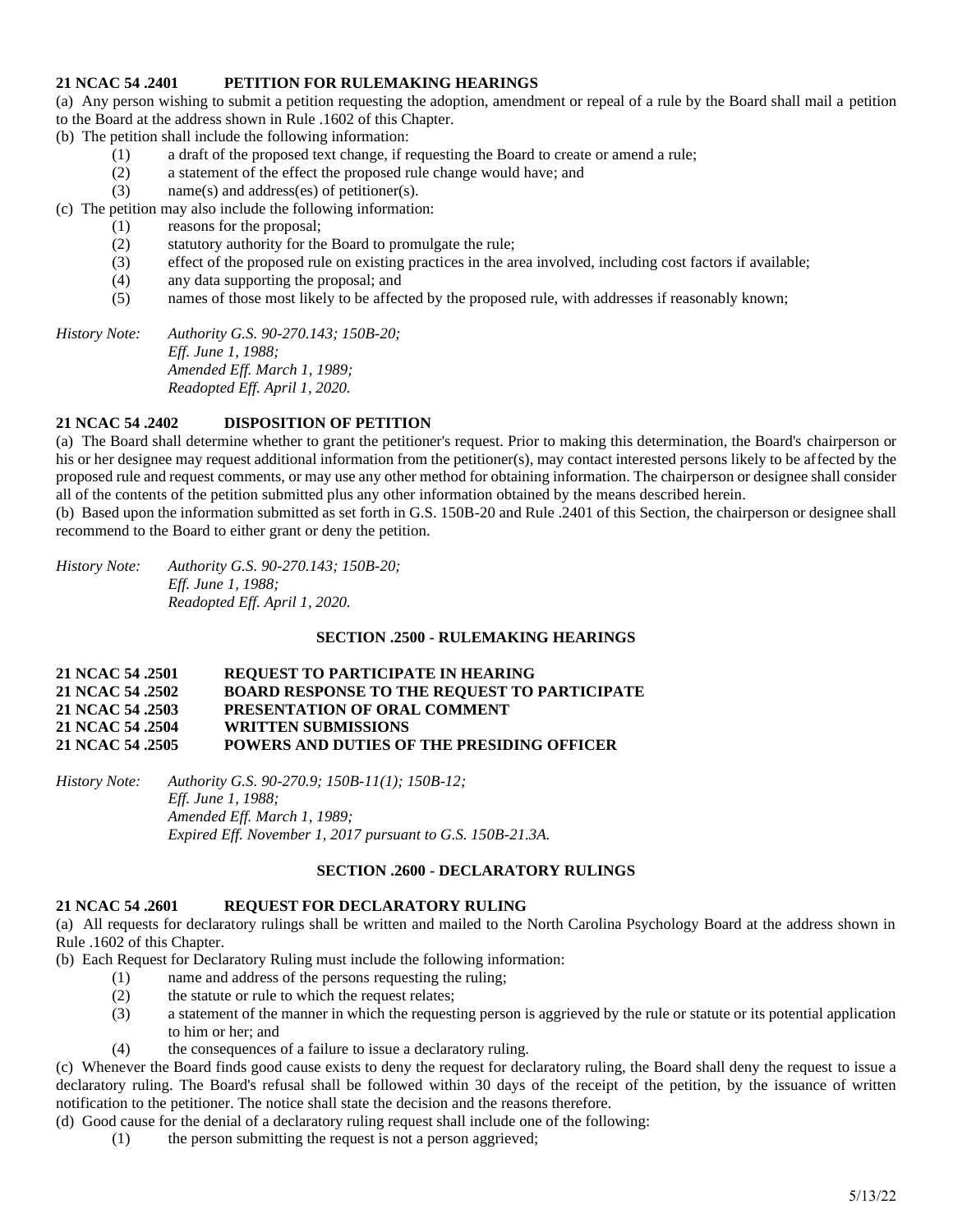- (2) there is no conflict or inconsistency within the Board regarding an interpretation of the law or a rule adopted by the Board;
- (3) a situation where there has been a similar controlling factual determination in a contested case;
- (4) if the request for declaratory ruling involves a factual context that was considered upon adoption of the rule being questioned as evidenced by the rulemaking record;
- (5) the factual representations are not related to the statute or rule being questioned;
- (6) issuing the declaratory ruling will not serve the public interest; or
- (7) if circumstances stated in the request or otherwise known to the Board show that a contested case hearing would be appropriate.

(e) Where the Board issues a declaratory ruling, the declaratory ruling shall be issued within 45 days after Board's decision to grant the petition.

(f) A declaratory ruling procedure may consist of written submissions, oral hearings, or other procedure as deemed appropriate by the Board based upon whether the additional submitted information would assist the Board in determining whether to grant or deny the petition.

*History Note: Authority G.S. 90-270.143; 150B-4; Eff. June 1, 1988; Readopted Eff. April 1, 2020.*

# **21 NCAC 54 .2602 DISPOSITION OF REQUEST**

*History Note: Authority G.S. 90-270.9; 150B-11(1); 150B-17; Eff. September 1, 1988; Amended Eff. March 1, 1989; Expired Eff. November 1, 2017 pursuant to G.S. 150B-21.3A.*

# **SECTION .2700 - HEALTH SERVICES PROVIDER CERTIFICATION**

# **21 NCAC 54 .2701 HEALTH SERVICES ACTIVITIES**

(a) Health services in psychology include services provided directly to clients or patients or groups of clients or patients. Such services include the following:

- (1) the diagnosis, evaluation, treatment, remediation, and prevention of:
	- (A) mental, emotional, and behavioral disorder;
	- (B) substance abuse and dependency; and
	- (C) psychological aspects of physical illness, accident, injury, and disability.
- (2) psychotherapy, counseling, psychoeducational, and neuropsychological services related to services described in Subparagraph (a)(1) of this Rule;
- (3) psychological assessment and report writing, including scoring of test protocols;
- (4) documentation of services provided to clients or patients, such as progress or process notes, clinical entries in records;
- (5) collateral contacts by a psychologist with family members, caretakers, and other individuals for the purpose of benefiting a client or patient of that psychologist; and
- (6) consultation with other professionals in service to the psychologist's clients or patients.

(b) Health services in psychology do not include the following:

- $(1)$  clinical supervision of other professionals who provide health services to clients or patients;
- (2) psychoeducational instruction to individuals who are not identified clients or patients of the psychologist providing such instruction;
- (3) career counseling, to include assessment of interests and aptitudes;
- (4) vocational and educational guidance;
- (5) the teaching of psychology;
- (6) the conduct of psychological research and the provision of psychological services or consultations to organizations or institutions, except when such activities involve the delivery of direct health services to individuals or groups of individuals who are themselves the intended beneficiaries of such services; or
- (7) administrative tasks associated with the delivery of health services, such as billing and insurance communications.

*History Note: Authority G.S. 90-270.136(4); 90-270.136(8); 90-270.143;*

*Temporary Adoption Eff. April 20, 1994 for a period of 180 days or until the permanent rule becomes effective, whichever is sooner; Eff. July 1, 1994; Amended Eff. July 1, 2009; Readopted Eff. April 1, 2020.*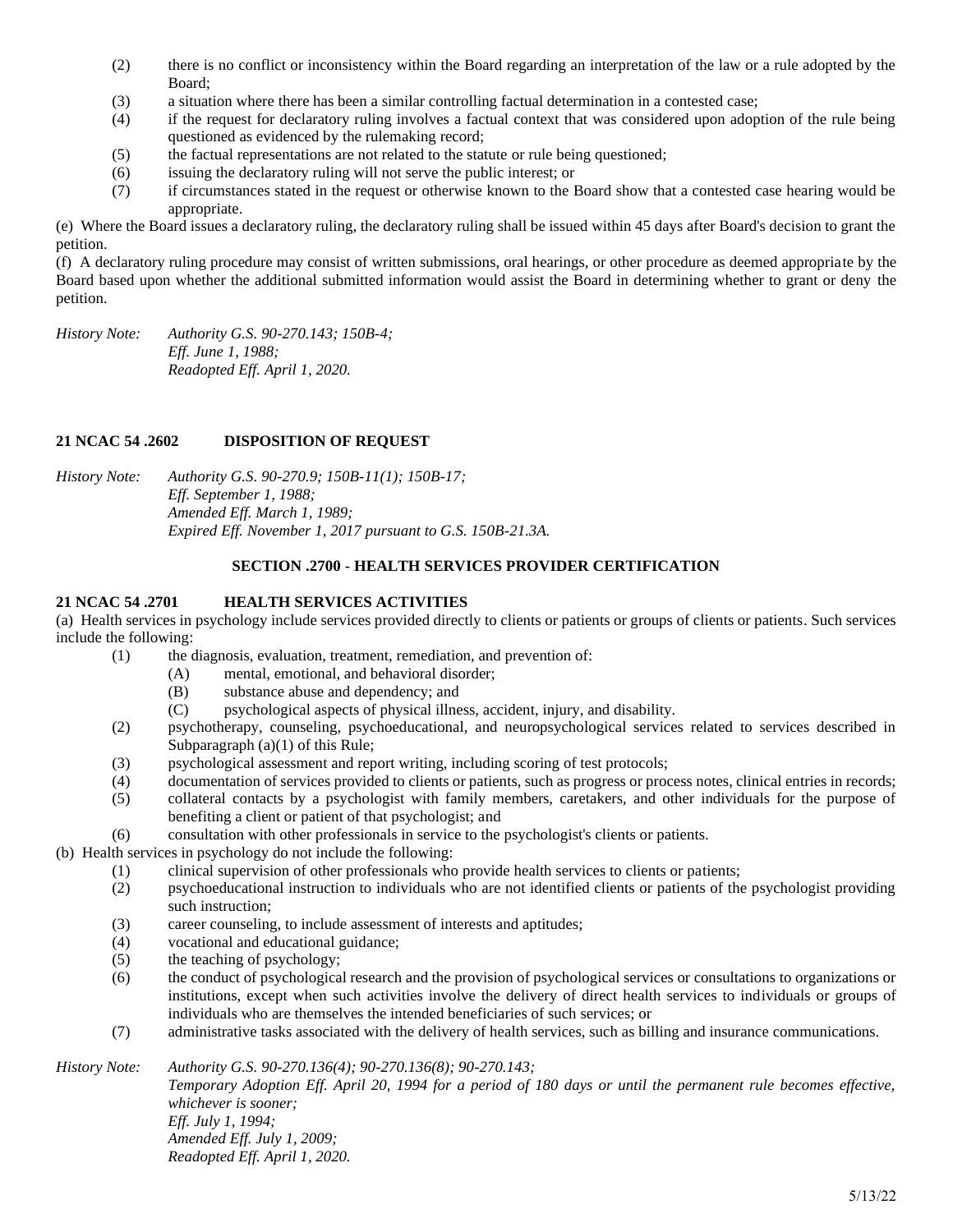### **21 NCAC 54 .2702 REQUIREMENTS BEFORE JUNE 30, 1994**

*History Note: Temporary Adoption Eff. April 20, 1994 for a period of 180 days or until the permanent rule becomes effective, whichever is sooner; Authority G.S. 90-270.9; 90-270.20(e)(f); Temporary Adoption Expired Eff. July 1, 1994.*

# **21 NCAC 54 .2703 DISPLAY OF CERTIFICATE**

A health services provider certificate shall be displayed within the same physical office as the licensee's licensure certificate, or be available for view upon request by the licensee's patients or clients, at any time that licensee is practicing psychology.

*History Note: Authority G.S. 90-270.143; 90-270.153; Eff. July 1, 1994; Readopted Eff. April 1, 2020.*

# **21 NCAC 54 .2704 HSP-P REQUIREMENTS**

(a) To be certified as a health services provider psychologist (HSP-P), a licensed psychologist holding permanent North Carolina licensure shall be qualified by education as defined in Paragraph (b) of this Rule and shall have completed two years of supervised experience, of which at least one year shall be post-doctoral. These two years of experience shall meet the criteria specified in Paragraphs (d) and (e) of this Rule, or in Paragraph (f) of this Rule. The applicant shall meet the criteria and submit the documentation required by this Rule.

(b) The application form shall include the following information:

- (1) applicant's name;
- (2) mailing address;
- (3) email address;
- (4) telephone number;
- (5) license number; and

(6) health services provider certification level.

- (c) For purposes of G.S. 90-270.153(b), a licensed psychologist shall be qualified by education upon documentation of the following:
	- (1) is approved for or is listed in the National Register of Health Service Providers in Psychology at the time of the application;
		- (2) is a diplomat in good standing of the American Board of Professional Psychology in a health services specialty area;
		- (3) is a graduate from a doctoral program that was accredited at the time of the applicant's graduation by the American Psychological Association or the Canadian Psychological Association in Clinical Psychology, Counseling Psychology, School Psychology, or Combined Professional-Scientific Psychology; or
		- (4) has an academic foundation in the provision of health services as defined in Rule .2701(a) of this Section which meets the following requirements:
			- (A) The applicant's doctoral program or formal postdoctoral program of re-specialization in psychology shall train individuals to provide health services in psychology.
			- (B) Within the applicant's doctoral training program, or formal postdoctoral program of respecialization, in health services in psychology, course work shall have been completed in the areas of assessment, diagnosis, intervention, and psychopathology. The applicant shall further establish that he or she has completed relevant course work that has provided training in diagnosis, evaluation, treatment, remediation, or prevention of mental, emotional, and behavioral disorder, disability, and illness; substance abuse; habit and conduct disorder; or psychological aspects of physical illness, accident, injury, and disability.
			- (C) An applicant shall be considered to have been trained in the provision of health services in psychology if the applicant establishes that requirements set forth in Parts  $(b)(4)(A)$  and  $(b)(4)(B)$  of this Rule have been met through a doctoral program, or formal postdoctoral program of re-specialization, in any one of the following areas of specialization in psychology: applied behavior analysis in psychology, applied developmental psychology, clinical psychology, counseling psychology, rehabilitation psychology, or school psychology.
			- (D) An applicant who has completed a doctoral program that trains individuals for careers in administration, research, teaching, academia, and other areas not involving training in the provision of health services in psychology shall not be considered to have been provided an academic foundation in the provision of health services and shall not be approved for HSP-P certification.
			- (E) Only that course work taken at an institution of higher education as defined in G.S. 90-270.136(5) shall be considered by the Board to establish that an applicant has an academic foundation in the provision of health services.

(d) Except as provided in Paragraph (f) of this Rule, and in addition to the one year of supervised experience required by Paragraph (e) of this Rule, an applicant shall have one year of supervised experience as follows:

(1) The training shall be a planned sequence of training experience in the provision of health services, in contrast to "on the job" training, and shall provide the trainee with a planned, programmed sequence of training experience.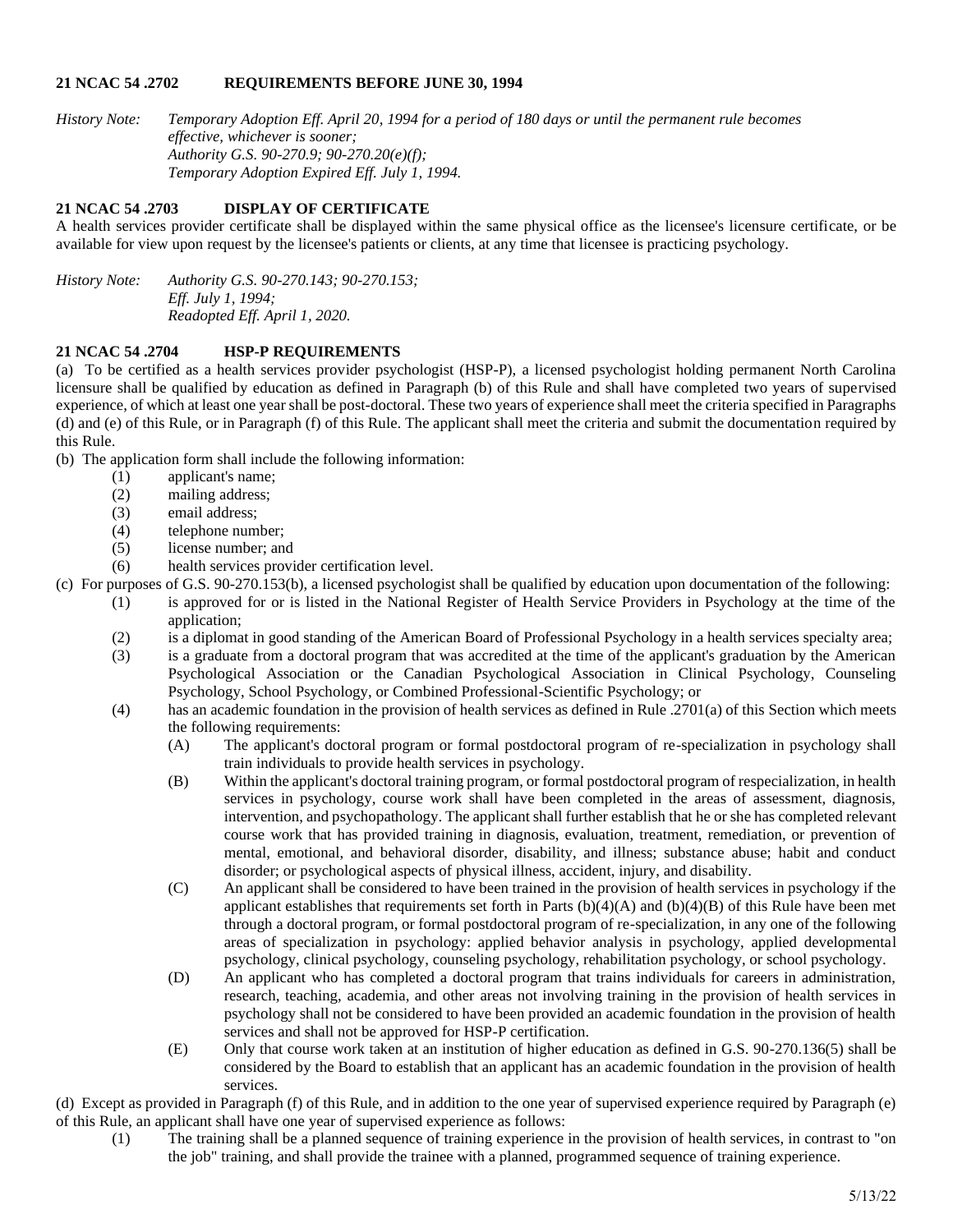- (2) The training site shall have a written statement or brochure that describes its training program and is made available to prospective trainees.
- (3) Trainees shall be designated as "interns," fellows," or "residents," or hold other designation which indicates training status.
- (4) The training shall be completed within 24 months.
- (5) The training shall consist of at least 1500 hours of practice.
- (6) At least 25% of the training shall be spent in the provision of direct health services to patients or clients seeking assessment or treatment.
- (7) Up to 25% of the training may be comprised of research activities.
- (8) A minimum of two doctorally trained licensed, certified, or license eligible psychologists shall be supervisors at the training site.
- (9) The training shall be under the direction of a licensed, certified, or license eligible doctorally trained psychologist who is on the staff of the training site, who approves and monitors the training, who is familiar with the training site's purposes and functions, and who agrees to assume responsibility for the quality, suitability, and implementation of the training experience.
- (10) The training shall provide a minimum of two hours per week of individual face-to-face discussion of the trainee's practice, with the intent of overseeing the health services rendered by the trainee. Supervision may be provided in part by psychiatrists, social workers, or other mental health professionals qualified by the training site, but at least 50 percent of supervision shall be provided by licensed, certified, or license-eligible doctorally trained psychologists.
- (11) In addition to individual supervision, the training site shall provide a minimum of two hours per week of instruction which may be met by group supervision, assigned reading, seminars, and similarly constituted organized training experiences.
- (12) This specified year of supervised experience may be obtained at a predoctoral level, provided that an additional year of supervised experience as defined in Paragraph (d) of this Rule is obtained at a post-doctoral level.
- (13) Internships accepted for listing in the National Register of Health Service Providers in Psychology and internships accredited by the American Psychological Association in Clinical Psychology, Counseling Psychology, or School Psychology shall be deemed to meet the requirements in this Paragraph.
- (e) An applicant shall demonstrate one year of supervised experience which meets the following requirements:
	- (1) The experience shall consist of a minimum of one calendar year and include 1500 hours of supervised experience.
	- (2) The experience shall be completed within a consecutive four-year period.
	- (3) The supervision shall be for the direct provision of health services in psychology by the applicant to individuals or groups of clients/patients.
	- (4) At least one hour per week of formal, face-to-face, individual supervision shall be provided.
	- (5) The supervisor shall be a licensed or certified psychologist, whose license or certificate was in good standing, in the state where the practice occurred.
	- (6) The supervisor, at the time of supervision, shall not be in a dual relationship with the supervisee, such as spouse, relative, friend, or therapist.
	- (7) This specified year of supervised experience may be obtained at a predoctoral level, provided that an additional year of supervised experience as defined in Paragraph (c) of this Rule is obtained at a post-doctoral level.

(f) An applicant who documents that he or she meets any one of the following criteria shall be deemed to meet all requirements of this Rule for certification as a health services provider psychologist (HSP-P):

- (1) is currently approved for listing, or is currently listed, in the National Register of Health Service Providers in Psychology;
- (2) is a diplomate in good standing of the American Board of Professional Psychology in Clinical Psychology, Counseling Psychology, or School Psychology;
- (3) is a graduate from a doctoral program which was accredited at the time of the applicant's graduation by the American Psychological Association in Clinical Psychology, Counseling Psychology, School Psychology, or Combined Professional-Scientific Psychology and which included an internship accredited by the American Psychological Association, and who completes a postdoctoral year of supervised experience as defined in either Paragraph(d) or (e) of this Rule;
- (4) is a graduate from a doctoral program which was fully accredited at the time of the applicant's graduation by the American Psychological Association in School Psychology and which included an internship meeting the guidelines of the Council of Directors of School Psychology Programs as documented by the program chair, and who completes a postdoctoral year of supervised experience as defined in either Paragraph (d) or (e) of this Rule;
- (5) is a graduate who received a doctoral degree prior to 1979 from a program which included course work which demonstrates an academic foundation in the provision of health services as defined in Rule .2701(a) of this Section, and which included the equivalent of a one year supervised internship in an American Psychological Association accredited program providing health services, in a Veterans Administration setting providing health services, or at a site providing health services which was specifically acceptable to the applicant's doctoral training program, and who completes a postdoctoral year of supervised experience as defined in either Paragraph (c) or (d) of this Rule; or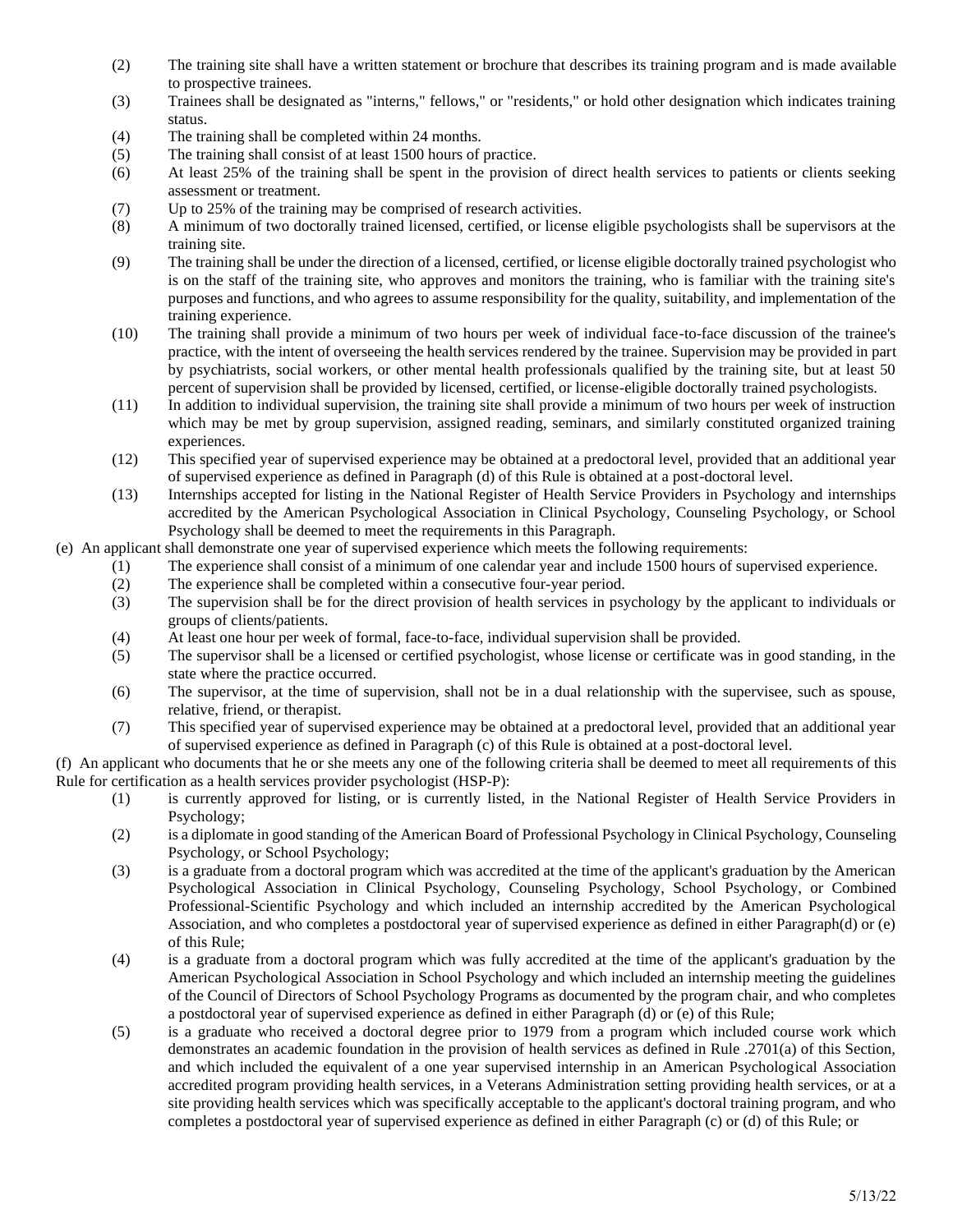(6) is approved for licensure under senior psychologist requirements specified in 21 NCAC 54 .1707 and demonstrates that at least 25 percent of his or her qualifying practice has been in the provision of direct health services, as defined in Rule .2701(a) of this Section.

(g) An applicant applying under Subparagraph  $(f)(1)$  of this Rule, and who has not yet been approved for listing in the National Register of Health Service Providers in Psychology, shall be permitted to file an affidavit verifying that he or she qualifies for listing in the Register. Upon receipt of this affidavit, the Board may issue a health services provider certificate, conditioned upon receipt of a letter from the Register within 60 days of receipt of the affidavit which confirms approval for, or listing in, the Register. An extension of the 60 days may be granted upon showing that additional time is needed for application review by the National Register of Health Service Providers.

(h) An applicant for health services provider certification who knowingly provides false or fraudulent information to the Board with respect to his or her application, shall be subject to disciplinary action by the Board, pursuant to G.S. 90-270.148, including revocation of licensure and the health services provider certificate.

*History Note: Authority G.S. 90-270.143; 90-270.146(a)(6),(c); 90-270.148(a)(3); 90-270.148(a)(22); 90-270.153(b); Temporary Adoption Eff. December 19, 1994 for a period of 180 days or until the permanent rule becomes effective, whichever is sooner; RRC Objection due to lack of statutory authority Eff. May 18, 1995; Eff. June 21, 1995; Amended Eff. August 1, 2000; August 1, 1996; January 1, 1996; Readopted Eff. April 1, 2020; Amended Eff. August 1, 2021.*

# **21 NCAC 54 .2705 HSP-PP REQUIREMENTS**

(a) To be certified as a health services provider psychologist provisional (HSP-PP), a licensed psychologist holding provisional North Carolina licensure shall be qualified by education. An applicant shall submit a completed, notarized application form and provide documentation of meeting health services provider requirements.

(b) The application form shall include the following information:

- (1) applicant's name;
- (2) mailing address;
- (3) email address;
- (4) telephone number;
- (5) license number; and
- (6) health services provider certification level.

(c) An applicant shall demonstrate that he or she is qualified by education to provide health services by meeting one of the criteria defined in Rule .2704(b) of this Section.

#### *History Note: Authority G.S. 90-270.143; 90-270.153(d);*

*Temporary Adoption Eff. December 19, 1994 for a period of 180 days or until the permanent rule becomes effective, whichever is sooner; RRC Objection due to lack of statutory authority Eff. May 18, 1995; Eff. June 21, 1995; Amended Eff. January 1, 1996; Readopted Eff. April 1, 2020.*

### **21 NCAC 54 .2706 HSP-PA REQUIREMENTS**

(a) To be certified as a health services provider psychological associate (HSP-PA), a North Carolina licensed psychological associate shall be qualified by education as set forth in Paragraph (b) of this Rule, and submit a completed, notarized application form. The application form shall include the following information:

- (1) applicant's name;
- (2) mailing address;
- (3) email address;
- (4) telephone number;
- (5) license number; and
- (6) health services provider certification level.

(b) An applicant shall demonstrate that he or she holds a master's, specialist, or doctoral degree which provides an academic foundation in the provision of health services by meeting the following requirements:

(1) The master's, specialist, or doctoral program in psychology shall train individuals to provide health services in psychology.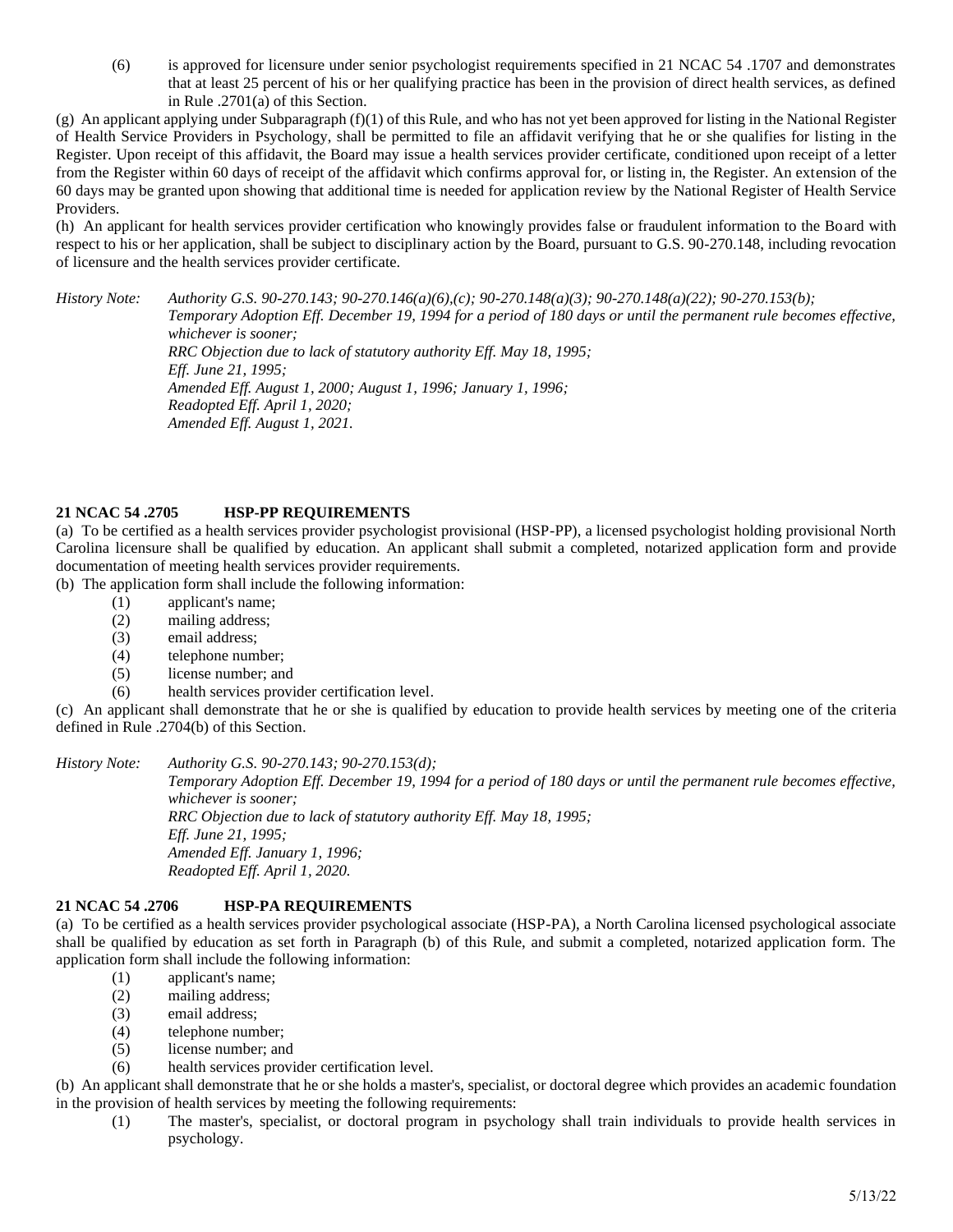- (2) Course work shall be completed in the areas of assessment, diagnosis, intervention, psychopathology, evaluation, treatment, remediation, or prevention of one or more of the following areas:
	- (A) mental, emotional, and behavioral disorder, disability, and illness;
	- (B) substance abuse;
	- (C) habit and conduct disorder; or
	- (D) psychological aspects of physical illness, accident, injury, and disability.
- (3) An applicant shall be considered to have been trained in the provision of health services in psychology if the applicant establishes that requirements set forth in Subparagraphs (b)(1) and (b)(2) of this Rule have been met through a master's, specialist, or doctoral degree program in psychology in any one of the following areas of specialization in psychology: applied behavior analysis in psychology, applied developmental psychology, clinical psychology, counseling psychology, rehabilitation psychology, school psychology, health psychology, or substance abuse treatment psychology.
- (4) If the applicant is unable to establish that he or she has a master's, specialist, or doctoral degree from a program in psychology that provides training in the provision of health services, the applicant shall not be eligible for HSP-PA certification. This shall apply even if the applicant establishes that course work in the areas listed in Subparagraph (b)(2) of this Rule was completed or if the applicant has completed an applied training experience (i.e., practicum, internship, residency, postdoctoral fellowship, etc.) in the provision of health services without having completed a planned and directed training program in health services in psychology.
- (5) An applicant who has completed a program in psychology that establishes in institutional publications an intent to train individuals for careers in administration, research, teaching, academia, and other areas not involving training in the provision of health services in psychology shall not be considered to have been provided an academic foundation in the provision of health services and shall not be approved for HSP-PA certification.
- (6) Only course work taken at an institution of higher education as defined in G.S. 90-270.136(5) shall be considered by the Board to establish that an applicant has an academic foundation in the provision of health services.
- (7) Applicants for HSP-PA shall document that their degree program included an internship, externship, practicum, or supervised field experience at a site providing health services. This supervised training experience shall meet all of the following criteria:
	- (A) It shall be a planned sequence of training experience, in contrast to on-the-job training, and shall be integrated with the educational program in which the student is enrolled. This supervised training experience shall be planned by the educational program faculty and training site staff rather than by the student.
	- (B) The supervised training experience shall have a written description detailing the program of training, or a written agreement, developed prior to the time of the training, between the student's educational program and the training site. Such an agreement shall be approved by the student's educational program prior to the beginning of the supervised training experience.
	- (C) The supervised training experience site shall have a designated and appropriately licensed or certified psychologist or psychological associate responsible for the integrity and quality of the supervised training experience.
	- (D) A student enrolled in a supervised training experience shall be designated as any of the following: an "intern," "extern," or "practicum student," or shall hold a title which indicates training status for the practice of psychology and provision of health services.
	- (E) The supervised training experience shall be a minimum of 12 weeks consisting of at least 500 hours of supervised training. At least 400 hours of the training shall be in the provision of health services as defined by G.S. 90-270.136(4) and Rule .2701(a) of this Section.
	- (F) The supervised training experience shall be completed within a period of 12 consecutive months at not more than two training sites.
	- (G) Except as provided in Part (b)(7)(H) of this Rule, regularly scheduled individual face-to-face supervision with the specific intent of overseeing the provision of health services shall be provided by a North Carolina licensed or certified psychologist or psychological associate or by a psychologist who is exempt from licensure, pursuant to G.S. 90-270.138(b), at a rate of not less than one hour per week during at least 12 separate weeks of the supervised training experience. The supervisor shall establish and maintain a level of supervisory contact consistent with professional standards and shall be accessible to the student.
	- (H) If completing a supervised training experience outside of North Carolina, the student shall be provided regularly scheduled individual face-to-face supervision with the specific intent of overseeing the provision of health services by a licensed or certified psychologist or psychological associate or by an individual holding a master's, specialist, or doctoral degree in psychology, at a rate of not less than one hour per week during at least 12 separate weeks of the supervised training experience. The supervisor shall establish and maintain a level of supervisory contact consistent with professional standards and shall be accessible to the student. Proof of the supervisor's license or degree program, as applicable, may be required by the Board to establish the supervisor's training in psychology.

(c) An applicant who is approved for licensure as a Psychological Associate under senior psychologist requirements specified in 21 NCAC 54 .1707 and demonstrates that at least 25 percent of his or her qualifying practice has been in the provision of direct health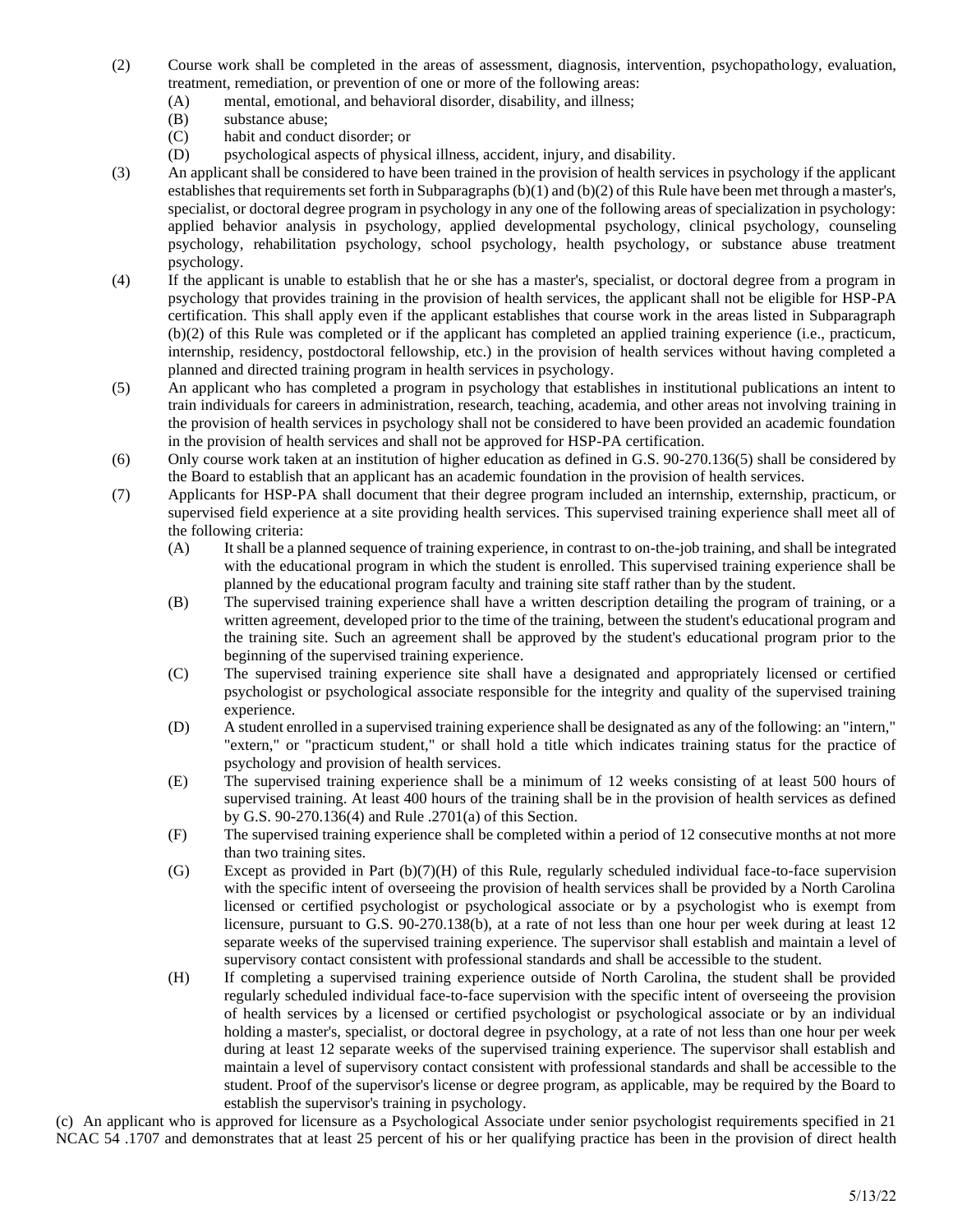services, as defined in Rule .2701(a) of this Section, shall be deemed to meet all requirements of this Rule for certification as a health services provider psychological associate (HSP-PA).

*History Note: Authority G.S. 90-270.143; 90-270.146(c); 90-270.153(c); Temporary Adoption Eff. December 19, 1994 for a period of 180 days or until the permanent rule becomes effective, whichever is sooner; RRC Objection due to lack of statutory authority Eff. May 18, 1995; Eff. June 21, 1995; Amended Eff. March 1, 2008; August 1, 2000; August 1, 1996; Readopted Eff. April 1, 2020; Amended Eff. August 1, 2021.*

# **SECTION .2800 - ANCILLARY SERVICES**

### **21 NCAC 54 .2801 SCOPE**

(a) Any psychologist employing or supervising unlicensed individuals performing ancillary services shall maintain professional responsibility for the quality of the services rendered and for the effects of the services upon the client, patient, or other individuals. The psychologist shall have face-to-face contact during the course of services with all patients, clients, or other recipients of services who are provided ancillary services by unlicensed persons as part of the psychologist's services.

(b) Ancillary services shall be considered to be only those activities that an individual shall engage in for the purpose of providing assistance to a psychologist in providing psychological services to patients, clients, and their families, as set forth in Rule .2805 of this Section. Not included as ancillary services are those clerical and administrative services which are not directly related to assisting a psychologist in the provision of psychological services.

(c) Failure of any psychologist to train ancillary services personnel, to ensure that training has occurred, or to supervise ancillary services personnel shall subject that psychologist to disciplinary action pursuant to G.S. 90-270.148(a).

*History Note: Authority G.S. 90-270.143; 90-270.154; Eff. April 1, 2003; Readopted Eff. April 1, 2020; Amended Eff. August 1, 2021.*

### **21 NCAC 54 .2802 TITLES**

Titles of individuals providing ancillary services shall not indicate either that these individuals are licensed or trained in psychology or that the individuals are providing services defined as the practice of psychology in G.S. 90-270.136(8). Unlicensed individuals providing ancillary services shall not use any title incorporating the words "assessment," "associate," "clinical," "counseling," "diagnostic," "evaluation," "examiner," "psychologic," "psychological," "psychologist," "psychology," or derivatives of such. Examples of titles that unlicensed individuals may use include "aide," "assistant," "behavioral," "testing," "technician," "psychometrist," or derivatives of these titles.

*History Note: Authority G.S. 90-270.143; 90-270.154; Eff. April 1, 2003; Readopted Eff. April 1, 2020; Amended Eff. August 1, 2021.*

### **21 NCAC 54 .2803 EMPLOYMENT AND SUPERVISION OF UNLICENSED INDIVIDUALS**

(a) Any psychologist who employs or supervises unlicensed individuals who provide ancillary services as specified in Rule .2801 of this Section shall maintain documentation of the relationship between the psychologist and the unlicensed individual beginning with the date employment began. The psychologist shall maintain documentation of the relationship with the unlicensed individual for a minimum of seven years after the termination of the relationship and shall present the documentation to the Board upon written request. (b) If the unlicensed individual is supervised by more than one psychologist, there shall be a psychologist appointed to have primary responsibility for the coordination of and provision of ancillary services by the unlicensed individual. The appointed psychologist shall have responsibility for clinical record keeping with regard to the ancillary services provided by the unlicensed individual. Any psychologist supervising or employing persons who provide ancillary services shall not submit records regarding ancillary services personnel to the Board unless ordered to do so pursuant to G.S. 90-270.143.

(c) The psychologist shall be competent to render all ancillary services specified in Rule .2801 of this Section that the employee or supervisee shall render. Supervision may be delegated to other psychologists affiliated with the employment setting whose competence in the delegated areas has been demonstrated by previous education, training, and experience.

(d) Any psychologist who employs or supervises individuals to provide ancillary services shall be accessible at all times, either on-site or through electronic communication, and shall be available to render assistance when needed to the unlicensed individual and patient or client, or shall have arranged for another psychologist to be accessible and available in the absence of the supervising psychologist. Psychologists shall meet with all unlicensed individuals whom they supervise to the extent necessary to provide supervision for the activities in which the unlicensed individual is engaged. The psychologist shall maintain documentation of supervisory sessions,